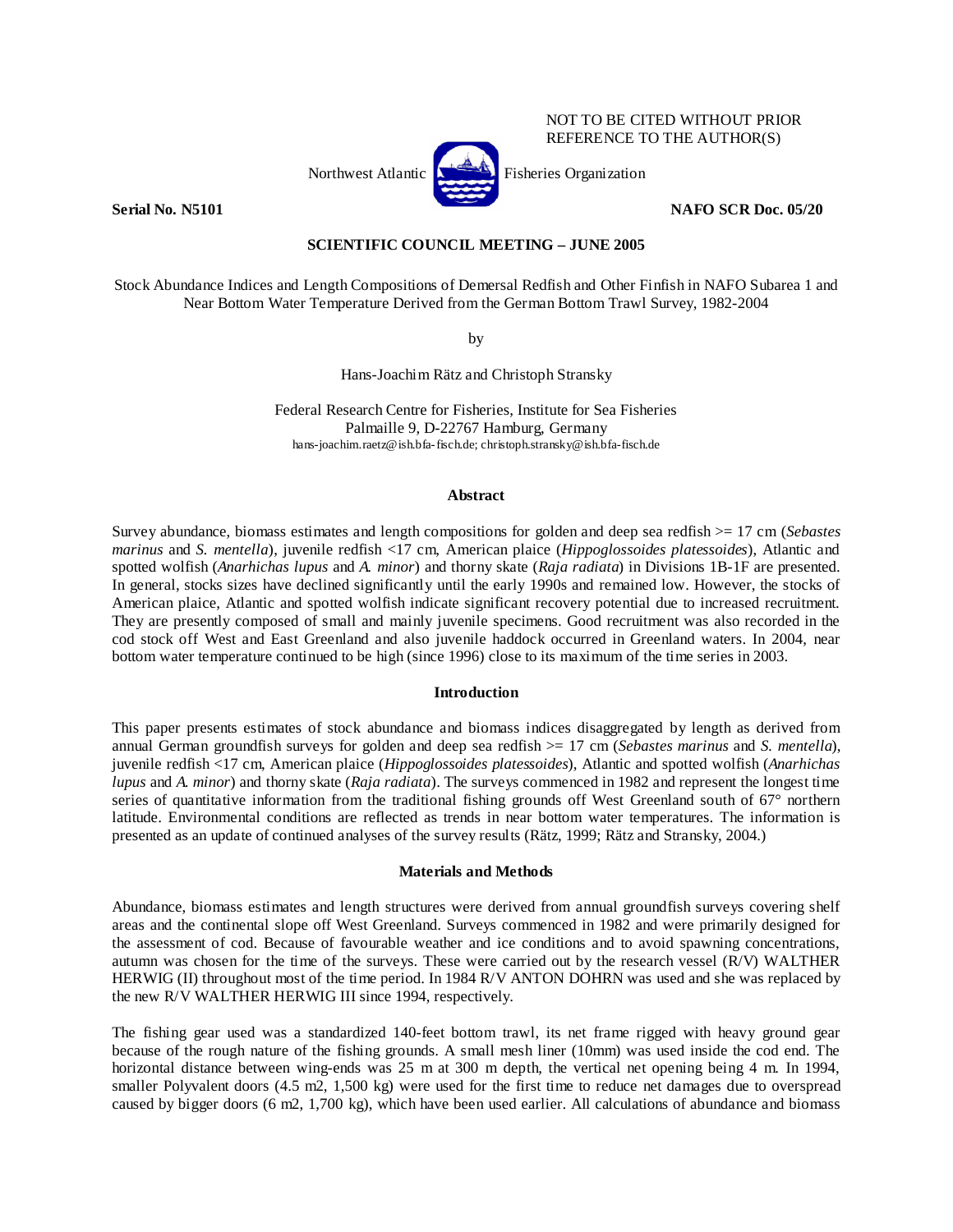indices were based on the 'swept area' method using 22 m horizontal net opening as trawl parameter, i. e. the constructional width specified by the manufacturer. The towing time was normally 30 min. at a speed of 4.5 knots. Trawl parameters are listed in Table 1. Hauls, which received net damage or became hang-up after less than 15 minutes, were rejected. Some hauls of the 1987 and 1988 surveys were also included although their towing time had been intentionally reduced to 10 minutes because of the expected large cod catches as observed from echo sounder traces.

Fish were identified to species or lowest taxonomic level and the catch in number and weight was recorded. Total fish lengths were measured to cm below.

The surveys were primarily designed for the assessment of cod. In order to reduce the error of abundance estimates, the subdivision of shelf areas and the continental slope into different geographic and depth strata was required due to a pronounced heterogeneity of cod distribution. The survey area was thus split into four geographic strata. Each stratum was itself subdivided into two depth strata covering the 0-200 m and 201-400 m zones. Figure 1 and Table 2 indicate the names of the 8 strata, their geographic boundaries, depth ranges and areas in nautical square miles (nm2). All strata were limited at the 3 mile offshore line.

The applied strategy was to distribute the sampling effort according both to the stratum areas and to cod abundance. Consequently, fifty percent of the hauls were allocated proportionally to strata by stratum area while the other fifty percent were apportioned on the basis of a review of the historical mean cod abundance/nm<sup>2</sup>, all hauls being randomly distributed within trawlable areas of the various strata. Non-trawlable areas were mainly located inshore. During 1982-2004, 1 800 successful sets were carried out, the numbers of valid sets by year and stratum being listed in Table 2. In 1995 and since 2001, the survey area off West Greenland was incompletely covered due to technical problems. In 2003, the entire survey area was covered. Figure 1 shows the positions of hauls conducted during the most recent survey.

Stratified abundance estimates were calculated from catch-per-tow data using the stratum areas as weighting factor (Cochran, 1953; Saville, 1977). Strata with less than five valid sets were rejected from the calculation. The coefficient of catchability was set arbitrarily at 1.0, implying that estimates are merely indices of abundance and biomass. Respective confidence intervals (CI) were set at the 95% level of significance of the stratified mean.

Near bottom water temperature was measured directly before or after a trawl haul be means of a CTD sonde. The annual stratified mean temperature was estimated in the same manner as applied for the fish abundance, i.e. through area weighting (Cochran, 1953; Saville, 1977).

### **Results**

Fig. 1 displays the coverage of the survey area by the geographical haul distribution in 2004. All abundance estimates in 1995 and 2002 must be considered significantly underestimated as a result of the incomplete coverage of the survey area.

The abundance and biomass indices by stratum of *S. marinus*  $> = 17$  cm is given in Table 3 and illustrated in Fig. 2. The stock is indicated to be depleted since the early 1990s lacking any recovery signs. Recently, the stock is mainly composed of golden redfish varying among 25-40 cm in body length (Fig. 3 and Table 4).

Table 5 lists the abundance and biomass indices of *S. mentella* > 17 cm by stratum, the values being presented in Figure 4. Since 1996, the survey abundance is increased but the stock consists mainly of juvenile fish below 25 cm length (Fig. 5 and Table 6). It must be noted, that the survey design hardly covers the distribution area of deep sea redfish, and the survey results should be carefully interpreted.

The abundance of juvenile redfish <17 cm *Sebastes spp.* has varied over a wide range since 1982. More recent indices since 2001 are among the lowest (Fig. 6 and Table 7). The length composition of the stock has reiterately revealed peaks at 6-7, 10-12 and 14-16 cm, an indication of sizes at ages 0, 1 and 2 years in autumn (Fig. 7 and Table 8).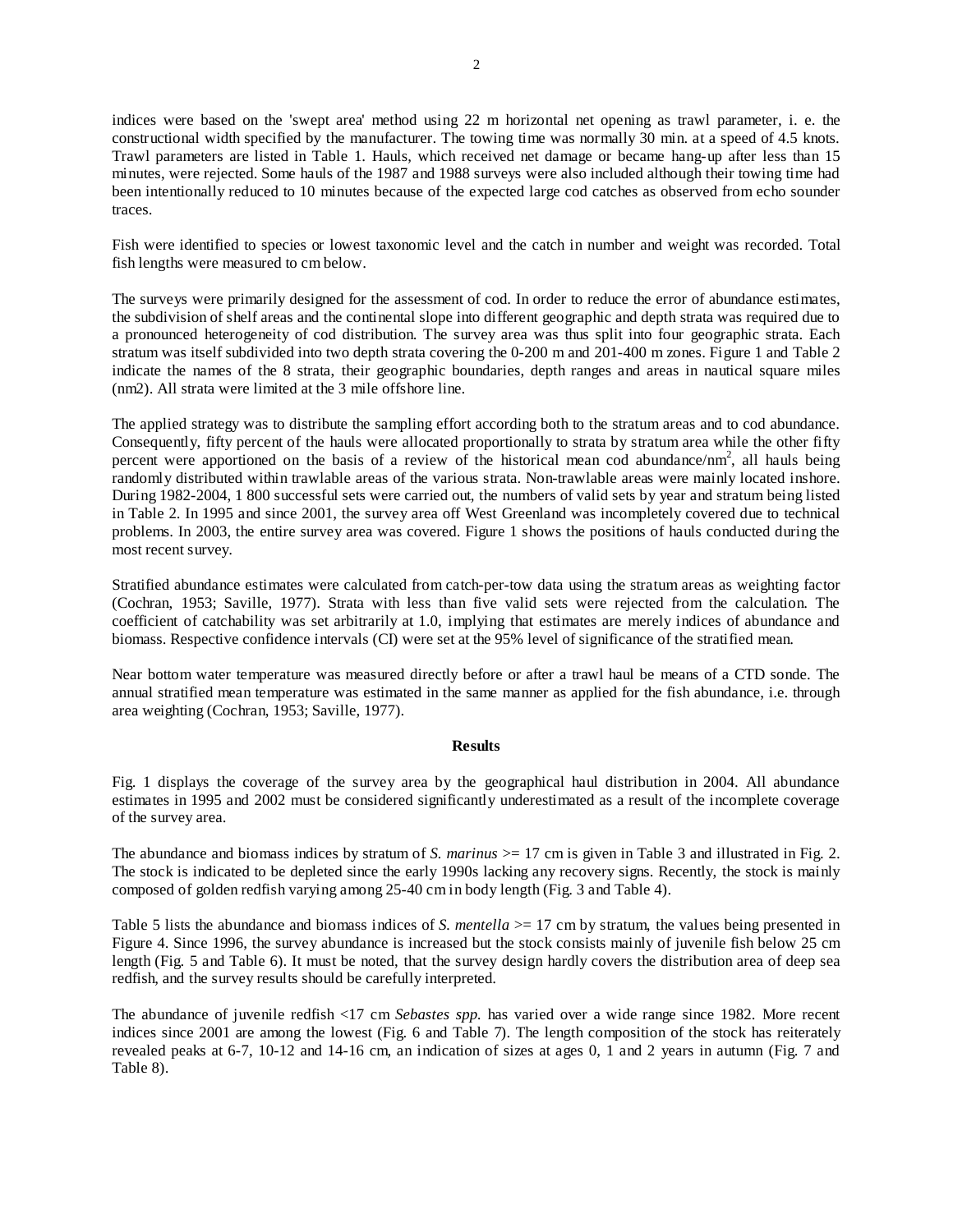Abundance and biomass of American plaice *Hippoglossoides platessoides* has been significantly reduced since the early 1990s (Fig. 8 and Table 9). The recently increased stock is predominantly composed of small fish below 20 cm as illustrated in Figure 9 and listed in Table 10. The catchability of flatfish by the survey gear is considered poor but the time series seems to represent the stock development. Consequently, the abundant juveniles imply a certain recovery potential.

Atlantic wolfish *Anarhichas lupus* does not show a decrease in survey abundance but in biomass estimates, which were significantly lower since the early 1990s (Fig. 10 and Table 11). That indicates that the stock is mainly composed of small fish with low body weights. This indication is confirmed by the length distributions given in Figure 11 and Table 12 as fish below 30 cm are recently dominating the size composition of the stock. The abundant recruiting sizes below 30 cm imply a certain recovery potential.

In accordance with lots of other finfish stocks, the abundance and biomass of spotted wolfish *Anarhichas minor* decreased significantly since 1992 and remained low until 2000 (Fig. 12 and Table 13). Since then, and especially in 2004, the stock indices increased significantly based on more frequent individuals below 60 cm. The size distribution is scattered as a result of low catch rates and high variation in body length (Fig. 13 and Table 14).

Both abundance and biomass indices of thorny skate *Raja radiata* are recently very low compared to the values estimated during the 1980s (Fig. 14 and Table 15). The size composition is dominated by small fish below 25 cm body length (Fig. 15 and Table 16).

In general, stocks sizes have declined significantly until the early 1990s and remained low. However, the stocks of American plaice, Atlantic and spotted wolfish indicate significant recovery potential due to increased recruitment. They are presently composed of small and mainly juvenile specimens. Good recruitment was also recorded in the cod stock off West and East Greenland (ICES CM, 2005) and juvenile haddock occurred in Greenland waters (Stein, 2004).

Trends in near bottom temperature means by stratum and stratified mean temperature are listed in Table 17 and shown in Figure 16. They reveal that the warm conditions off West Greenland continued since 1996. In 2004, near bottom water temperature were close to its maximum of the time series in 2003.The stratum mean temperatures show a significant depth effect, with the colder temperatures measured in the shallow strata (<200 m). Deeper strata are generally warmer by about 1-2°C.

### **References**

Cochran, W. G. 1953. Sampling techniques. John Wiley & Sons Inc., New York: 1-330

- ICES CM 2005. Report of the North Western Working Group. ICES ACFM:21, 595 pp.
- Rätz, H.-J. 1999. Structures and Changes of the Demersal Fish Assemblage off Greenland, 1982-96. NAFO Sci. Coun. Studies, 32: 1-15
- Rätz, H.-J. and C. Stransky 2004. Stock Abundance Indices and Length Compositions of Demersal Redfish and Other Finfish in NAFO Subarea 1 and Near Bottom Water Temperature Derived from the German Bottom Trawl Survey 1982-2003. NAFO SCR Doc. 04/28, Ser. No. N4977, 27 pp.

Saville, A. 1977. Survey methods of apprising fishery resources. FAO Fish. Tech. Pap. 171: 1-76

Stein, M. 2004. Transport of Juvenile Cod (*Gadus morhua*) and Haddock (*Melanogrammus aeglefinus*) from Iceland to Greenland – Is there Environmental Forcing? NAFO SCR Doc. 04/4: 1-15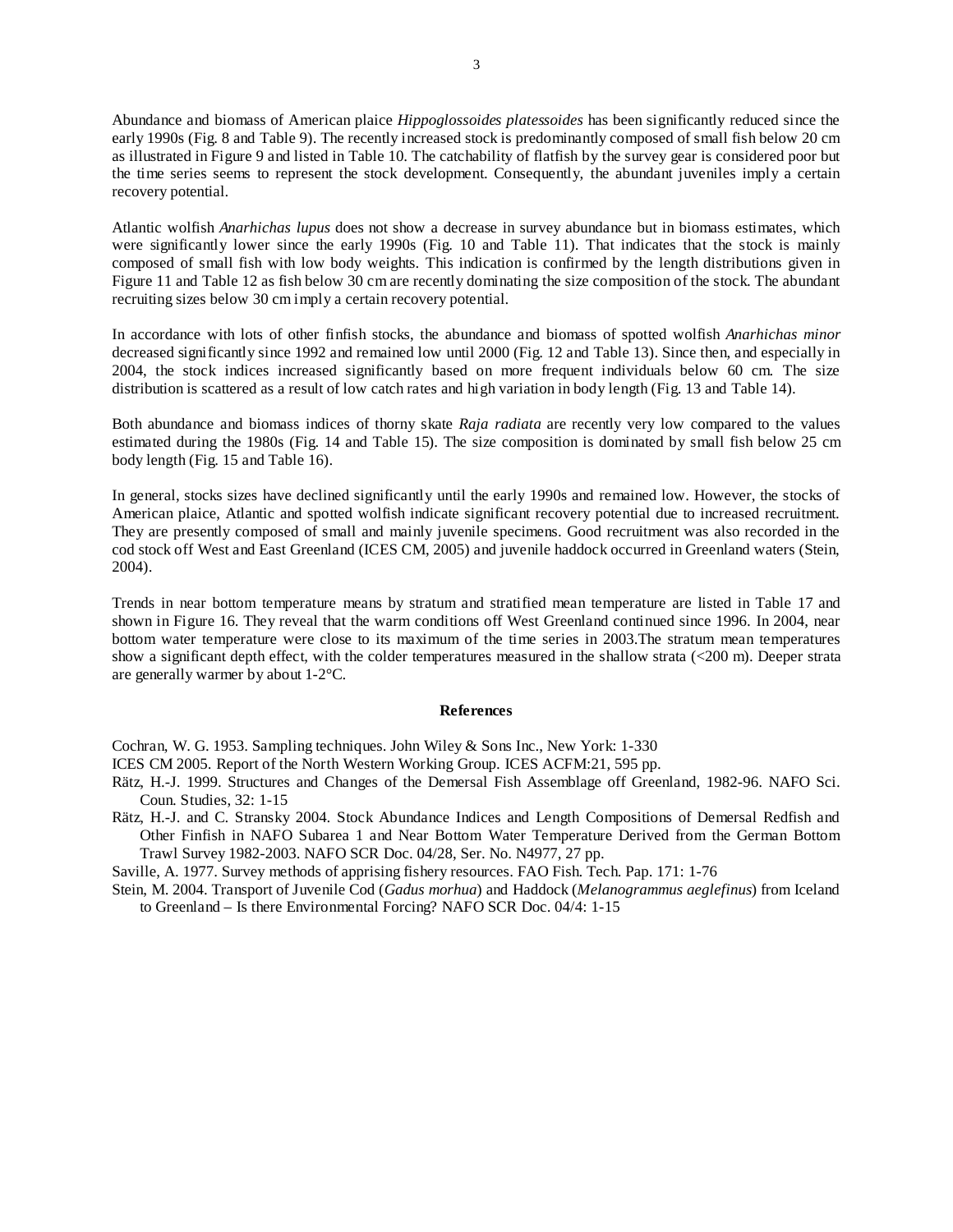Table 1. Trawl parameters of the German bottom trawl survey off West Greenland.

|                             | German survey   |
|-----------------------------|-----------------|
| Gear                        | 140-feet bottom |
|                             | trawl           |
| Horizontal net opening      | 22 m            |
| Standard trawling speed     | 4.5 kn          |
| Towing time                 | 30 minutes      |
| Variable to standard        |                 |
| distance                    |                 |
| Coefficient of catchability | 1.0             |

Table 2. Survey areas and effort (hauls) of the German bottom trawl survey off West Greenland by stratum, 1982-2004.

| <b>STRATUM</b>       | 1.1  | 1.2  | 2.1  | 2.2            | 3.1  | 3.2 | 4.1  | 4.2 | Sum   |
|----------------------|------|------|------|----------------|------|-----|------|-----|-------|
| AREA nm <sup>2</sup> | 6805 | 1881 | 2350 | 1018           | 1938 | 742 | 2568 | 971 | 18273 |
| 1982                 | 20   | 11   | 16   | $\overline{7}$ | 9    | 6   | 13   | 2   | 84    |
| 1983                 | 26   | 11   | 25   | 11             | 17   | 5   | 18   | 4   | 117   |
| 1984                 | 25   | 13   | 26   | 8              | 18   | 6   | 21   | 4   | 121   |
| 1985                 | 10   | 8    | 26   | 10             | 17   | 5   | 21   | 4   | 101   |
| 1986                 | 27   | 9    | 21   | 9              | 16   | 7   | 18   | 3   | 110   |
| 1987                 | 25   | 11   | 21   | 4              | 18   | 3   | 21   | 3   | 106   |
| 1988                 | 34   | 21   | 28   | 5              | 18   | 5   | 18   | 2   | 131   |
| 1989                 | 26   | 14   | 30   | 9              | 8    | 3   | 25   | 3   | 118   |
| 1990                 | 19   | 7    | 23   | 8              | 16   | 3   | 21   | 6   | 103   |
| 1991                 | 19   | 11   | 23   | 7              | 12   | 6   | 14   | 5   | 97    |
| 1992                 | 6    | 6    | 6    | 5              | 6    | 6   | 7    | 5   | 47    |
| 1993                 | 9    | 6    | 9    | 6              | 10   | 8   | 7    | 0   | 55    |
| 1994                 | 16   | 13   | 13   | 8              | 10   | 6   | 7    | 5   | 78    |
| 1995                 | 0    | 0    | 3    | 0              | 10   | 7   | 10   | 5   | 35    |
| 1996                 | 5    | 5    | 8    | 5              | 12   | 5   | 10   | 5   | 55    |
| 1997                 | 5    | 6    | 5    | 5              | 6    | 5   | 8    | 5   | 45    |
| 1998                 | 9    | 5    | 10   | 7              | 11   | 6   | 10   | 5   | 63    |
| 1999                 | 8    | 6    | 14   | 8              | 13   | 6   | 9    | 3   | 67    |
| 2000                 | 13   | 6    | 14   | 7              | 14   | 5   | 9    | 5   | 73    |
| 2001                 | 0    | 0    | 15   | 7              | 15   | 5   | 11   | 6   | 59    |
| 2002                 | 0    | 0    | 7    | 2              | 5    | 6   | 8    | 4   | 32    |
| 2003                 | 0    | 0    | 7    | 6              | 7    | 7   | 6    | 5   | 38    |
| 2004                 | 9    | 7    | 11   | 9              | 9    | 6   | 9    | 5   | 65    |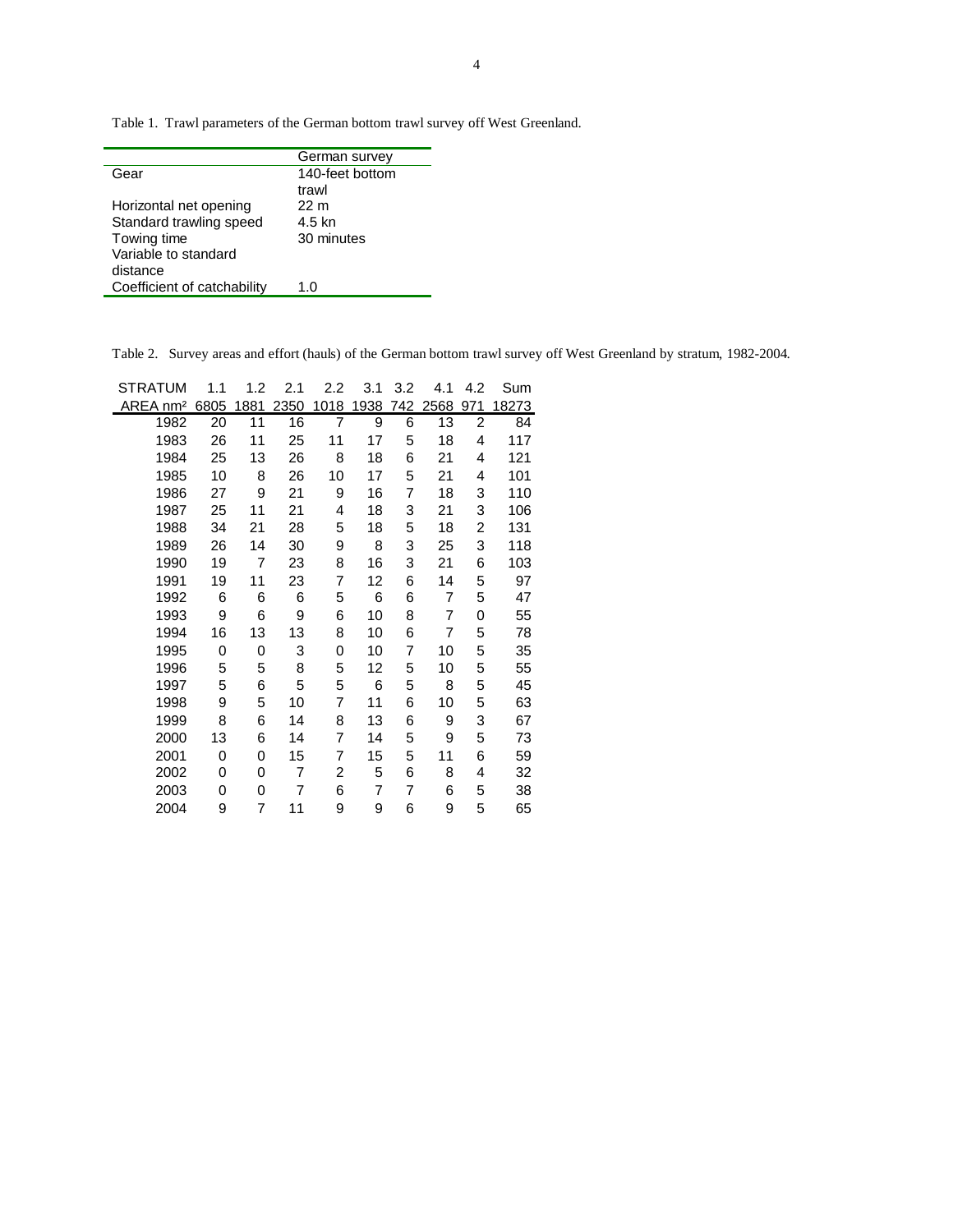Table 3 *S. marinus* > 17cm, abundance (1 000) and biomass (tons) for West Greenland by stratum and total, 1982-2004. Confidence intervals (CI) are given in per cent of the stratified mean at 95% level of significance.

Abundance

| Year |      | Str1.1 |       | Str1.2 Str2.1 |      | Str2.2 Str3.1 |       |      | Str3.2 Str4.1 Str4.2 Total |        | СI  |
|------|------|--------|-------|---------------|------|---------------|-------|------|----------------------------|--------|-----|
|      | 1982 | 7016   | 6341  | 88792         | 5511 | 5736          | 14876 | 4088 |                            | 132360 | 55  |
|      | 1983 | 4022   | 3186  | 3356          | 6523 | 4043          | 5886  | 1697 |                            | 28713  | 53  |
|      | 1984 | 1327   | 3438  | 461           | 1209 | 10671         | 2776  | 4214 |                            | 24096  | 65  |
|      | 1985 | 4661   | 10451 | 6157          | 1569 | 3221          | 14442 | 4974 |                            | 45475  | 52  |
|      | 1986 | 6329   | 4324  | 2077          |      | 3483 21504    | 2883  | 2717 |                            | 43317  | 53  |
|      | 1987 | 905    | 653   | 1328          |      | 9611          |       | 660  |                            | 13157  | 39  |
|      | 1988 | 830    | 2238  | 343           | 2255 | 5938          | 1954  | 732  |                            | 14290  | 54  |
|      | 1989 | 422    | 421   | 776           | 690  | 6490          |       | 362  |                            | 9161   | 60  |
|      | 1990 | 122    | 433   | 280           | 710  | 1037          |       | 146  | 2270                       | 4998   | 75  |
|      | 1991 | 225    | 256   | 96            | 691  | 236           | 528   | 21   | 1671                       | 3724   | 51  |
|      | 1992 | 129    | 105   | 73            | 190  | 194           | 476   | 193  | 836                        | 2196   | 151 |
|      | 1993 | 170    | 482   | 59            | 267  | 79            | 132   | 0    |                            | 1189   | 93  |
|      | 1994 | 109    | 325   | 155           | 167  | 66            | 46    | 152  | 247                        | 1267   | 41  |
|      | 1995 |        |       |               |      | 50            | 68    | 39   | 146                        | 303    | 97  |
|      | 1996 | 150    | 267   | 21            | 243  | 380           | 383   | 28   | 298                        | 1770   | 47  |
|      | 1997 | 252    | 609   | 16            | 175  | 120           | 311   | 36   | 552                        | 2071   | 40  |
|      | 1998 | 116    | 141   | 45            | 142  | 19            | 106   | 126  | 254                        | 949    | 160 |
|      | 1999 | 225    | 293   | 132           | 219  | 72            | 213   | 10   |                            | 1164   | 70  |
|      | 2000 | 197    | 621   | 63            | 571  | 83            | 200   | 10   | 836                        | 2581   | 59  |
|      | 2001 |        |       | 106           | 304  | 72            | 456   | 8    | 1557                       | 2503   | 124 |
|      | 2002 |        |       | 101           |      | 333           | 536   | 13   |                            | 983    | 93  |
|      | 2003 |        |       | 251           | 375  | 186           | 516   | 0    | 1998                       | 3326   | 50  |
|      | 2004 | 143    | 331   | 56            | 373  | 209           | 453   | 64   | 2042                       | 3671   | 63  |

| Year |      | Str1.1 | Str1.2 Str2.1 |                |      |       | Str2.2 Str3.1 Str3.2 Str4.1 Str4.2 Total |      |      |       | СI  |
|------|------|--------|---------------|----------------|------|-------|------------------------------------------|------|------|-------|-----|
|      | 1982 | 1797   | 1354          | 34439          | 2557 | 3205  | 9794                                     | 2532 |      | 55678 | 54  |
|      | 1983 | 844    | 944           | 1572           | 3043 | 1874  | 4816                                     | 1084 |      | 14177 | 61  |
|      | 1984 | 306    | 893           | 197            | 518  | 4934  | 2284                                     | 2088 |      | 11220 | 55  |
|      | 1985 | 1021   | 1819          | 2968           | 472  | 1426  | 9210                                     | 2720 |      | 19636 | 34  |
|      | 1986 | 1279   | 1215          | 752            | 1230 | 10122 | 1705                                     | 1762 |      | 18065 | 38  |
|      | 1987 | 252    | 246           | 660            |      | 4954  |                                          | 439  |      | 6551  | 38  |
|      | 1988 | 143    | 404           | 118            | 942  | 2570  | 1342                                     | 383  |      | 5902  | 60  |
|      | 1989 | 184    | 137           | 273            | 249  | 2620  |                                          | 208  |      | 3671  | 47  |
|      | 1990 | 41     | 149           | 75             | 275  | 479   |                                          | 80   | 1343 | 2442  | 45  |
|      | 1991 | 41     | 83            | 24             | 226  | 120   | 272                                      | 3    | 1007 | 1776  | 98  |
|      | 1992 | 20     | 36            | 21             | 61   | 52    | 241                                      | 69   | 447  | 947   | 130 |
|      | 1993 | 48     | 111           | 19             | 114  | 39    | 55                                       | 0    |      | 386   | 68  |
|      | 1994 | 34     | 147           | 47             | 64   | 27    | 36                                       | 41   | 80   | 476   | 38  |
|      | 1995 |        |               |                |      | 19    | 19                                       | 21   | 43   | 102   | 38  |
|      | 1996 | 61     | 102           | $\overline{2}$ | 60   | 128   | 118                                      | 8    | 132  | 611   | 40  |
|      | 1997 | 41     | 261           | 5              | 61   | 35    | 188                                      | 10   | 246  | 847   | 58  |
|      | 1998 | 20     | 43            | 12             | 42   | 14    | 54                                       | 56   | 117  | 358   | 102 |
|      | 1999 | 54     | 71            | 35             | 68   | 17    | 82                                       | 8    |      | 335   | 61  |
|      | 2000 | 68     | 173           | 31             | 215  | 21    | 76                                       | 3    | 388  | 975   | 96  |
|      | 2001 |        |               | 24             | 113  | 54    | 228                                      | 3    | 776  | 1198  | 67  |
|      | 2002 |        |               | 24             |      | 157   | 230                                      | 13   |      | 424   | 82  |
|      | 2003 |        |               | 96             | 174  | 83    | 284                                      | 0    | 966  | 1603  | 85  |
|      | 2004 | 61     | 171           | 24             | 181  | 91    | 262                                      | 41   | 1235 | 2066  | 61  |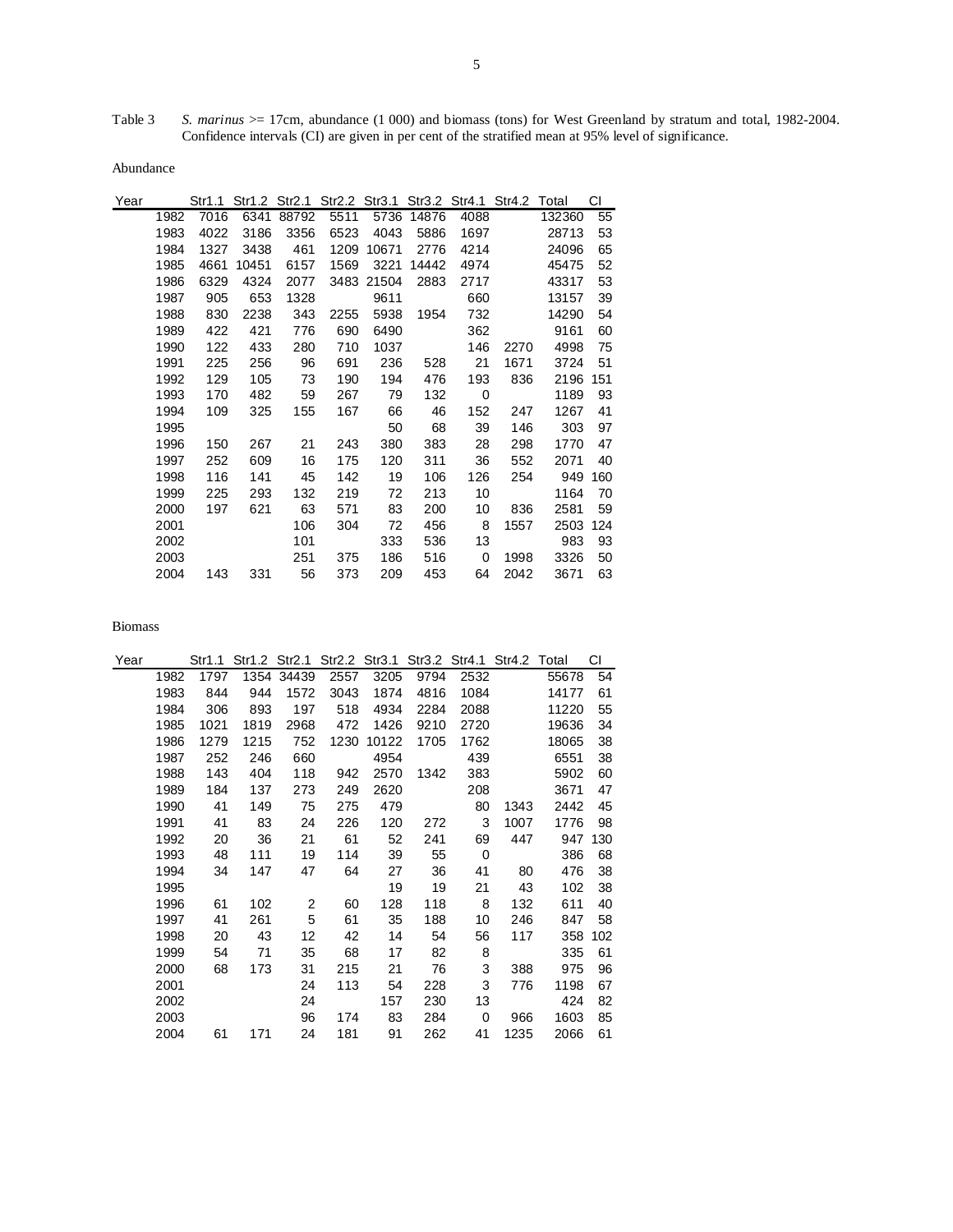|  |  | Table 4. S. marinus $>= 17$ cm. Length composition by year (1 000), 1982-2004. |
|--|--|--------------------------------------------------------------------------------|
|  |  |                                                                                |

| Length |                                          |          |     |                          |                               |          | 1982 1983 1984 1985 1986 1987 1988 1989 1990 1991 1992 1993 1994 1995 |      |          |          |          |             |             |             |             |          |                |             | 1996 1997 1998 1999 2000 2001 2002 2003 |          |          |             | 2004           |
|--------|------------------------------------------|----------|-----|--------------------------|-------------------------------|----------|-----------------------------------------------------------------------|------|----------|----------|----------|-------------|-------------|-------------|-------------|----------|----------------|-------------|-----------------------------------------|----------|----------|-------------|----------------|
| 15.5   | 1003                                     | $\Omega$ | 0   | $\Omega$                 | $\Omega$                      | $\Omega$ | $\Omega$                                                              | 9    | 39       | 50       | 14       | 0           | 0           | 0           | 0           | $\Omega$ | $\Omega$       | 12          | 0                                       | 0        | $\Omega$ | 0           | $\Omega$       |
| 16.5   | 955                                      | 662      |     | 574 2381 1438            |                               | 30       | 686                                                                   | 8    | 24       | 21       | 29       | 0           | 0           | 0           | 0           | 0        | 0              | 0           | 0                                       | 0        | 0        | 0           | $\mathbf 0$    |
| 17.5   | 1068                                     | 629      |     | 572 1918 1347            |                               | 64       | 321                                                                   | 46   | 137      | 87       | 15       | 0           | $\mathbf 0$ | 0           | 8           | 12       | 0              | 0           | 30                                      | 28       | 26       | 27          | 64             |
| 18.5   | 884                                      | 510      |     | 442 1372 1733            |                               | 51       | 131                                                                   | 37   | 58       | 94       | 51       | 35          | 90          | 0           | 22          | 0        | 0              | 22          | 65                                      | 6        | 26       | 69          | 45             |
| 19.5   | 1170                                     | 435      |     | 397 1258 1241            |                               | 76       | 351                                                                   | 90   | 45       | 53       | 5        | 95          | 89          | 33          | 16          | 30       | 6              | 31          | 95                                      | 85       | 44       | 51          | 77             |
| 20.5   | 1334                                     | 657      |     | 332 1434 1047            |                               | 95       | 253                                                                   | 131  | 74       | 122      | 44       | 147         | 85          | 29          | 425         | 113      | 34             | 41          | 127                                     | 30       | 34       | 32          | 55             |
| 21.5   | 1701                                     | 614      |     | 378 1192                 | 940                           | 132      | 243                                                                   | 109  | 79       | 87       | 147      | 71          | 42          | 30          | 27          | 93       | 5              | 100         | 78                                      | 52       | 32       | 120         | 61             |
| 22.5   | 2031                                     | 770      |     | 418 1320 1155            |                               | 187      | 303                                                                   | 140  | 143      | 135      | 80       | 22          | 48          | 15          | 34          | 81       | 68             | 51          | 113                                     | 97       | 96       | 93          | 88             |
| 23.5   | 3487                                     | 806      |     | 465 1285 1140            |                               | 264      | 298                                                                   | 214  | 176      | 102      | 87       | 23          | 26          | 11          | 79          | 75       | 33             | 103         | 84                                      | 63       | 18       | 97          | 95             |
| 24.5   | 4690                                     | 808      |     | 532 1119 1787            |                               | 449      | 464                                                                   | 320  | 187      | 131      | 148      | 45          | 70          | 11          | 27          | 158      | 76             | 51          | 150                                     | 74       | 68       | 109         | 153            |
| 25.5   | 6049 1231                                |          |     | 690 1374 1611            |                               | 381      | 640                                                                   | 343  | 251      | 160      | 106      | 110         | 68          | 4           | 63          | 143      | 71             | 64          | 179                                     | 134      | 31       | 95          | 207            |
| 26.5   | 9267 1408                                |          |     | 833 1556 1717            |                               | 631      | 765                                                                   | 561  | 218      | 186      | 140      | 41          | 91          | 7           | 152         | 124      | 121            | 109         | 199                                     | 166      | 22       | 85          | 202            |
|        | 27.5 11170 1509                          |          |     | 994 2049 1879            |                               | 647      | 798                                                                   | 679  | 255      | 171      | 94       | 86          | 70          | 29          | 43          | 155      | 103            | 86          | 115                                     | 175      | 74       | 160         | 266            |
|        | 28.5 10818 1690 1315 1781 2213           |          |     |                          |                               | 768      | 769                                                                   | 732  | 272      | 192      | 81       | 35          | 40          | 18          | 41          | 144      | 36             | 66          | 184                                     | 219      | 35       | 150         | 256            |
|        | 29.5 14994 1992 1490 2358 2549           |          |     |                          |                               | 937      | 914                                                                   | 871  | 221      | 273      | 140      | 16          | 65          | 14          | 34          | 83       | 66             | 75          | 142                                     | 143      | 32       | 280         | 124            |
|        | 30.5 11490 2524 2054 3193 3285 1024 1081 |          |     |                          |                               |          |                                                                       | 1071 | 410      | 141      | 144      | 75          | 44          | 15          | 39          | 120      | 53             | 91          | 138                                     | 143      | 54       | 199         | 189            |
|        | 31.5 10177 1941 1978 2321 3090 1155      |          |     |                          |                               |          | 947                                                                   | 709  | 327      | 192      | 107      | 41          | 45          | 8           | 23          | 113      | 19             | 109         | 124                                     | 145      | 13       | 227         | 127            |
| 32.5   |                                          |          |     |                          | 8118 1797 1928 2873 3224 1028 |          | 826                                                                   | 715  | 268      | 193      | 132      | 49          | 49          | 25          | 8           | 150      | 16             | 10          | 86                                      | 137      | 60       | 244         | 103            |
| 33.5   |                                          |          |     |                          | 7888 1422 1684 2080 2926 1235 |          | 720                                                                   | 625  | 204      | 236      | 150      | 35          | 19          | 0           | 148         | 33       | 10             | 21          | 115                                     | 129      | 47       | 199         | 179            |
| 34.5   |                                          |          |     | 6925 1188 1424 2144 2505 |                               | 946      | 645                                                                   | 430  | 260      | 134      | 129      | 40          | 52          | 0           | 78          | 57       | 82             | 19          | 84                                      | 77       | 27       | 214         | 172            |
| 35.5   |                                          |          |     | 5731 1247 1250 1765 2199 |                               | 901      | 721                                                                   | 397  | 259      | 185      | 106      | 27          | 53          | 11          | 29          | 78       | 14             | 26          | 95                                      | 107      | 31       | 107         | 112            |
| 36.5   | 3801                                     |          |     | 980 1052 1446 1321       |                               | 650      | 562                                                                   | 329  | 214      | 134      | 61       | 43          | 49          | 31          | 56          | 40       | 5              | 25          | 84                                      | 107      | 47       | 144         | 181            |
| 37.5   | 2149                                     | 668      |     | 683 1211                 | 945                           | 485      | 467                                                                   | 219  | 169      | 156      | 57       | 44          | $\mathbf 0$ | $\mathbf 0$ | 137         | 17       | 43             | 5           | 76                                      | 63       | 32       | 96          | 153            |
| 38.5   | 1566                                     | 650      |     | 635 1289                 | 631                           | 251      | 364                                                                   | 115  | 130      | 81       | 21       | 20          | 37          | 0           | $\mathbf 0$ | 22       | 11             | 5           | 60                                      | 94       | 36       | 75          | 114            |
| 39.5   | 995                                      | 453      |     | 379 1091                 | 413                           | 252      | 252                                                                   | 120  | 82       | 114      | 9        | 37          | 39          | 0           | $\mathbf 0$ | 38       | 27             | 21          | 24                                      | 63       | 46       | 52          | 103            |
| 40.5   | 472                                      | 310      |     | 320 1107                 | 415                           | 201      | 234                                                                   | 51   | 127      | 102      | 62       | 4           | 5           | 0           | 127         | 60       | $\overline{7}$ | $\Omega$    | 37                                      | 24       | 4        | 132         | 129            |
| 41.5   | 598                                      | 259      | 236 | 537                      | 222                           | 128      | 127                                                                   | 27   | 118      | 25       | 5        | 4           | 11          | $\mathbf 0$ | $\mathbf 0$ | 45       | 6              | $\mathbf 0$ | 32                                      | 52       | 4        | 86          | 64             |
| 42.5   | 234                                      | 231      | 179 | 572                      | 84                            | 56       | 64                                                                    | 11   | 82       | 65       | 17       | 24          | 29          | 15          | $\mathbf 0$ | 40       | 0              | 5           | 29                                      | 40       | 13       | 30          | 127            |
| 43.5   | 152                                      | 222      | 197 | 430                      | 94                            | 39       | 65                                                                    | 22   | 54       | 28       | 14       | $\mathbf 0$ | 16          | 0           | 0           | 30       | 5              | 0           | 27                                      | 18       | 13       | 37          | 57             |
| 44.5   | 133                                      | 101      | 110 | 243                      | 40                            | 42       | 53                                                                    | 15   | $\Omega$ | 27       | $\Omega$ | 10          | 23          | 0           | $\Omega$    | 6        | 5              | $\Omega$    | $\Omega$                                | 18       | 9        | 34          | 91             |
| 45.5   | 23                                       | 106      | 120 | 221                      | 22                            | 22       | 45                                                                    | 0    | 42       | 19       | 0        | 12          | 14          | 0           | 127         | 6        | 15             | 0           | 0                                       | 6        | 0        | 6           | $\overline{7}$ |
| 46.5   | 42                                       | 119      | 92  | 185                      | 25                            | 13       | 53                                                                    | 0    | 24       | 5        | 0        | 0           | 5           | 0           | 0           | 6        | 5              | 0           | 0                                       | 0        | 0        | 27          | 31             |
| 47.5   | 41                                       | 48       | 65  | 94                       | 17                            | 5        | 16                                                                    | 0    | 18       | 14       | 0        | 0           | 0           | 0           | $\mathbf 0$ | 0        | 0              | 5           | 0                                       | 0        | 0        | 14          | $\overline{7}$ |
| 48.5   | 37                                       | 85       | 64  | 94                       | 0                             | 0        | 4                                                                     | 0    | 12       | 6        | 0        | 0           | 0           | 0           | 0           | 0        | 0              | 0           | 0                                       | 6        | 9        | 29          | $\mathbf 0$    |
| 49.5   | 46                                       | 23       | 37  | 68                       | 0                             | 0        | 6                                                                     | 4    | 0        | 0        | 0        | 0           | 0           | 0           | $\mathbf 0$ | 0        | 0              | 0           | 7                                       | 0        | 0        | $\mathbf 0$ | 17             |
| 50.5   | 41                                       | 73       | 48  | 22                       | 9                             | 0        | 0                                                                     | 4    | 12       | 0        | $\Omega$ | 0           | 0           | 0           | 0           | 0        | 0              | $\Omega$    | 0                                       | 0        | 0        | 8           | 0              |
| 51.5   | 20                                       | 20       | 9   | 6                        | 0                             | 4        | 0                                                                     | 4    | 0        | 0        | 0        | 0           | 0           | 0           | 0           | 6        | 0              | 0           | 0                                       | 0        | 0        | 0           | 0              |
| 52.5   | 9                                        | 71       | 14  | 11                       | 0                             | 0        | 0                                                                     | 3    | 0        | 0        | $\Omega$ | 0           | 0           | 0           | 0           | 0        | 0              | $\Omega$    | 0                                       | $\Omega$ | 0        | 0           | 0              |
| 53.5   | 23                                       | 89       | 9   | 6                        | 4                             | 0        | 8                                                                     | 4    | 0        | 0        | 0        | 0           | 0           | 0           | 0           | 0        | 0              | 0           | 0                                       | 0        | 0        | 0           | 7              |
| 54.5   | 9                                        | 50       | 10  | 22                       | 8                             | 4        | 6                                                                     | 0    | 0        | 0        | 0        | 0           | 0           | 0           | 0           | 0        | 0              | 0           | 0                                       | 0        | 0        | 0           | 4              |
| 55.5   | 18                                       | 39       | 5   | 17                       | 12                            | 0        | 0                                                                     | 0    | 0        | 0        | 0        | 0           | 0           | 0           | 0           | 0        | 0              | 0           | 0                                       | 0        | 0        | 0           | 0              |
| 56.5   | 11                                       | 47       | 5   | 4                        | 0                             | 0        | 6                                                                     | 0    | 0        | 0        | 0        | 0           | 5           | 0           | 0           | 0        | 0              | 0           | 0                                       | 0        | 0        | 0           | 0              |
| 57.5   | 32                                       | 16       | 14  | 5                        | 0                             | 0        | 0                                                                     | 0    | 0        | 0        | 0        | 0           | 0           | 0           | 0           | 0        | 0              | 0           | 0                                       | 0        | 0        | 0           | 0              |
| 58.5   | 18                                       | 38       | 0   | 6                        | 0                             | 0        | $\Omega$                                                              | 0    | 0        | 0        | 0        | 0           | 0           | 0           | $\mathbf 0$ | $\Omega$ | 0              | $\Omega$    | 0                                       | $\Omega$ | 0        | 0           | 0              |
| 59.5   | 5                                        | 28       | 5   | 6                        | 5                             | 0        | 6                                                                     | 0    | 0        | 0        | 0        | 0           | 0           | 0           | $\mathbf 0$ | 0        | 0              | $\Omega$    | 0                                       | 0        | 0        | $\Omega$    | $\mathbf 0$    |
| 60.5   | 9                                        | 50       | 23  | $\Omega$                 | 9                             | 0        | $\Omega$                                                              | 0    | 0        | $\Omega$ | $\Omega$ | 0           | $\Omega$    | 0           | $\Omega$    | $\Omega$ | 0              | $\Omega$    | 0                                       | $\Omega$ | 0        | 0           | 0              |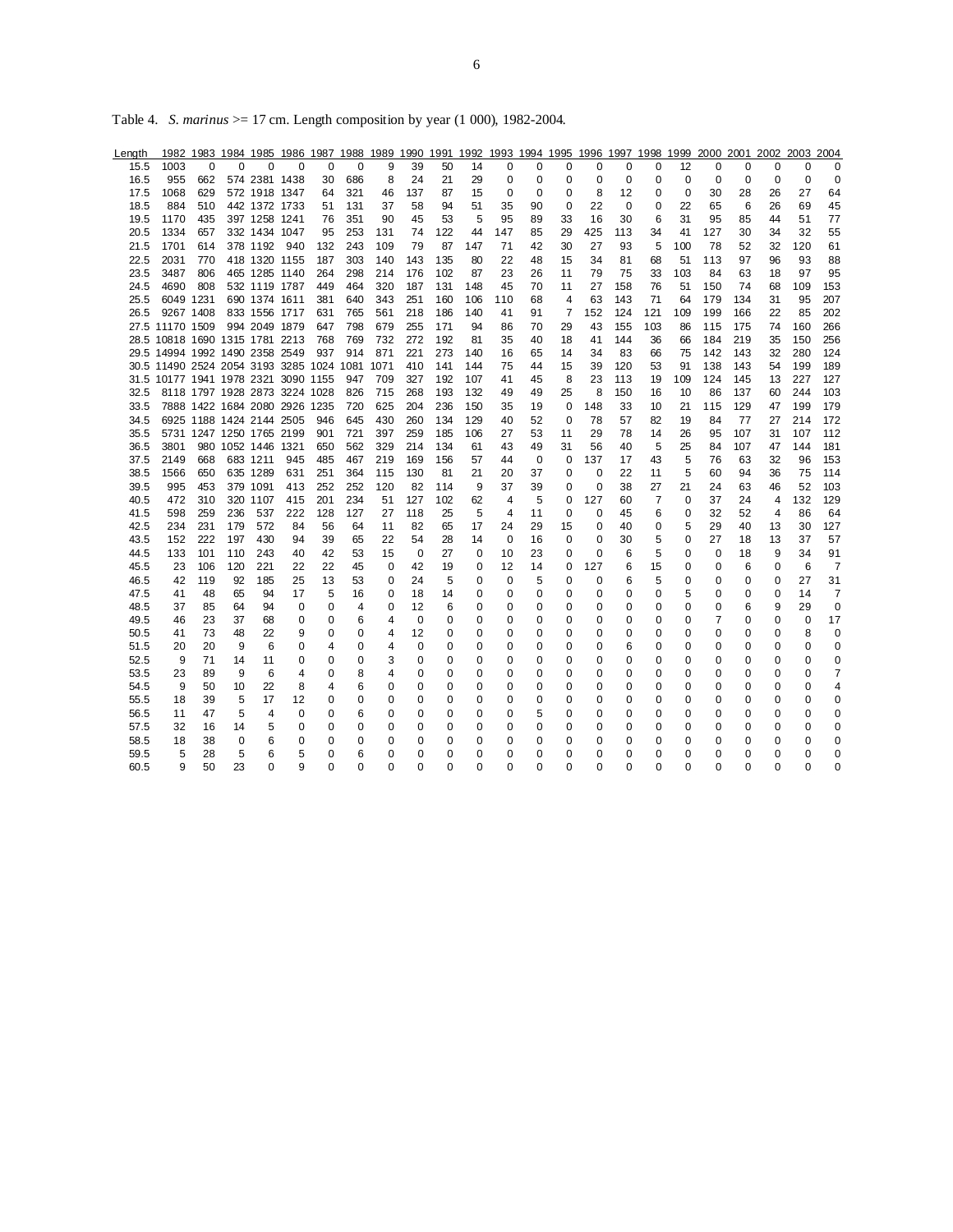Table 5 *S. mentella* >= 17cm, abundance (1 000) and biomass (tons) for West Greenland by stratum and total, 1982-2004. Confidence intervals (CI) are given in per cent of the stratified mean at 95% level of significance.

Abundance

| Year |      | Str1.1 |       | Str1.2 Str2.1 Str2.2 Str3.1 |      |     |      |     | Str3.2 Str4.1 Str4.2 Total |             | СI  |
|------|------|--------|-------|-----------------------------|------|-----|------|-----|----------------------------|-------------|-----|
|      | 1982 | 0      | 389   | 16                          | 348  | 0   | 2360 | 0   |                            | 3113        | 65  |
|      | 1983 | 41     | 1010  | 71                          | 2528 | 0   | 5236 | 0   |                            | 8886        | 42  |
|      | 1984 | 41     | 2966  | 7                           | 1276 | 0   | 1115 | 0   |                            | 5405        | 93  |
|      | 1985 | 0      | 369   | 31                          | 26   | 56  | 327  | 0   |                            | 809         | 47  |
|      | 1986 | 2144   | 414   | 38                          | 292  | 4   | 444  | 0   |                            | 3336        | 36  |
|      | 1987 | 987    | 13679 | 42                          |      | 56  |      | 0   |                            | 14764       | 45  |
|      | 1988 | 150    | 3186  | 26                          | 777  | 60  | 4620 | 0   |                            | 8819        | 58  |
|      | 1989 | 0      | 186   | 9                           | 102  | 0   |      | 8   |                            | 305         | 60  |
|      | 1990 | 0      | 9     | 5                           | 704  | 50  |      | 0   | 3881                       | 4649        | 43  |
|      | 1991 | 0      | 0     | 0                           | 0    | 0   | 652  | 0   | 1773                       | 2425        | 81  |
|      | 1992 | 0      | 36    | 0                           | 15   | 0   | 106  | 0   | 0                          | 157         | 165 |
|      | 1993 | 0      | 23    | 0                           | 159  | 8   | 0    | 0   |                            | 190         | 86  |
|      | 1994 | 0      | 271   | 21                          | 96   | 95  | 162  | 0   | 36                         | 681         | 168 |
|      | 1995 |        |       |                             |      | 29  | 234  | 95  | 1468                       | 1826        | 55  |
|      | 1996 | 1524   | 619   | 0                           | 236  | 0   | 1921 | 28  |                            | 7135 11463  | 64  |
|      | 1997 | 252    | 1759  | 0                           | 381  | 37  | 3204 |     | 144 30742 36519            |             | 62  |
|      | 1998 | 0      | 324   | 0                           | 212  | 151 | 828  | 10  | 2543                       | 4068        | 67  |
|      | 1999 | 34     | 235   | 7                           | 281  | 39  | 1735 | 95  |                            | 2426        | 43  |
|      | 2000 | 0      | 94    | 7                           | 768  | 31  | 1422 | 0   |                            | 21187 23509 | 65  |
|      | 2001 |        |       | 24                          | 636  | 116 | 5419 | 0   |                            | 13939 20134 | 66  |
|      | 2002 |        |       | 0                           |      | 0   | 1351 | 23  |                            | 1374        | 95  |
|      | 2003 |        |       | 0                           | 571  | 114 | 1554 | 0   |                            | 9365 11604  | 116 |
|      | 2004 | 225    | 1206  | 40                          | 1122 | 242 | 1115 | 139 | 5021                       | 9110        | 89  |

| Year |      | Str1.1 |                | Str1.2 Str2.1  | Str2.2 Str3.1 |             |          | Str3.2 Str4.1 | Str4.2 Total |      | СI  |
|------|------|--------|----------------|----------------|---------------|-------------|----------|---------------|--------------|------|-----|
|      | 1982 | 0      | 96             | 7              | 114           | 0           | 893      | 0             |              | 1110 | 68  |
|      | 1983 | 14     | 213            | 26             | 1158          | 0           | 2857     | 0             |              | 4268 | 47  |
|      | 1984 | 7      | 798            | 5              | 491           | 0           | 472      | 0             |              | 1773 | 97  |
|      | 1985 | 0      | 96             | 14             | 11            | 27          | 110      | 0             |              | 258  | 35  |
|      | 1986 | 225    | 38             | 19             | 110           | 4           | 180      | 0             |              | 576  | 36  |
|      | 1987 | 82     | 1183           | 9              |               | 31          |          | 0             |              | 1305 | 46  |
|      | 1988 | 20     | 425            | 21             | 159           | 45          | 1878     | 0             |              | 2548 | 56  |
|      | 1989 | 0      | 23             | 7              | 15            | 0           |          | 0             |              | 45   | 63  |
|      | 1990 | 0      | 6              | 2              | 87            | 8           |          | 0             | 542          | 645  | 44  |
|      | 1991 | 0      | 0              | 0              | 0             | 0           | 153      | 0             | 445          | 598  | 80  |
|      | 1992 | 0      | $\overline{c}$ | 0              | 1             | 0           | 28       | 0             | 0            | 31   | 160 |
|      | 1993 | 0      | 4              | 0              | 22            | 2           | $\Omega$ | 0             |              | 28   | 61  |
|      | 1994 | 0      | 32             | $\overline{2}$ | 10            | 12          | 24       | 0             | 3            | 83   | 128 |
|      | 1995 |        |                |                |               | 6           | 24       | 10            | 159          | 199  | 52  |
|      | 1996 | 7      | 55             | 0              | 19            | 0           | 235      | 3             | 689          | 1008 | 59  |
|      | 1997 | 20     | 141            | 0              | 38            | 2           | 320      | 18            | 2973         | 3512 | 59  |
|      | 1998 | 0      | 26             | 0              | 17            | 17          | 88       | 3             | 326          | 477  | 73  |
|      | 1999 | 7      | 21             | 5              | 36            | 6           | 188      | 21            |              | 284  | 52  |
|      | 2000 | 0      | 9              | 0              | 65            | 2           | 122      | 0             | 1915         | 2113 | 57  |
|      | 2001 |        |                | 2              | 66            | 10          | 469      | 0             | 1468         | 2015 | 74  |
|      | 2002 |        |                | $\Omega$       |               | $\mathbf 0$ | 145      | 3             |              | 148  | 102 |
|      | 2003 |        |                | 0              | 66            | 12          | 223      | 0             | 1557         | 1858 | 120 |
|      | 2004 | 34     | 117            | 7              | 122           | 50          | 149      | 23            | 1172         | 1674 | 74  |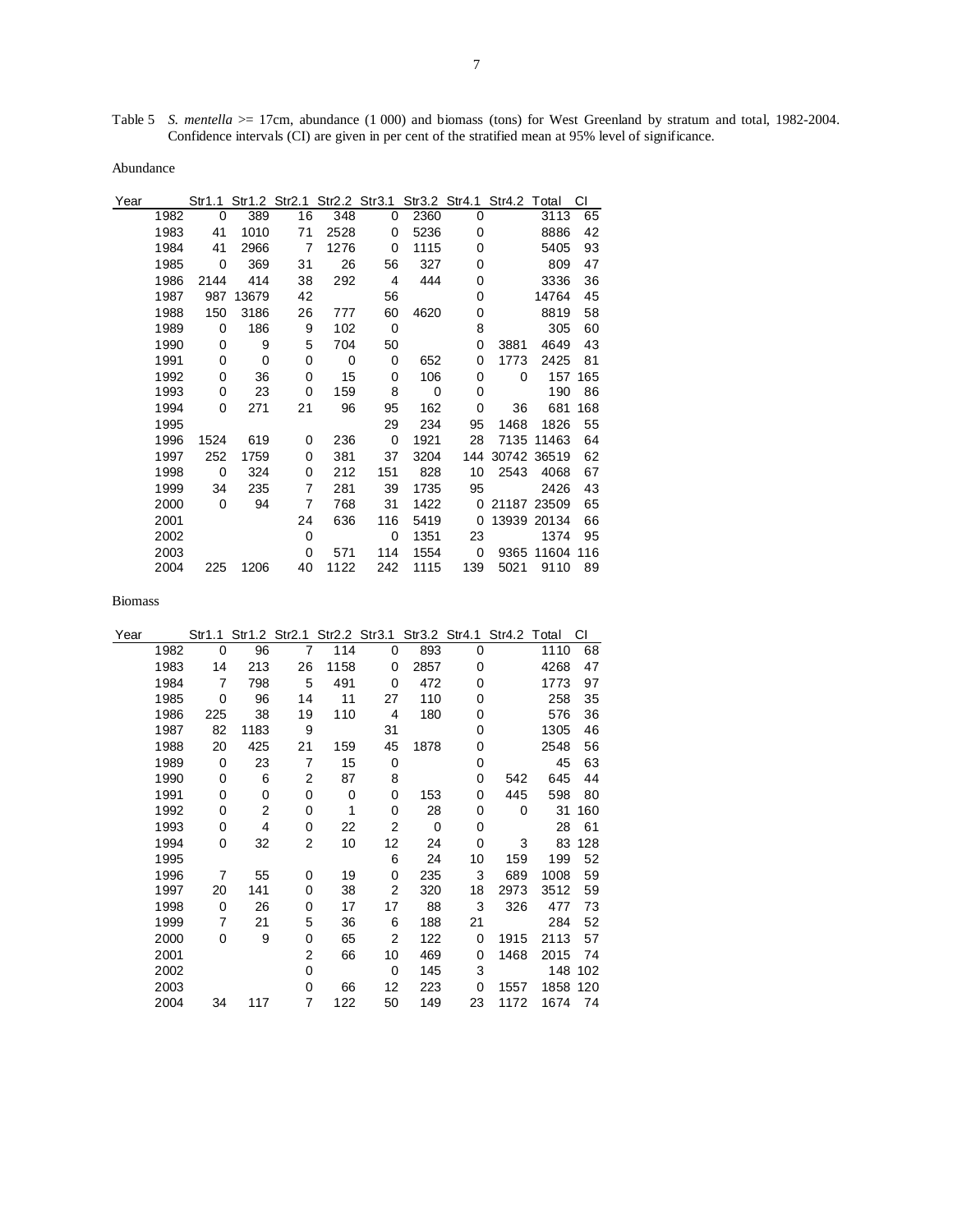Table 6. *S. mentella* >= 17 cm. Length composition by year (1 000), 1982-2004.

| Length | 1982   |          |        | 1983 1984 1985 1986 1987 1988 1989 1990 1991 1992 1993 1994 1995 1996 |           |          |     |             |             |          |    |        |             |             |             |           | 1997 1998 1999 |          |            | 2000 2001 2002 2003 |     |          | 2004           |
|--------|--------|----------|--------|-----------------------------------------------------------------------|-----------|----------|-----|-------------|-------------|----------|----|--------|-------------|-------------|-------------|-----------|----------------|----------|------------|---------------------|-----|----------|----------------|
| 15.5   | 0      | 0        | 0      | 0                                                                     | $\Omega$  | 6        | 0   | 5           | 5           | 5        | 0  | 0      | 0           | 0           | 0           | 0         | 0              | 0        | 0          | 0                   | 0   | 0        | $\Omega$       |
| 16.5   | 0      | 23       | 95     | 29                                                                    |           | 0 5220   | 230 | $\mathbf 0$ | 0           | 5        | 0  | 0      | 0           | 0           | $\mathbf 0$ | 0         | 0              | 0        | $\Omega$   | 0                   | 0   | $\Omega$ | 0              |
| 17.5   | 9      | 58       | 140    | 6                                                                     | 1303 2178 |          | 217 | 14          | 72          | 0        | 0  | 0      | $\Omega$    | $\Omega$    | $\mathbf 0$ | 6345      | 0              | 0        | 10530 5250 |                     | 263 |          | 874 1286       |
| 18.5   | 29     | 51       | 102    | 9                                                                     |           | 442 2794 | 99  | 19          | 83          | 9        | 17 | 6      | 267         |             | 701 3188    | 9988 1341 |                | 987      | 4518 5763  |                     |     | 157 1401 | 1232           |
| 19.5   | 6      | 79       | 164    | 41                                                                    |           | 199 1721 | 965 | 64          | 240         | 31       | 25 | 6      | 163         |             | 366 2675    | 11375     | 752            | 479      | 3353 3910  |                     |     | 252 1104 | 771            |
| 20.5   | 28     | 89       | 149    | 26                                                                    |           | 117 1922 | 748 | 92          | 636         | 9        | 0  | 12     | 76          | 251         | 1853        | 4345      | 543            | 380      | 1903 1827  |                     |     | 316 1003 | 552            |
| 21.5   | 40     | 96       | 155    | 26                                                                    | 54        | 272      | 532 | 30          | 1077        | 71       | 20 | 6      | 30          | 349         | 935         | 1446      | 408            | 114      | 635        | 655                 | 207 | 891      | 683            |
| 22.5   | 18     | 143      | 130    | 13                                                                    | 98        | 131      | 722 | 25          | 1544        | 300      | 5  | 19     | 62          | 44          | 721         | 1034      | 364            | 95       | 733        | 713                 |     | 78 1516  | 510            |
| 23.5   | 41     | 124      | 194    | 35                                                                    | 88        | 84       | 409 | 9           | 640         | 389      | 18 | 6      | 25          | 15          | 328         | 658       | 264            | 49       | 579        | 519                 |     | 37 1613  | 343            |
| 24.5   | 38     | 184      | 160    | 85                                                                    | 106       | 137      | 346 | $\mathbf 0$ | 191         | 649      | 28 | 13     | 22          | 39          | 168         | 721       | 120            | 85       | 413        | 498                 |     | 23 1230  | 503            |
| 25.5   | 105    | 265      | 98     | 76                                                                    | 35        | 36       | 355 | 19          | 76          | 607      | 9  | 19     | 0           | 29          | 42          | 262       | 80             | 58       | 264        | 354                 | 9   | 325      | 546            |
| 26.5   | 83     | 362      | 182    | 52                                                                    | 49        | 18       | 320 | 0           | 58          | 165      | 18 | 14     | 5           | 29          | 29          | 111       | 102            | 57       | 214        | 262                 | 32  | 290      | 639            |
| 27.5   | 231    | 548      | 184    | 37                                                                    | 43        | 47       | 319 | 0           | 18          | 93       | 5  | 25     | $\mathbf 0$ | $\mathbf 0$ | $\mathbf 0$ | 151       | 34             | 45       | 130        | 156                 | 0   | 405      | 658            |
| 28.5   | 181    | 559      | 329    | 46                                                                    | 81        | 43       | 265 | 5           | 0           | 38       | 0  | 25     | 12          | 0           | $\mathbf 0$ | 28        | 29             | 28       | 85         | 59                  | 0   | 386      | 341            |
| 29.5   | 315    | 776      | 457    | 38                                                                    | 71        | 0        | 296 | 0           | 5           | 19       | 0  | 0      | 5           | 0           | 0           | 6         | 15             | 11       | 59         | 53                  | 0   | 250      | 372            |
| 30.5   | 571    | 1452     | 742    | 55                                                                    | 81        | 52       | 454 | 0           | 0           | 29       | 0  | 12     | 0           | 7           | 0           | 6         | 20             | 9        | 29         | 35                  | 0   | 142      | 276            |
| 31.5   |        | 391 1179 | 664    | 44                                                                    | 61        | 36       | 324 | 0           | 0           | 0        | 0  | 0      | 0           | 0           | 0           | 0         | 0              | 11       | 15         | 30                  | 0   | 75       | 141            |
| 32.5   | 380    | 928      | 522    | 48                                                                    | 106       | 24       | 397 | 0           | 0           | 0        | 0  | 6      | 0           | 0           | 0           | 22        | 0              | 0        | 29         | 11                  | 0   | 55       | 103            |
| 33.5   | 247    | 744      | 440    | 40                                                                    | 58        | 6        | 397 | 0           | 0           | 0        | 0  | 0      | 0           | 0           | $\mathbf 0$ | 0         | 0              | 5        | 7          | 23                  | 0   | 15       | 66             |
| 34.5   | 125    | 563      | 245    | 32                                                                    | 117       | 6        | 421 | 0           | 0           | 0        | 0  | 0      | 0           | 0           | 0           | 0         | 0              | 0        | 7          | 12                  | 0   | 19       | 31             |
| 35.5   | 93     | 358      | 139    | 26                                                                    | 71        | $\Omega$ | 482 | 5           | 0           | 5        | 5  | 13     | 0           | 0           | $\mathbf 0$ | 22        | 0              | 0        | $\Omega$   | 6                   | 0   | 4        | 32             |
| 36.5   | 69     | 137      | 51     | 15                                                                    | 46        | 6        | 228 | 0           | 0           | 0        | 0  | 0      | 0           | 0           | 0           | 0         | 0              | 12       | 0          | 0                   | 0   | 0        | 7              |
| 37.5   | 28     | 71       | 10     | 4                                                                     | 27        | 0        | 130 | 6           | $\mathbf 0$ | 0        | 0  | 0      | 5           | 0           | $\mathbf 0$ | 0         | 0              | 0        | 6          | 0                   | 0   | 7        | $\overline{7}$ |
| 38.5   | 5      | 28       | 24     | 0                                                                     | 36        | 4        | 38  | 0           | 0           | 0        | 5  | 0      | 0           | 0           | 0           | 0         | 0              | 5        | 0          | 0                   | 0   | 0        | 10             |
| 39.5   | 19     | 10       | 11     | 9                                                                     | 13        | 0        | 50  | 5           | 0           | 0        | 5  | 0      | 0           | 0           | 0           | 0         | 0              | 0        | 0          | 0                   | 0   | 0        | 0              |
| 40.5   | 19     | 6        | 8      | 7                                                                     | $\Omega$  | 7        | 18  | 0           | 0           | 0        | 0  | 6      | 5           | $\Omega$    | $\Omega$    | 0         | $\Omega$       | 0        | $\Omega$   | $\Omega$            | 0   | 0        | 0              |
| 41.5   | 9      | 14       | 5      | 9                                                                     | 14        | 11       | 11  | 0           | 0           | 0        | 0  | 0      | 0           | 0           | 0           | 0         | 0              | 0        | 0          | 0                   | 0   | 0        | 0              |
| 42.5   | 14     | 0        | 0      | 0                                                                     | 0         | 4        | 17  | 8           | $\mathbf 0$ | 0        | 0  | 0      | 5           | 0           | $\mathbf 0$ | 0         | 0              | 0        | 0          | 0                   | 0   | 0        | 0              |
| 43.5   | 9      | 6        | 0      | 0                                                                     | 9         | 0        | 14  | 0           | 0           | 0        | 0  | 0      | 0           | 0           | 0           | 0         | 0              | 0        | 0          | 0                   | 0   | 0        | 0              |
| 44.5   | 5      | 0        | 0      | 0                                                                     | 4         | 0        | 0   | 0           | $\mathbf 0$ | 0        | 0  | 0      | 0           | 0           | 0           | 0         | 0              | 0        | 0          | 0                   | 0   | 0        | 0              |
| 45.5   | 0      | 0        | 5      | 0                                                                     | 0         | 0        | 11  | 0           | 0           | 0        | 0  | 0      | 0           | 0           | 0           | 0         | 0              | 0        | 0          | 0                   | 0   | 0        | 0              |
| 46.5   | 5      | 0        | 5      | 0                                                                     | 0         | 0        | 0   | 0           | 0           | 0        | 0  | 0      | 0           | 0           | $\mathbf 0$ | 0         | 0              | 0        | 0          | 0                   | 0   | 0        | 0              |
| 47.5   | 5      | 0        | 0      | 0                                                                     | 4         | 0        | 0   | 0           | 0           | 0        | 0  | 0      | 0           | 0           | 0           | 0         | 0              | 0        | 0          | 0                   | 0   | 0        | 0              |
| 48.5   | 0      | 0        | 0      | 0                                                                     | 0         | $\Omega$ | 0   | 0           | 0           | 0        | 0  | 0      | 0           | 0           | 0           | 0         | 0              | 0        | 0          | 0                   | 0   | 0        | 0              |
| 49.5   | 0      | 0        | 0      | 0                                                                     | 0         | 0        | 10  | 0           | $\mathbf 0$ | $\Omega$ | 0  | 0      | 0           | 0           | $\mathbf 0$ | 0         | 0              | $\Omega$ | 0          | 0                   | 0   | $\Omega$ | 0              |
| 50.5   | 0      | 0        | 0      | 0                                                                     | 0         | 0        | 0   | 0           | 0           | 0        | 0  | 0      | 0           | 0           | $\mathbf 0$ | 0         | 0              | 0        | 0          | 0                   | 0   | 0        | 0              |
| 51.5   | 0      | 0        | 0      | 0                                                                     | 0         | 0        | 0   | 0           | 0           | 0        | 0  | 0      | 0           | 0           | $\mathbf 0$ | 0         | 0              | $\Omega$ | 0          | 0                   | 0   | 0        | 0              |
| 52.5   | 0      | 0        | 0      | 0                                                                     | 0         | 0        | 0   | 0           | 0           | 0        | 0  | 0      | 0           | 0           | 0           | 0         | 0              | 0        | 0          | 0                   | 0   | 0        | 0              |
| 53.5   | 0      | 0        | 0      | 0                                                                     | 0         | 0        | 0   | 0           | 0           | 0        | 0  | 0      | 0           | 0           | 0           | 0         | 0              | 0        | 0          | 0                   | 0   | 0        | 0              |
|        |        |          |        |                                                                       |           |          | 0   | 0           | $\mathbf 0$ | 0        | 0  |        | 0           | 0           | $\mathbf 0$ |           | 0              | 0        | 0          | 0                   | 0   | 0        | 0              |
| 54.5   | 0<br>0 | 0<br>0   | 0<br>0 | 0<br>0                                                                | 0<br>0    | 0<br>0   | 0   |             | 0           | 0        | 0  | 0<br>0 | 0           |             | 0           | 0<br>0    | 0              | 0        | 0          | 0                   | 0   | 0        | 0              |
| 55.5   |        |          |        |                                                                       |           |          |     | 0           |             |          |    |        |             | 0           |             |           |                |          |            |                     |     |          |                |
| 56.5   | 0      | 0        | 0      | 0                                                                     | 0         | 0        | 0   | 0           | 0           | 0        | 0  | 0      | 0           | 0           | 0           | 0         | 0              | 0        | 0          | 0                   | 0   | 0        | 0              |
| 57.5   | 0      | 0        | 0      | 0                                                                     | 0         | 0        | 0   | 0           | 0           | 0        | 0  | 0      | 0           | 0           | 0           | 0         | 0              | 0        | 0          | 0                   | 0   | 0        | 0              |
| 58.5   | 0      | 0        | 0      | 0                                                                     | 0         | 0        | 0   | 0           | 0           | 0        | 0  | 0      | 0           | 0           | $\Omega$    | 0         | $\Omega$       | 0        | 0          | $\Omega$            | 0   | 0        | 0              |
| 59.5   | 0      | 0        | 0      | 0                                                                     | 0         | 0        | 0   | 0           | 0           | 0        | 0  | 0      | 0           | 0           | $\mathbf 0$ | 0         | 0              | 0        | 0          | 0                   | 0   | 0        | 0              |
| 60.5   | 0      | 0        | 0      | 0                                                                     | 0         | 0        | 0   | 0           | 0           | 0        | 0  | 0      | 0           | 0           | 0           | 0         | 0              | 0        | 0          | 0                   | 0   | 0        | 0              |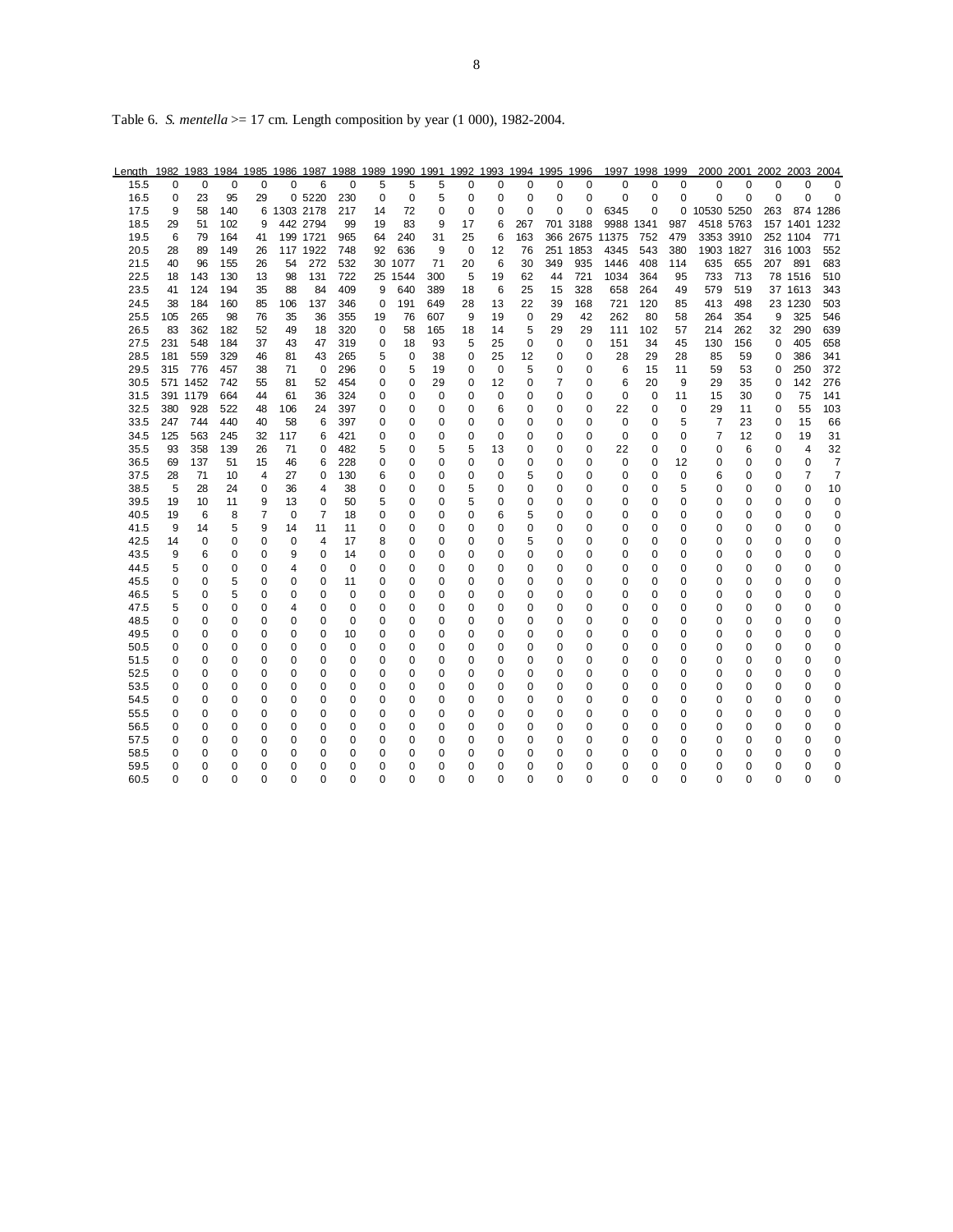Table 7. *Sebastes. spp.* < 17cm, abundance (1 000) and biomass (tons) for West Greenland by stratum and total, 1982-2004.

Abundance

| Year |      |            |              |             |                   |                   |                         |                | Str1.1 Str1.2 Str2.1 Str2.2 Str3.1 Str3.2 Str4.1 Str4.2 Total |              | СI  |
|------|------|------------|--------------|-------------|-------------------|-------------------|-------------------------|----------------|---------------------------------------------------------------|--------------|-----|
|      | 1982 | 1055       | 357          | 120         | 27                | 8                 | 42                      | 23             |                                                               | 1632         | 44  |
|      | 1983 | 3954       | 506          | 14          | 138               | 8                 | 16                      | 21             |                                                               | 4657         | 56  |
|      | 1984 | 5022       | 3713         | 21          | 219               | 141               | 27                      | 13             |                                                               | 9156         | 67  |
|      | 1985 | 4886       | 9616         | 54          | 2712              | 47                | 67                      | 54             |                                                               | 17436        | 164 |
|      | 1986 |            | 10738 237636 | 113         | 1811              | 54                | 218                     | 39             |                                                               | 250609       | 168 |
|      | 1987 |            | 12453 113990 | 5           |                   | 19                |                         | 18             |                                                               | 126485       | 87  |
|      | 1988 | 19680      | 42481        | 0           | 107               | 19                | 139                     | $\overline{0}$ |                                                               | 62426        | 41  |
|      | 1989 | 7717       | 13159        | 3071        | 5370              | 17                |                         | 69             |                                                               | 29403        | 35  |
|      | 1990 | 11255      |              | 35933 15416 | 1538              | 72                |                         | 6199           | 848                                                           | 71261        | 52  |
|      | 1991 | 51936      |              |             | 59846 34872 22668 | 13692             | 2508                    | 891            | 1540                                                          | 187953       | 38  |
|      |      | 1992 25716 |              |             | 19083 12690 17276 |                   | 17463 13973             | 41             |                                                               | 13718 119960 | -54 |
|      | 1993 | 5458       | 39035        |             | 665 11331         | 355               | 2773                    | 13             |                                                               | 59630        | 111 |
|      | 1994 | 3403       | 12003        | 9828        | 4014              | 1190              | 1730                    | 10842          | 9867                                                          | 52877        | 95  |
|      | 1995 |            |              |             |                   | 399               | 10236                   | 855            | 34695                                                         | 46185        | 106 |
|      | 1996 | 456        | 14356        | 5210        |                   | 9377 26961        | 11571                   | 2488           | 107236                                                        | 177655       | 98  |
|      | 1997 | 6519       | 47117        | 0           |                   | 15852 43421 20194 |                         | 444            | 68931                                                         | 202478       | 62  |
|      | 1998 | 1558       |              | 25350 50177 |                   |                   | 30834 55983 13090 37049 |                |                                                               | 13318 227359 | 100 |
|      | 1999 | 3886       | 54143        | 1067        | 8617              | 1105              | 7643                    | 758            |                                                               | 77219        | 48  |
|      | 2000 | 1293       | 9958         | 63          | 3052              | 393               | 8195                    | 0              | 33103                                                         | 56057        | 62  |
|      | 2001 |            |              | 1318        | 3559              | 110               | 2432                    | -8             | 1484                                                          | 8911         | 24  |
|      | 2002 |            |              | 1255        |                   | 145               | 1523                    | 23             |                                                               | 2946         | 85  |
|      | 2003 |            |              | 390         | 7090              | 114               | 1674                    | 15             | 1054                                                          | 10337        | 79  |
|      | 2004 | 6676       | 12206        | 343         | 4706              | 112               | 1083                    | 10             | 1089                                                          | 26225 154    |     |

Biomass

| Year |      | Str1.1 | Str1.2 | Str2.1      | Str2.2 Str3.1 |     |     | Str3.2 Str4.1 | Str4.2 | Total | СI      |
|------|------|--------|--------|-------------|---------------|-----|-----|---------------|--------|-------|---------|
|      | 1982 | 34     | 13     | 7           | 1             | 0   | 1   | 0             |        | 56    | 41      |
|      | 1983 | 102    | 21     | 0           | 6             | 0   | 1   | 0             |        | 130   | 52      |
|      | 1984 | 88     | 105    | 0           | 5             | 6   | 1   | 0             |        | 205   | 73      |
|      | 1985 | 82     | 367    | 2           | 58            | 2   | 3   | 0             |        | 514   | 142     |
|      | 1986 | 456    | 6646   | 2           | 77            | 2   | 6   | 0             |        | 7189  | 168     |
|      | 1987 | 265    | 5020   | 0           |               | 0   |     | 0             |        | 5285  | 93      |
|      | 1988 | 218    | 1492   | 0           | 3             | 0   | 5   | 0             |        | 1718  | 56      |
|      | 1989 | 109    | 271    | 21          | 49            | 0   |     | 0             |        | 450   | 42      |
|      | 1990 | 102    | 369    | 63          | 20            | 0   |     | 10            | 2      | 566   | 58      |
|      | 1991 | 197    | 798    | 73          | 242           | 29  | 24  | 3             | 15     | 1381  | 46      |
|      | 1992 | 150    | 386    | 49          | 111           | 74  | 220 | 0             | 64     | 1054  | 54      |
|      | 1993 | 75     | 512    | 16          | 265           | 6   | 76  | 0             |        | 950   | 90      |
|      | 1994 | 27     | 216    | 54          | 57            | 29  | 64  | 141           | 277    | 865   | 132     |
|      | 1995 |        |        |             |               | 6   | 330 | 10            | 348    | 694   | 97      |
|      | 1996 | 7      | 284    | 14          | 117           | 91  | 297 | 18            | 3300   | 4128  | 96      |
|      | 1997 | 61     | 344    | $\mathbf 0$ | 214           | 163 | 544 | 15            | 2437   | 3778  | 81      |
|      | 1998 | 20     | 433    | 165         | 322           | 221 | 351 | 141           | 531    | 2184  | 120     |
|      | 1999 | 54     | 941    | 14          | 190           | 17  | 272 | 18            |        | 1506  | 47      |
|      | 2000 | 27     | 252    | 2           | 106           | 14  | 284 | 0             | 1414   | 2099  | 61      |
|      | 2001 |        |        | 7           | 65            | 6   | 90  | 0             | 71     | 239   | 29      |
|      | 2002 |        |        | 12          |               | 2   | 29  | 0             |        | 43    | 83      |
|      | 2003 |        |        | 9           | 138           | 2   | 40  | 0             | 26     | 215   | 53      |
|      | 2004 | 54     | 348    | 9           | 140           | 4   | 70  | 0             | 22     |       | 647 160 |

Confidence intervals (CI) are given in per cent of the stratified mean at 95% level of significance.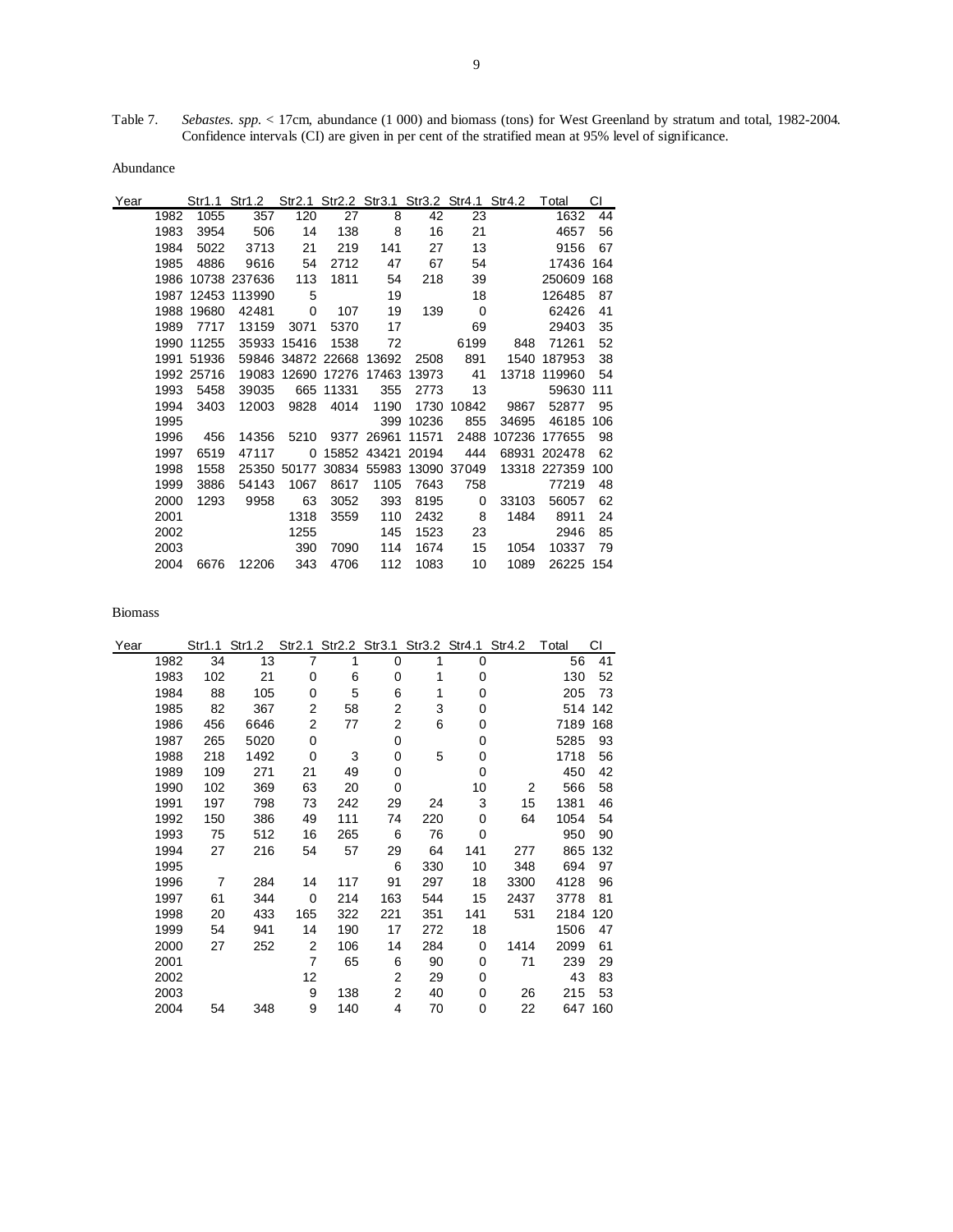Table 8. *Sebastes spp.* < 17 cm. Length composition by year (1 000), 1982-2004.

| Length | 1982 1983 |              | 1984 1985     |              | 1986       | 1987             | 1988      | 1989     | 1990 | 1991                                  | 1992         | 1993         | 1994           | 1995 | 1996                                  | 1997            | 1998        | 1999       |            | 2000 2001 | 2002 2003 2004 |               |          |
|--------|-----------|--------------|---------------|--------------|------------|------------------|-----------|----------|------|---------------------------------------|--------------|--------------|----------------|------|---------------------------------------|-----------------|-------------|------------|------------|-----------|----------------|---------------|----------|
| 0.5    |           | $\Omega$     | 0             | $\Omega$     | n          |                  | 0         | O        |      | <sup>0</sup>                          | n            | $\Omega$     |                |      | $\Omega$                              | C               | O           |            |            |           |                | n             | $\Omega$ |
| 1.5    | O.        | <sup>n</sup> | O             | <sup>0</sup> |            |                  | 0         |          |      | 0                                     |              | <sup>0</sup> |                |      | $\Omega$                              | U               |             |            |            |           |                |               |          |
| 2.5    |           |              |               |              |            |                  |           |          |      | <sup>0</sup>                          |              |              |                |      |                                       |                 |             |            |            |           |                |               |          |
| 3.5    |           | <sup>0</sup> | 0             | O            |            |                  |           |          |      | $\Omega$                              |              |              |                |      | $\Omega$                              |                 |             |            |            |           |                |               |          |
| 4.5    | O.        |              | 0             | 0            |            |                  |           | $\Omega$ | 14   | 59                                    | <sup>0</sup> |              |                |      | $\Omega$                              | 0               | 0           |            |            |           |                |               |          |
| 5.5    |           | 6            | 255           | 25           | 36         | 121              | 97        | 39       |      | 3468 15519                            | 2396         |              | 0 2392         | 26   | 236                                   | 622             | 182         | 1235       | 186        | 146       | 65             | 243           | 329      |
| 6.5    |           | 78           | 584           | 111          | 97         | 850              | 486       | 1814     |      | 5708 59602 30723                      |              |              | 117 9939       | 193  |                                       | 7127 32049      | 44724       | 3401       | 639        | 1202      |                | 699 1344 4039 |          |
| 7.5    |           | 219          | 179           | 185          | 460        | 1393             | 1940 2111 |          |      | 2758 11107 27896                      |              |              | 200 1053       |      |                                       | 142 28816 54642 | 124965      | 232        | 411        | 1564      |                | 791 1115 7585 |          |
| 8.5    | 70        | 518          | 425           | 326          | 1913       | 902              | 9815 2176 |          |      | 8484 15958                            |              |              | 5799 1935 4092 | 540  | 7089                                  | 2405            | 4670        | 126        | 87         | 58        | 97             |               | 60 1041  |
| 9.5    | 57        | 579          |               | 835 2161     | 4221       | 658              |           |          |      | 7404 4284 11835 23919 11346 9480 9035 |              |              |                | 616  | 7908                                  | 4589            | 3927        | 3177       | 1114       | 123       | 117            | 120           | 98       |
| 10.5   | 96        | 359          | 1432 4165     |              | 8595       | 941              | 3378 5703 |          |      | 6994 36922                            |              |              | 8922 8916 5238 |      | 935 28169                             | 13241           | 10533 27661 |            | 1800       | 502       | 308            | 1007          | 403      |
| 11.5   | 259       |              | 594 2151 1470 |              | 19713      | 2445             | 1453 4835 |          |      | 7050 16197                            |              |              |                |      | 5788 5980 2909 5090 17615 11127       |                 |             | 4294 23335 | 566        | 582       |                | 162 2030 1023 |          |
| 12.5   | 188       |              | 719 1284      |              | 508 106866 | 7017             | 1560 3156 |          | 7575 | 2388                                  |              |              |                |      | 7518 9527 6043 9656 12200             | 6785            | 2104        | 3134       | 4074       | 356       |                | 82 1614       | 612      |
| 13.5   | 114       | 511          | 679           | 1599         | 76491      | 8666             | 3244 2148 |          | 6284 |                                       |              |              |                |      | 1648 11461 5614 4357 4247 17440 20084 |                 | 6322        |            | 4979 13437 | 729       | 105            | 628           | 476      |
| 14.5   | 384       | 464          |               | 681 2716     |            | 14063 18412      | 8866 1020 |          | 4611 | 1196                                  |              |              |                |      | 6078 6021 2686 7343 11415 26222       |                 | 10205       |            | 4558 14810 | 824       | 214            |               | 802 2450 |
| 15.5   | 460       | 609          |               | 650 4173     |            | 4189 47210 13645 |           | 709      | 3556 | 1549                                  |              |              |                |      | 1220 5822 2401 8718 11658 16131       |                 | 5645        | 1482       | 9324       | 955       | 188            |               | 780 5131 |
| 16.5   |           | <sup>0</sup> | <sup>0</sup>  | $\Omega$     |            | 5121 31716       | 4826      | 572      | 944  | 1005                                  |              |              |                |      | 391 3914 1329 5090 16748 14577        |                 | 5203        | 1764       | 9607       | 1864      | 124            |               | 593 3040 |
| 17.5   |           |              | U             | <sup>0</sup> | 6513       | 6136             | 2998      | 505      | 654  | 591                                   |              |              |                |      | 379 2105 1241 3545 11162              | O               | 4585        | 2139       |            |           |                | U             | n        |
| 18.5   |           |              | 0             | 0            | 1400       | <sup>0</sup>     | 2514      | 307      | 824  | 218                                   | 46           | $\Omega$     | 68             | 44   | 58                                    | 0               | $\Omega$    |            |            |           |                |               |          |
| 19.5   | O.        |              | 0             | 0            | 930        | <sup>0</sup>     | 194       | 24       | 133  | 32                                    | 0            | $\Omega$     | 47             | 0    | 15                                    |                 | 0           |            |            | 0         |                |               | 0        |
| 20.5   |           |              |               |              |            |                  | $\Omega$  | 0        | 133  | 13                                    | <sup>o</sup> |              | 16             |      | $\Omega$                              |                 | 0           |            |            |           |                |               |          |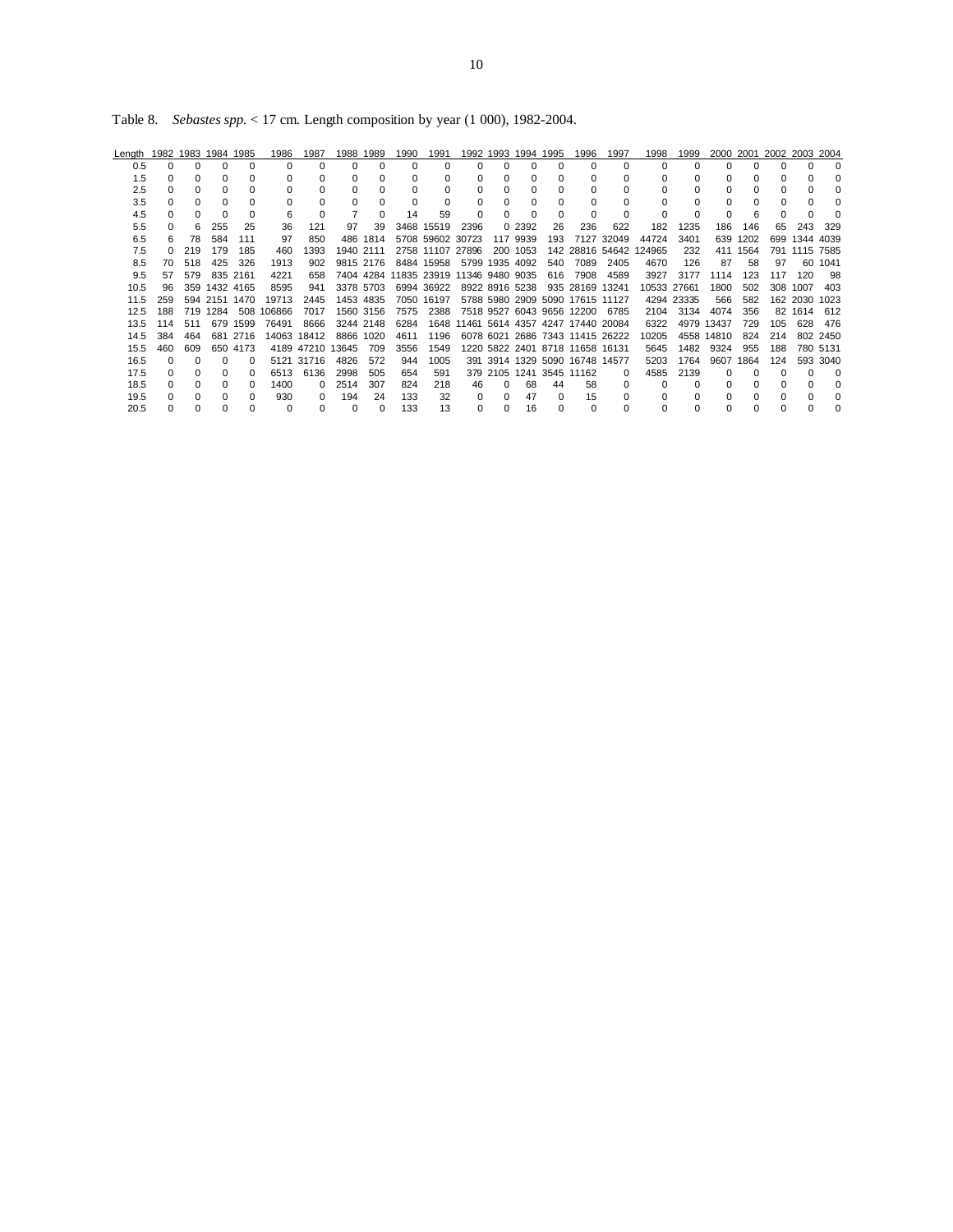Table 9. *Hippoglossoides platessoides*, abundance (1 000) and biomass (tons) for West Greenland by stratum and total, 1982- 2004. Confidence intervals (CI) are given in per cent of the stratified mean at 95% level of significance.

Abundance

| Year |      | Str1.1     |      |             |      | Str1.2 Str2.1 Str2.2 Str3.1 Str3.2 Str4.1 Str4.2 Total |      |      |     |           | СI |
|------|------|------------|------|-------------|------|--------------------------------------------------------|------|------|-----|-----------|----|
|      |      | 1982 31582 |      | 5092 29598  | 5735 | 2843                                                   | 2133 | 1043 |     | 78026 30  |    |
|      |      | 1983 46601 |      | 6482 55493  | 2871 | 2725                                                   | 461  | 811  |     | 115444 49 |    |
|      |      | 1984 18251 |      | 6258 53766  | 4366 | 2928                                                   | 2244 | 1792 |     | 89605 43  |    |
|      |      | 1985 21388 |      | 5974 22819  | 6185 | 2632                                                   | 239  | 3161 |     | 62398 23  |    |
|      |      | 1986 22035 |      | 11393 58741 | 9556 | 2936                                                   | 2388 | 4463 |     | 111512 39 |    |
|      |      | 1987 23321 |      | 3314 26226  |      | 2357                                                   |      | 1030 |     | 56248 26  |    |
|      | 1988 | 10963      | 3476 | 8025        | 5698 | 3566                                                   | 800  | 1035 |     | 33563 18  |    |
|      | 1989 | 9370       | 4454 | 11362       | 3775 | 8764                                                   |      | 1446 |     | 39171 28  |    |
|      | 1990 | 8615       | 6465 | 8227        | 2614 | 1083                                                   |      | 1492 | 606 | 29102 25  |    |
|      | 1991 | 7826       | 4537 | 5168        | 1899 | 1517                                                   | 639  | 1248 | 952 | 23786 17  |    |
|      | 1992 | 8527       | 4996 | 3020        | 2704 | 1233                                                   | 1707 | 1744 | 175 | 24106 28  |    |
|      | 1993 | 5859       | 3284 | 1201        | 1212 | 632                                                    | 694  | 398  |     | 13280 17  |    |
|      | 1994 | 2212       | 3525 | 1488        | 1514 | 624                                                    | 282  | 1661 | 189 | 11495 21  |    |
|      | 1995 |            |      |             |      | 891                                                    | 1189 | 1019 | 785 | 3884 18   |    |
|      | 1996 | 3716       | 1337 | 956         | 1424 | 1946                                                   | 772  | 1566 | 472 | 12189 17  |    |
|      | 1997 | 8656       | 3262 | 2585        | 3543 | 2973                                                   | 1288 | 2427 | 109 | 24843 21  |    |
|      | 1998 | 6254       | 3956 | 5654        | 2873 | 1767                                                   | 865  | 2296 | 204 | 23869 17  |    |
|      | 1999 | 5410       | 2675 | 5013        | 2904 | 1835                                                   | 389  | 1356 |     | 19582 20  |    |
|      | 2000 | 2273       | 3929 | 1953        | 3302 | 1016                                                   | 361  | 1197 | 36  | 14067 18  |    |
|      | 2001 |            |      | 11195       | 3831 | 1275                                                   | 394  | 3616 | 182 | 20493 23  |    |
|      | 2002 |            |      | 6820        |      | 1203                                                   | 2138 | 1718 |     | 11879 23  |    |
|      | 2003 |            |      | 20675       | 9700 | 1140                                                   | 2170 | 1633 | 15  | 35333 34  |    |
|      |      | 2004 23681 |      | 7048 18111  | 6319 | 998                                                    | 1120 | 1741 | 50  | 59068 24  |    |

| Year |      | Str1.1 |      |       |      |      | Str1.2 Str2.1 Str2.2 Str3.1 Str3.2 Str4.1 Str4.2 Total |     |                |          | СI |
|------|------|--------|------|-------|------|------|--------------------------------------------------------|-----|----------------|----------|----|
|      | 1982 | 6050   | 946  | 7797  | 1151 | 919  | 376                                                    | 157 |                | 17396 32 |    |
|      | 1983 | 7451   | 1155 | 11771 | 607  | 1008 | 88                                                     | 167 |                | 22247 41 |    |
|      | 1984 | 1701   | 762  | 8662  | 807  | 607  | 387                                                    | 365 |                | 13291    | 45 |
|      | 1985 | 1939   | 600  | 3861  | 1062 | 519  | 49                                                     | 321 |                | 8351 22  |    |
|      | 1986 | 2150   | 1147 | 8429  | 1385 | 703  | 452                                                    | 460 |                | 14726 30 |    |
|      | 1987 | 3130   | 339  | 5471  |      | 645  |                                                        | 229 |                | 9814 30  |    |
|      | 1988 | 919    | 293  | 1699  | 807  | 814  | 137                                                    | 236 |                | 4905 19  |    |
|      | 1989 | 517    | 297  | 1476  | 371  | 2120 |                                                        | 288 |                | 5069 40  |    |
|      | 1990 | 395    | 397  | 1220  | 314  | 213  |                                                        | 288 | 221            | 3048 22  |    |
|      | 1991 | 347    | 399  | 486   | 260  | 266  | 125                                                    | 187 | 173            | 2243 18  |    |
|      | 1992 | 578    | 419  | 228   | 183  | 151  | 250                                                    | 152 | 25             | 1986 26  |    |
|      | 1993 | 327    | 222  | 82    | 102  | 66   | 70                                                     | 26  |                | 895 17   |    |
|      | 1994 | 143    | 416  | 134   | 143  | 64   | 34                                                     | 108 | 28             | 1070 25  |    |
|      | 1995 |        |      |       |      | 70   | 154                                                    | 123 | 58             | 405 20   |    |
|      | 1996 | 211    | 100  | 66    | 164  | 159  | 78                                                     | 149 | 38             | 965 22   |    |
|      | 1997 | 490    | 265  | 209   | 343  | 353  | 168                                                    | 185 | $\overline{7}$ | 2020 27  |    |
|      | 1998 | 306    | 252  | 355   | 244  | 186  | 122                                                    | 185 | 19             | 1669 20  |    |
|      | 1999 | 245    | 160  | 331   | 268  | 180  | 35                                                     | 85  |                | 1304 26  |    |
|      | 2000 | 122    | 331  | 136   | 309  | 105  | 38                                                     | 49  | 6              | 1096 22  |    |
|      | 2001 |        |      | 637   | 297  | 109  | 45                                                     | 149 | 12             | 1249 22  |    |
|      | 2002 |        |      | 390   |      | 122  | 200                                                    | 113 |                | 825 22   |    |
|      | 2003 |        |      | 1462  | 922  | 124  | 258                                                    | 126 | 3              | 2895 35  |    |
|      | 2004 | 1613   | 581  | 1629  | 753  | 136  | 175                                                    | 221 | 4              | 5112 22  |    |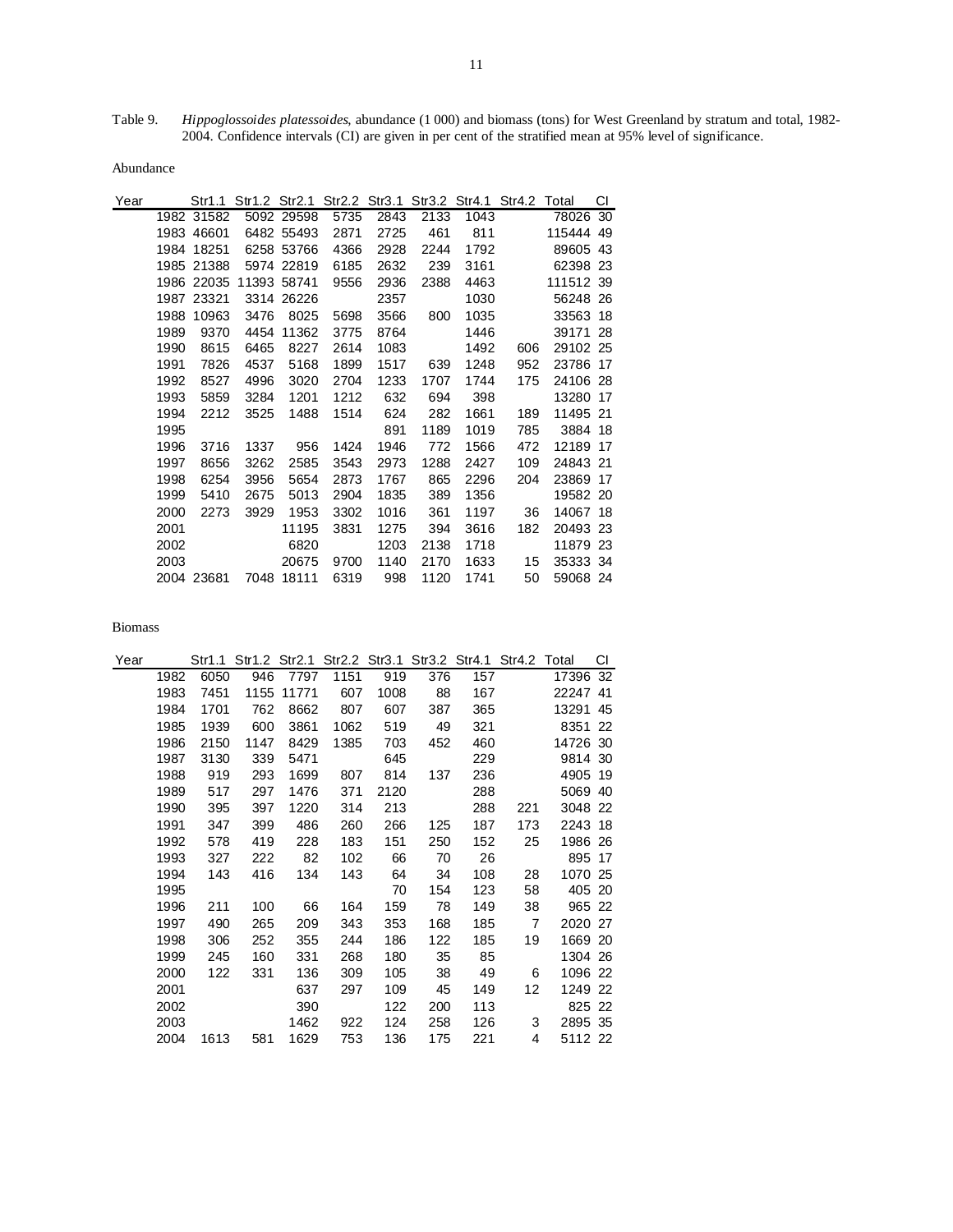| Length 1982 1983 1984 1985 1986 1987 1988 1989 1990 1991 1992 1993 1994 1995 1996 1997 1998 1999 2000 2001 2002 2003 2004 |                |                |                                                             |          |          |     |          |                    |               |               |                                                                  |          |          |     |                         |          |                    |          |                                                  |          |     |                         |          |
|---------------------------------------------------------------------------------------------------------------------------|----------------|----------------|-------------------------------------------------------------|----------|----------|-----|----------|--------------------|---------------|---------------|------------------------------------------------------------------|----------|----------|-----|-------------------------|----------|--------------------|----------|--------------------------------------------------|----------|-----|-------------------------|----------|
| 0.5                                                                                                                       | $\Omega$       | $\Omega$       | 0                                                           | $\Omega$ | $\Omega$ | 0   | $\Omega$ | $\Omega$           | 0             | $\Omega$      | 0                                                                | 0        | $\Omega$ | 0   | $\Omega$                | $\Omega$ | $\Omega$           | 0        | $\Omega$                                         | 0        | 0   | 0                       | 0        |
| 1.5                                                                                                                       | 0              | 0              | 0                                                           | 0        | 0        | 0   | 0        | 0                  | 0             | 0             | 0                                                                | 0        | 0        | 0   | 0                       | 0        | 0                  | 0        | 0                                                | 0        | 0   | 0                       | 0        |
| 2.5                                                                                                                       | 0              | 0              | 0                                                           | 0        | 0        | 0   | 0        | 0                  | 0             | 0             | 0                                                                | 0        | 0        | 0   | 0                       | 0        | 0                  | 0        | 0                                                | 0        | 0   | $\Omega$                | 0        |
| 3.5                                                                                                                       | 0              | 0              | 0                                                           | 0        | 0        | 10  | 0        | 0                  | 0             | 0             | 0                                                                | 0        | 0        | 0   | 11                      | 73       | 0                  | 6        | 0                                                | 0        | 0   | $\Omega$                | 0        |
| 4.5                                                                                                                       | 0              | 0              | 0                                                           | $\Omega$ | 0        | 10  | 7        | 0                  | 5             | 10            | 0                                                                | 0        | 7        | 0   | $\Omega$                | 108      | 14                 | 87       | 5                                                | 44       | 17  | 0                       | 198      |
| 5.5                                                                                                                       | 0              | 0              | 0                                                           | 127      | 19       | 0   | 22       | $\Omega$           | 0             | 27            | $\Omega$                                                         | 0        | $\Omega$ | 0   | 0                       | $\Omega$ | $\Omega$           | 43       | $\Omega$                                         | 6        | 0   | 0                       | 141      |
| 6.5                                                                                                                       | 0              | $\Omega$       | $\Omega$                                                    | 9        | 19       | 41  | 33       | 10                 | $\Omega$      | 87            | 14                                                               | 0        | $\Omega$ | 0   | $\Omega$                | 0        | 51                 | 94       | 71                                               | 0        | 13  | 0                       | 0        |
| 7.5                                                                                                                       | 13             | 0              | 10                                                          | 74       | 9        | 58  | 52       | 19                 | 32            | 251           | 68                                                               | 0        | 14       | 0   | 21                      | 20       | 506                | 546      | 182                                              | 134      | 52  | 0                       | 28       |
| 8.5                                                                                                                       | 7              | 20             | 36                                                          | 57       | 43       | 84  | 103      | 43                 | 44            | 170           | 123                                                              | 7        | 93       | 0   | 29                      | 20       | 353                | 336      | 146                                              | 196      | 50  | $\Omega$                | 36       |
| 9.5                                                                                                                       | 20             | 14             | 53                                                          | 142      | 64       | 90  | 181      | 36                 | 161           | 253           | 163                                                              | 136      | 34       | 9   | 39                      | 71       | 194                | 435      | 146                                              | 234      | 99  | 107                     | 194      |
| 10.5                                                                                                                      | 20             | 29             | 86                                                          | 403      | 154      | 359 | 235      | 212                | 370           | 273           | 505                                                              | 251      | 57       | 27  | 318                     | 155      | 139                | 635      | 177                                              | 525      | 200 | 151                     | 203      |
| 11.5                                                                                                                      | 59             | 46             | 148                                                         | 364      | 333      | 367 | 473      | 514                | 569           | 620           | 618                                                              | 430      | 74       | 19  | 115                     | 189      |                    | 278 1059 | 413                                              | 757      | 198 | 233                     | 278      |
| 12.5                                                                                                                      | 150            | 228            | 368                                                         | 381      | 751      | 540 | 749      |                    | 813 1060 1087 |               | 846                                                              | 913      | 353      | 88  | 181                     | 842      |                    | 406 1226 | 602                                              | 979      | 290 |                         | 315 1719 |
| 13.5                                                                                                                      | 302            | 404            | 940                                                         |          | 610 1187 | 668 |          | 873 1275 1875 1106 |               |               | 731                                                              | 904      | 576      | 34  |                         | 362 1238 | 757                | 798      |                                                  | 919 1585 |     | 571 1352                | 3930     |
| 14.5                                                                                                                      | 420            |                | 978 1283 1067 2197 1142 1060 1742 2629 1291 1024            |          |          |     |          |                    |               |               |                                                                  | 654      | 835      | 31  |                         |          | 606 1692 1163 1055 |          |                                                  | 997 2027 |     | 768 1804 4533           |          |
| 15.5                                                                                                                      |                |                |                                                             |          |          |     |          |                    |               |               | 793 1976 2023 1674 3597 1177 1130 2215 2556 1399 1627 977 1276   |          |          | 142 |                         |          |                    |          | 981 2604 2321 1275 1260 2161 1059 3389 4322      |          |     |                         |          |
| 16.5                                                                                                                      |                |                |                                                             |          |          |     |          |                    |               |               | 814 2232 2567 2443 6220 1047 1365 2093 2259 1863 1663 1110 1204  |          |          |     |                         |          |                    |          | 241 1481 2180 2527 1169 1205 2061 1394 4056 4679 |          |     |                         |          |
|                                                                                                                           |                |                |                                                             |          |          |     |          |                    |               |               | 17.5 1340 3336 3768 3631 7906 1625 1159 2007 1883 1771 1901 1109 |          | 882      | 287 |                         |          | 996 1789 3035 1076 |          |                                                  |          |     | 945 1690 1363 3488 4258 |          |
|                                                                                                                           |                |                |                                                             |          |          |     |          |                    |               |               | 18.5 1661 3934 4833 4281 8122 2132 1715 1778 1658 1593 1788 1079 |          | 634      |     | 338 1078 1663 2205 1178 |          |                    |          |                                                  |          |     | 812 1647 1113 2658 4689 |          |
|                                                                                                                           |                |                | 19.5 2054 5257 4170 3890 8619 2716 1658 1905 1407 1320 1851 |          |          |     |          |                    |               |               |                                                                  | 705      | 488      | 360 |                         |          | 715 1556 1794 1141 |          |                                                  | 601 1042 |     | 867 2898 3564           |          |
|                                                                                                                           |                |                | 20.5 2839 8731 5896 4259 9066 3088 1984 2012 1414 1317 1254 |          |          |     |          |                    |               |               |                                                                  | 827      | 587      | 379 |                         |          | 580 1572 1286 1250 |          |                                                  | 636 1161 |     | 723 1867 3374           |          |
|                                                                                                                           |                |                | 21.5 2737 8334 5740 3752 9715 3140 1802 1866 1008 1218 1292 |          |          |     |          |                    |               |               |                                                                  | 593      | 463      | 308 |                         | 712 1043 |                    | 966 1329 | 488                                              | 878      |     | 607 2047 3086           |          |
|                                                                                                                           |                |                | 22.5 3541 7697 5159 3992 9279 3253 1803 1537                |          |          |     |          |                    |               | 937 942 1342  |                                                                  | 476      | 439      | 217 |                         | 649 1112 | 798                | 783      | 541                                              | 416      |     | 284 1440 2106           |          |
|                                                                                                                           |                |                | 23.5 2976 7502 7171 3398 7120 3593 1654 1685                |          |          |     |          |                    |               | 900 1052 1217 |                                                                  | 442      | 428      | 290 | 654                     | 932      | 692                | 643      | 625                                              | 423      |     | 330 1534 2354           |          |
|                                                                                                                           |                |                | 24.5 3802 6773 4220 3281 6310 3085 1431 1878                |          |          |     |          |                    |               | 807 934       | 857                                                              | 409      | 415      | 110 |                         | 451 1091 | 741                | 707      | 528                                              | 331      |     | 302 1301 2414           |          |
|                                                                                                                           |                |                | 25.5 4532 6553 4913 3029 4428 2976 1711 2005                |          |          |     |          |                    | 811           |               | 919 1086                                                         | 481      | 566      | 119 | 434                     | 785      | 665                | 429      | 562                                              | 209      |     | 360 1445 2548           |          |
|                                                                                                                           |                |                | 26.5 4872 8563 4609 2408 3495 2580 1722 1886                |          |          |     |          |                    | 889           |               | 735 1050                                                         | 335      | 430      | 198 | 485                     | 826      | 754                | 419      | 386                                              | 404      |     | 209 1060 2030           |          |
|                                                                                                                           |                |                | 27.5 5366 7078 5200 2450 3485 3308 1233 2129 1035           |          |          |     |          |                    |               | 687           | 552                                                              | 324      | 367      | 117 | 217                     | 668      | 526                | 538      | 353                                              | 347      |     | 163 1121 1770           |          |
|                                                                                                                           |                |                | 28.5 5300 6700 6410 2546 2934 2547 1189 1386                |          |          |     |          |                    | 914           | 600           | 671                                                              | 335      | 247      | 70  | 394                     | 770      | 521                | 367      | 365                                              | 380      | 86  |                         | 648 1869 |
|                                                                                                                           |                |                | 29.5 5035 4102 4824 2949 3145 2868 1342 1866 1238           |          |          |     |          |                    |               | 454           | 597                                                              | 206      | 259      | 119 | 221                     | 502      | 348                | 232      | 198                                              | 257      | 143 | 926                     | 1946     |
|                                                                                                                           |                |                | 30.5 5532 5194 4645 2974 3235 3332 1687 1644                |          |          |     |          |                    | 967           | 484           | 427                                                              | 199      | 237      | 73  | 184                     | 510      | 330                | 271      | 249                                              | 211      | 180 | 511                     | 1081     |
|                                                                                                                           |                |                | 31.5 4302 3381 2769 2243 2910 2714 1369 1251                |          |          |     |          |                    | 479           | 365           | 215                                                              | 113      | 231      | 106 | 83                      | 379      | 206                | 132      | 177                                              | 114      | 91  | 401                     | 433      |
|                                                                                                                           |                |                | 32.5 3799 3120 2114 1580 2173 2298 1306 1042                |          |          |     |          |                    | 285           | 312           | 337                                                              | 141      | 133      | 87  | 34                      | 156      | 118                | 152      | 223                                              | 118      | 100 | 241                     | 460      |
|                                                                                                                           |                |                | 33.5 2655 2328 2099 1669 1803 1993                          |          |          |     | 841      | 770                | 447           | 182           | 119                                                              | 9        | 60       | 44  | 97                      | 116      | 58                 | 50       | 81                                               | 77       | 78  | 141                     | 180      |
|                                                                                                                           |                |                | 34.5 2421 2278 1176 1093 1307 1158                          |          |          |     | 592      | 628                | 202           | 167           | 67                                                               | 77       | 60       | 19  | 31                      | 65       | 44                 | 49       | 76                                               | 50       | 77  | 61                      | 297      |
|                                                                                                                           |                | 35.5 2516 2012 | 749                                                         | 552      | 781      | 851 | 410      | 325                | 121           | 144           | 86                                                               | 17       | 32       | 31  | 20                      | 23       | 10                 | 40       | 25                                               | 22       | 32  | 34                      | 139      |
|                                                                                                                           | 36.5 2043 1818 |                | 500                                                         | 355      | 358      | 637 | 318      | 200                | 67            | 57            | 21                                                               | 12       | 11       | 11  | 12                      | 47       | 24                 | 30       | 39                                               | 0        | 32  | 73                      | 69       |
|                                                                                                                           | 37.5 1655 1352 |                | 375                                                         | 244      | 264      | 351 | 198      | 195                | 32            | 19            | $\Omega$                                                         | 12       | 5        | 7   | $\Omega$                | $\Omega$ | 27                 | 9        | 24                                               | 0        | 5   | 8                       | 62       |
|                                                                                                                           | 38.5 1143 1051 |                | 291                                                         | 135      | 184      | 135 | 67       | 77                 | 37            | 31            | 5                                                                | 0        | 5        | 4   | 0                       | 51       | 5                  | 0        | 0                                                | 0        | 5   | 13                      | 63       |
| 39.5                                                                                                                      | 915            | 512            | 210                                                         | 128      | 101      | 132 | 61       | 46                 | 5             | 18            | 0                                                                | 0        | 0        | 0   | 0                       | 0        | 10                 | 0        | 0                                                | 5        | 13  | 0                       | 9        |
| 40.5                                                                                                                      | 940            | 754            | 84                                                          | 79       | 55       | 73  | 4        | 49                 | 4             | 5             | O                                                                | $\Omega$ | $\Omega$ | 4   | 0                       | $\Omega$ | $\Omega$           | $\Omega$ | 5                                                | 0        | 0   | $\Omega$                | 0        |

Table 10. *Hippoglossoides platessoides*. Length composition by year (1 000), 1982-2004.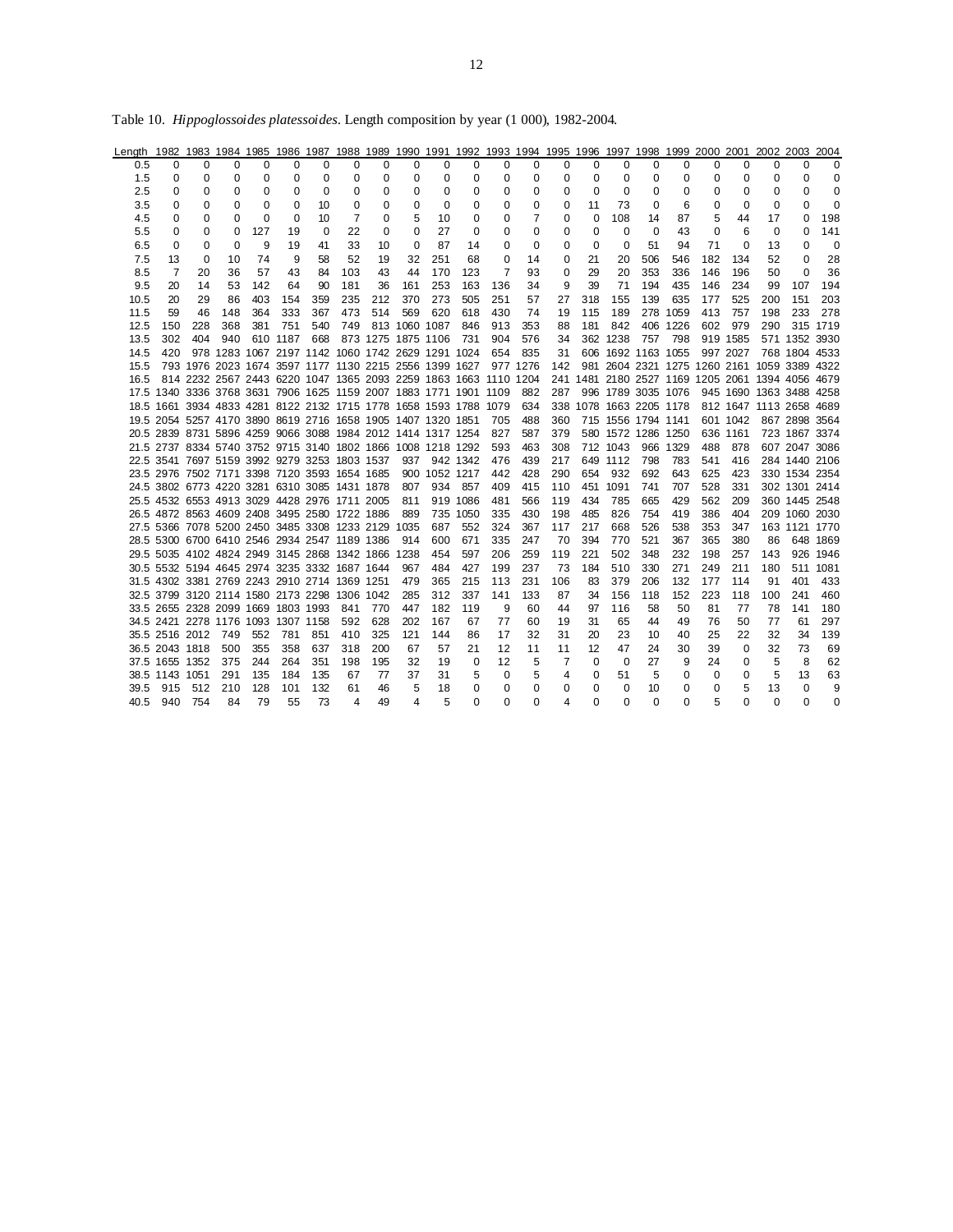Table 11. *Anarhichas lupus*, abundance (1 000) and biomass (tons) for West Greenland by stratum and total, 1982- 2004. Confidence intervals (CI) are given in per cent of the stratified mean at 95% level of significance.

Abundance

| Year |      | Str1.1 |      | Str1.2 Str2.1 |      |      |      | Str2.2 Str3.1 Str3.2 Str4.1 Str4.2 Total |      |               | СI |
|------|------|--------|------|---------------|------|------|------|------------------------------------------|------|---------------|----|
|      | 1982 | 11113  | 2955 | 3457          | 2313 | 1822 | 458  | 945                                      |      | 23063 23      |    |
|      | 1983 | 7567   | 3186 | 1720          | 485  | 1471 | 211  | 786                                      |      | 15426 24      |    |
|      | 1984 | 5777   | 1277 | 1542          | 185  | 1382 | 111  | 750                                      |      | 11024 26      |    |
|      | 1985 | 5369   | 2718 | 1419          | 370  | 955  | 999  | 907                                      |      | 12737 19      |    |
|      | 1986 | 4961   | 1704 | 1967          | 635  | 1500 | 511  | 811                                      |      | 12089 19      |    |
|      | 1987 | 5328   | 1644 | 888           |      | 1023 |      | 691                                      |      | 9574 15       |    |
|      | 1988 | 4927   | 1834 | 895           | 449  | 1136 | 555  | 758                                      |      | 10554 21      |    |
|      | 1989 | 3675   | 673  | 1669          | 516  | 2901 |      | 1130                                     |      | 10564 21      |    |
|      | 1990 | 3511   | 1076 | 1981          | 295  | 1899 |      | 1066                                     |      | 612 10440 17  |    |
|      | 1991 | 2838   | 1010 | 968           | 756  | 2593 | 639  | 562                                      | 494  | 9860 21       |    |
|      | 1992 | 3015   | 376  | 1509          | 937  | 3360 | 916  | 948                                      |      | 2107 13168 26 |    |
|      | 1993 | 4723   | 1712 | 703           | 426  | 574  | 326  | 385                                      |      | 8849 28       |    |
|      | 1994 | 1545   | 1196 | 1725          | 567  | 1225 | 153  | 4515                                     |      | 1047 11973 48 |    |
|      | 1995 |        |      |               |      | 1349 | 563  | 529                                      | 705  | 3146 26       |    |
|      | 1996 | 715    | 942  | 254           | 381  | 2574 | 622  | 799                                      | 1075 | 7362 21       |    |
|      | 1997 | 3001   | 1279 | 1126          | 335  | 3771 | 1149 | 1538                                     |      | 2863 15062 30 |    |
|      | 1998 | 3083   | 957  | 783           | 653  | 1990 | 620  | 1009                                     | 1047 | 10142 21      |    |
|      | 1999 | 4457   | 1138 | 1941          | 653  | 6287 | 1337 | 801                                      |      | 16614 29      |    |
|      | 2000 | 1980   | 1725 | 402           | 413  | 2072 | 1116 | 480                                      |      | 2652 10840 21 |    |
|      | 2001 |        |      | 973           | 1110 | 3800 | 1160 | 724                                      | 1774 | 9541 28       |    |
|      | 2002 |        |      | 3001          |      | 3351 | 403  | 552                                      |      | 7307 22       |    |
|      | 2003 |        |      | 1307          | 1714 | 7345 | 511  | 575                                      |      | 1468 12920 27 |    |
|      | 2004 | 8234   | 2071 | 1718          | 826  | 3238 | 953  | 1271                                     |      | 1744 20055 20 |    |

| Year |      | Str1.1 |      |      |      |      |     | Str1.2 Str2.1 Str2.2 Str3.1 Str3.2 Str4.1 Str4.2 Total |     |          | СI |
|------|------|--------|------|------|------|------|-----|--------------------------------------------------------|-----|----------|----|
|      | 1982 | 9908   | 2974 | 5203 | 3926 | 2273 | 475 | 1240                                                   |     | 25999 31 |    |
|      | 1983 | 3661   | 3442 | 2084 | 471  | 1769 | 271 | 1086                                                   |     | 12784 31 |    |
|      | 1984 | 3089   | 673  | 1283 | 189  | 820  | 71  | 871                                                    |     | 6996 24  |    |
|      | 1985 | 1837   | 1134 | 1020 | 200  | 581  | 557 | 632                                                    |     | 5961     | 16 |
|      | 1986 | 1783   | 912  | 1441 | 434  | 973  | 458 | 768                                                    |     | 6769     | 16 |
|      | 1987 | 2191   | 521  | 573  |      | 1048 |     | 616                                                    |     | 4949     | 16 |
|      | 1988 | 1102   | 384  | 797  | 298  | 882  | 341 | 696                                                    |     | 4500     | 16 |
|      | 1989 | 687    | 222  | 620  | 246  | 1750 |     | 1037                                                   |     | 4562 19  |    |
|      | 1990 | 708    | 177  | 496  | 111  | 655  |     | 660                                                    | 320 | 3127 16  |    |
|      | 1991 | 456    | 166  | 160  | 161  | 674  | 148 | 249                                                    | 214 | 2228 20  |    |
|      | 1992 | 436    | 79   | 322  | 237  | 831  | 200 | 231                                                    | 630 | 2966 27  |    |
|      | 1993 | 646    | 314  | 101  | 80   | 130  | 67  | 108                                                    |     | 1446 22  |    |
|      | 1994 | 218    | 209  | 376  | 97   | 285  | 26  | 865                                                    | 171 | 2247 42  |    |
|      | 1995 |        |      |      |      | 248  | 68  | 131                                                    | 114 | 561 25   |    |
|      | 1996 | 61     | 261  | 42   | 68   | 486  | 114 | 169                                                    | 238 | 1439 19  |    |
|      | 1997 | 306    | 239  | 89   | 77   | 665  | 164 | 352                                                    | 372 | 2264 24  |    |
|      | 1998 | 361    | 194  | 125  | 146  | 287  | 97  | 175                                                    | 266 | 1651 16  |    |
|      | 1999 | 327    | 273  | 322  | 146  | 1039 | 230 | 136                                                    |     | 2473 23  |    |
|      | 2000 | 231    | 297  | 63   | 88   | 349  | 168 | 172                                                    | 560 | 1928 22  |    |
|      | 2001 |        |      | 209  | 263  | 1006 | 218 | 185                                                    | 579 | 2460 25  |    |
|      | 2002 |        |      | 578  |      | 859  | 91  | 146                                                    |     | 1674 21  |    |
|      | 2003 |        |      | 486  | 438  | 2475 | 141 | 200                                                    | 646 | 4386 26  |    |
|      | 2004 | 1327   | 389  | 550  | 242  | 971  | 299 | 758                                                    | 652 | 5188 28  |    |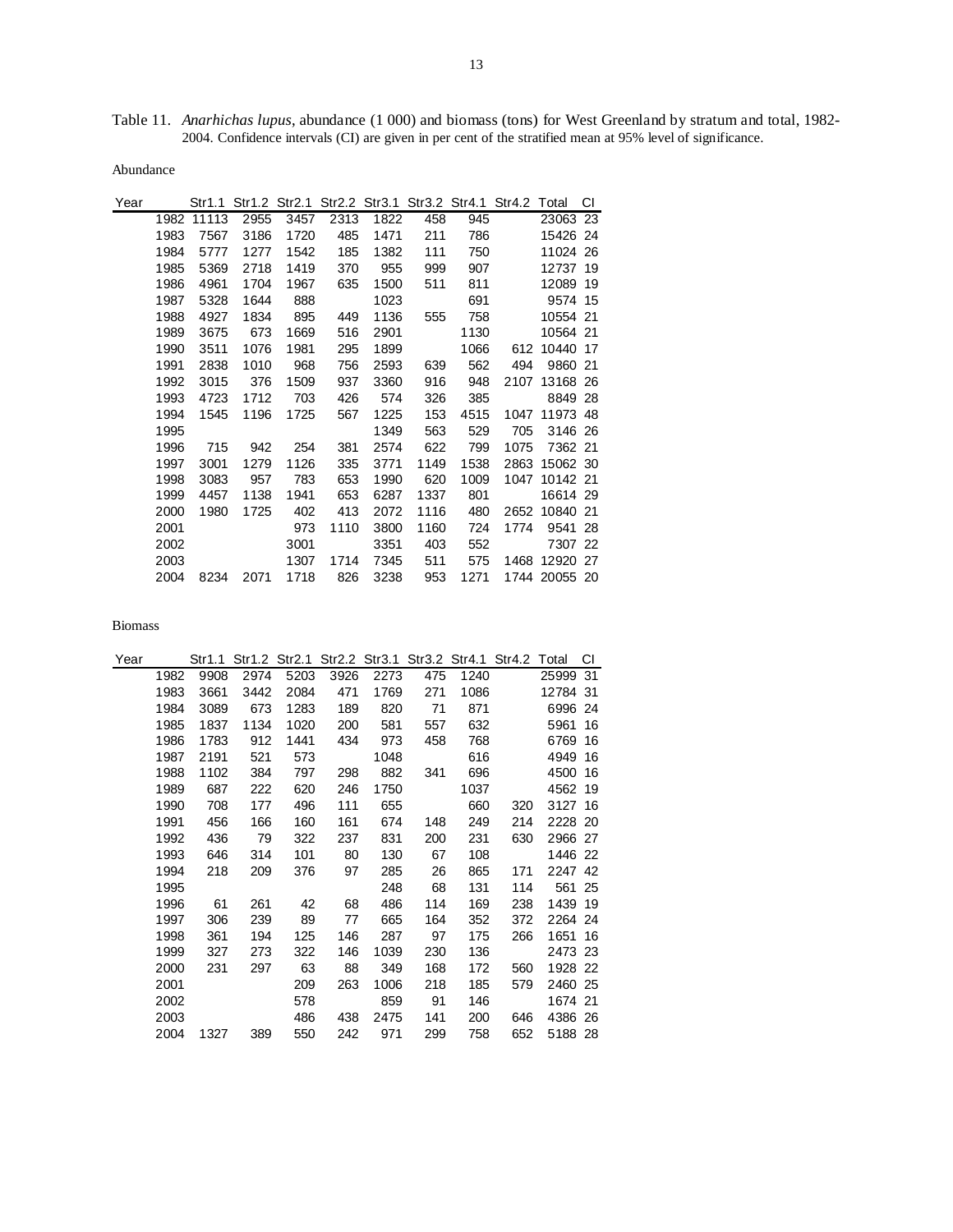| Length       | 1982       |            |            |            |            |            |            |            |            |            |            |            |            |                |            |            |            |            | 1983 1984 1985 1986 1987 1988 1989 1990 1991 1992 1993 1994 1995 1996 1997 1998 1999 2000 2001 2002 2003 2004 |            |            |            |             |
|--------------|------------|------------|------------|------------|------------|------------|------------|------------|------------|------------|------------|------------|------------|----------------|------------|------------|------------|------------|---------------------------------------------------------------------------------------------------------------|------------|------------|------------|-------------|
| 0.5          | 0          | 0          | 0          | 0          | 0          | 0          | 0          | 0          | 0          | 0          | 0          | 0          | 0          | 0              | 0          | 0          | 0          | 0          | 0                                                                                                             | 0          | 0          | 0          | 0           |
| 1.5          | 0          | 0          | 0          | 0          | 0          | 0          | 0          | 0          | 0          | 0          | 0          | 0          | 0          | 0              | 0          | 0          | 0          | 0          | 0                                                                                                             | 0          | 0          | 0          | 0           |
| 2.5          | 0          | 0          | 0          | 0          | 0          | 0          | 0          | 0          | 0          | 0          | 0          | 0          | 0          | 0              | 0          | 0          | 0          | 0          | 0                                                                                                             | 0          | 0          | 0          | 0           |
| 3.5          | 0          | 0          | 0          | 0          | 0          | 0          | 0          | 10         | 0          | 0          | 0          | 0          | 0          | 0              | 0          | 0          | 0          | 0          | 0                                                                                                             | 0          | 0          | 0          | 0           |
| 4.5          | 0          | 0          | 0          | 0          | 0          | 0          | 0          | 0          | 0          | 0          | 0          | 0          | 0          | 0              | 0          | 0          | 0          | 0          | 0                                                                                                             | 0          | 0          | 0          | 0           |
| 5.5          | 0          | 0          | 0          | 0          | 0          | 0          | 0          | 0          | 0          | 0          | 0          | 0          | 0          | 0              | 0          | 0          | 0          | 0          | 0                                                                                                             | 0          | 13         | 0          | 0           |
| 6.5          | 0          | 0          | 0          | 0          | 19         | 10         | 3          | 0          | 33         | 86         | 0          | 29         | 20         | 0              | 0          | 0          | 85         | 134        | 0                                                                                                             | 0          | 88         | 0          | 104         |
| 7.5          | 0          | 0          | 0          | 76         | 19         | 92         | 7          | 22         | 74         | 241        | 8          | 61         | 37         | 0              | 77         | 330        | 186        | 567        | 25                                                                                                            | 44         | 241        | 23         | 164         |
| 8.5          | 13         | 0          | 3          | 32         | 39         | 26         | 52         | 31         | 62         | 214        | 75         | 0          | 14         | 0              | 81         | 180        | 186        | 389        | 36                                                                                                            | 89         | 179        | 43         | 112         |
| 9.5          | 0          | 0          | 0          | 4          | 20         | 70         | 120        | 45         | 35         | 245        | 97         | 20         | 28         | 0              | 81         | 223        | 201        | 480        | 105                                                                                                           | 70         | 38         | 18         | 128         |
| 10.5<br>11.5 | 0<br>0     | 0<br>6     | 15<br>0    | 34<br>26   | 50<br>125  | 102<br>186 | 134<br>103 | 64<br>97   | 159<br>173 | 199<br>112 | 112<br>194 | 251<br>267 | 43<br>163  | 15<br>51       | 15<br>91   | 388<br>242 | 231<br>110 | 475<br>432 | 110<br>96                                                                                                     | 39<br>58   | 115<br>156 | 68<br>13   | 205<br>258  |
| 12.5         | 18         | 0          | 3          | 46         | 138        | 69         | 199        | 100        | 241        | 212        | 252        | 172        | 28         | 82             | 69         | 405        | 280        | 396        | 177                                                                                                           | 129        | 253        | 60         | 220         |
| 13.5         | 0          | 0          | 4          | 36         | 59         | 96         | 134        | 71         | 325        | 231        | 346        | 271        | 245        | 88             | 153        | 561        | 435        | 670        | 124                                                                                                           | 145        | 212        | 87         | 433         |
| 14.5         | 52         | 29         | 55         | 34         | 49         | 226        | 243        | 187        | 321        | 188        | 396        | 305        | 322        | 70             | 130        | 716        | 517        | 666        | 146                                                                                                           | 108        | 132        | 214        | 550         |
| 15.5         | 41         | 14         | 44         | 71         | 239        | 179        | 190        | 237        | 289        | 292        | 333        | 659        | 404        | 24             | 143        | 583        | 350        | 623        | 143                                                                                                           | 112        | 192        | 164        | 475         |
| 16.5         | 50         | 41         | 71         | 22         | 195        | 247        | 199        | 300        | 448        | 286        | 243        | 522        | 631        | 116            | 140        | 543        | 343        | 671        | 410                                                                                                           | 163        | 170        | 107        | 561         |
| 17.5         | 88         | 97         | 85         | 89         | 299        | 404        | 273        | 313        | 426        | 376        | 512        | 492        | 867        | 158            | 252        | 638        | 410        | 595        | 584                                                                                                           | 275        | 124        | 171        | 574         |
| 18.5         | 72         | 146        | 154        | 92         | 312        | 255        | 324        | 257        | 480        | 278        | 770        | 631        | 656        | 188            | 429        | 834        | 543        | 855        | 584                                                                                                           | 447        | 186        | 268        | 647         |
| 19.5         | 84         | 156        | 261        | 167        | 199        | 221        | 566        | 371        | 367        | 339        | 556        | 345        | 678        | 171            | 419        | 827        | 435        | 808        | 766                                                                                                           | 340        | 266        | 355        | 758         |
| 20.5         | 202        | 306        | 252        | 110        | 200        | 259        | 545        | 388        | 498        | 559        | 659        | 408        | 889        | 216            | 444        | 771        | 712        | 842        | 780                                                                                                           | 414        | 172        | 401        | 886         |
| 21.5         | 134        | 273        | 251        | 231        | 151        | 309        | 616        | 396        | 420        | 604        | 566        | 462        | 714        | 198            | 316        | 701        | 462        | 879        | 775                                                                                                           | 380        | 251        | 435        | 1128        |
| 22.5         | 208        | 291        | 388        | 183        | 172        | 295        | 530        | 279        | 358        | 336        | 785        | 392        | 574        | 236            | 361        | 831        | 409        | 607        | 635                                                                                                           | 409        | 454        | 331        | 1167        |
| 23.5         | 151        | 321        | 384        | 244        | 126        | 131        | 315        | 334        | 247        | 407        | 650        | 232        | 532        | 295            | 402        | 787        | 386        | 708        | 778                                                                                                           | 530        | 304        | 643        | 1059        |
| 24.5         | 406        | 220        | 362<br>436 | 315<br>367 | 170<br>232 | 176<br>144 | 326<br>336 | 512<br>470 | 294<br>416 | 374<br>413 | 514        | 176<br>317 | 585        | 155<br>98      | 363        | 621<br>557 | 350<br>438 | 513<br>580 | 488<br>509                                                                                                    | 360<br>472 | 317<br>383 | 635<br>620 | 1144<br>872 |
| 25.5<br>26.5 | 348<br>311 | 318<br>375 | 362        | 335        | 289        | 253        | 257        | 438        | 251        | 352        | 950<br>563 | 345        | 714<br>375 | 137            | 379<br>311 | 345        | 329        | 588        | 474                                                                                                           | 442        | 205        | 363        | 874         |
| 27.5         | 357        | 416        | 336        | 408        | 275        | 142        | 182        | 317        | 295        | 338        | 496        | 155        | 270        | 55             | 305        | 321        | 338        | 465        | 419                                                                                                           | 458        | 196        | 590        | 714         |
| 28.5         | 382        | 519        | 354        | 441        | 359        | 90         | 107        | 343        | 282        | 370        | 457        | 198        | 450        | 157            | 302        | 409        | 168        | 436        | 346                                                                                                           | 373        | 312        | 528        | 778         |
| 29.5         | 404        | 381        | 291        | 494        | 386        | 157        | 166        | 330        | 300        | 253        | 469        | 271        | 272        | 37             | 248        | 405        | 200        | 461        | 251                                                                                                           | 391        | 288        | 390        | 515         |
| 30.5         | 343        | 553        | 283        | 549        | 371        | 247        | 197        | 210        | 364        | 267        | 332        | 302        | 348        | 62             | 286        | 377        | 277        | 379        | 242                                                                                                           | 310        | 214        | 527        | 432         |
| 31.5         | 381        | 361        | 382        | 525        | 457        | 218        | 103        | 147        | 311        | 207        | 338        | 268        | 212        | 48             | 181        | 312        | 162        | 272        | 163                                                                                                           | 325        | 159        | 411        | 452         |
| 32.5         | 396        | 513        | 277        | 518        | 431        | 294        | 173        | 323        | 187        | 258        | 270        | 150        | 208        | 108            | 134        | 375        | 109        | 282        | 131                                                                                                           | 329        | 113        | 480        | 547         |
| 33.5         | 404        | 499        | 269        | 716        | 499        | 244        | 127        | 110        | 189        | 165        | 191        | 208        | 141        | 15             | 167        | 344        | 230        | 240        | 195                                                                                                           | 307        | 208        | 507        | 291         |
| 34.5         | 454        | 333        | 326        | 496        | 439        | 274        | 125        | 141        | 108        | 228        | 261        | 187        | 188        | 33             | 152        | 258        | 64         | 200        | 158                                                                                                           | 286        | 161        | 559        | 469         |
| 35.5         | 449        | 452        | 354        | 531        | 475        | 287        | 137        | 262        | 201        | 200        | 339        | 88         | 280        | 29             | 73         | 96         | 209        | 178        | 64                                                                                                            | 197        | 171        | 425        | 499         |
| 36.5         | 335        | 447        | 321        | 505        | 394        | 170        | 210        | 174        | 140        | 64         | 183        | 107        | 192        | 28             | 103        | 155        | 166        | 176        | 147                                                                                                           | 158        | 92         | 343        | 288         |
| 37.5         | 453        | 314        | 319        | 443        | 411        | 305        | 134        | 216        | 165        | 138        | 142        | 75         | 111        | 22             | 113        | 74         | 94         | 107        | 131                                                                                                           | 181        | 121        | 413        | 254         |
| 38.5<br>39.5 | 307<br>447 | 245<br>310 | 295<br>163 | 609<br>402 | 388<br>403 | 173<br>201 | 145<br>190 | 230<br>135 | 134<br>139 | 189<br>65  | 184<br>91  | 61<br>128  | 142<br>138 | 29<br>14       | 99<br>82   | 113<br>170 | 85<br>133  | 116<br>145 | 128<br>91                                                                                                     | 155<br>144 | 95<br>84   | 300<br>372 | 294<br>316  |
| 40.5         | 377        | 507        | 302        | 467        | 405        | 210        | 254        | 218        | 224        | 155        | 181        | 22         | 111        | 33             | 113        | 90         | 58         | 133        | 69                                                                                                            | 127        | 101        | 396        | 301         |
| 41.5         | 398        | 306        | 174        | 448        | 403        | 239        | 300        | 161        | 177        | 78         | 79         | 22         | 64         | 52             | 77         | 103        | 87         | 115        | 44                                                                                                            | 122        | 54         | 224        | 132         |
| 42.5         | 480        | 321        | 192        | 373        | 338        | 280        | 271        | 163        | 131        | 82         | 147        | 0          | 27         | $\overline{7}$ | 53         | 67         | 40         | 84         | 64                                                                                                            | 147        | 51         | 393        | 133         |
| 43.5         | 442        | 263        | 215        | 178        | 296        | 214        | 152        | 212        | 143        | 82         | 86         | 72         | 62         | 33             | 76         | 73         | 23         | 34         | 81                                                                                                            | 76         | 28         | 250        | 178         |
| 44.5         | 444        | 295        | 158        | 265        | 290        | 166        | 224        | 275        | 104        | 70         | 70         | 41         | 31         | 15             | 36         | 79         | 27         | 63         | 86                                                                                                            | 59         | 57         | 228        | 290         |
| 45.5         | 562        | 365        | 248        | 292        | 312        | 207        | 249        | 236        | 155        | 57         | 70         | 66         | 67         | 15             | 21         | 18         | 57         | 80         | 33                                                                                                            | 69         | 28         | 176        | 143         |
| 46.5         | 527        | 275        | 229        | 190        | 316        | 206        | 296        | 195        | 131        | 6          | 61         | 23         | 38         | 0              | 22         | 25         | 62         | 26         | 42                                                                                                            | 63         | 41         | 63         | 82          |
| 47.5         | 569        | 299        | 143        | 149        | 221        | 290        | 169        | 166        | 80         | 53         | 33         | 3          | 34         | 25             | 15         | 19         | 7          | 11         | 20                                                                                                            | 25         | 37         | 127        | 170         |
| 48.5         | 645        | 295        | 189        | 220        | 166        | 213        | 189        | 143        | 159        | 45         | 41         | 9          | 16         | 0              | 0          | 25         | 24         | 12         | 61                                                                                                            | 22         | 37         | 76         | 110         |
| 49.5         | 680        | 263        | 178        | 110        | 107        | 198        | 196        | 131        | 61         | 19         | 0          | 6          | 20         | 0              | 16         | 0          | 35         | 64         | 33                                                                                                            | 47         | 32         | 15         | 58          |
| 50.5         | 864        | 320        | 190        | 154        | 158        | 165        | 189        | 107        | 95         | 33         | 0          | 0          | 7          | 24             | 6          | 27         | 12         | 6          | 17                                                                                                            | 55         | 28         | 7          | 59          |
| 51.5         | 830        | 380        | 208        | 101        | 108        | 97         | 153        | 63         | 62         | 14         | 32         | 0          | 0          | 0              | 0          | 30         | 0          | 11         | 39                                                                                                            | 30         | 42         | 12         | 59          |
| 52.5<br>53.5 | 855<br>580 | 338<br>362 | 173<br>118 | 78<br>97   | 133        | 107        | 54<br>95   | 198<br>111 | 27<br>41   | 19<br>33   | 25<br>12   | 0<br>17    | 5          | 0<br>0         | 0<br>21    | 0<br>12    | 0<br>14    | 0<br>17    | 12<br>0                                                                                                       | 26<br>5    | 42<br>28   | 65<br>0    | 18<br>56    |
| 54.5         | 662        | 383        | 125        | 66         | 87<br>75   | 115<br>64  | 56         | 41         | 6          | 7          | 0          | 0          | 28<br>0    | 0              | 0          | 0          | 9          | 12         | 11                                                                                                            | 17         | 4          | 0          | 13          |
| 55.5         | 846        | 347        | 141        | 77         | 21         | 66         | 65         | 56         | 23         | 12         | 0          | 0          | 0          | 0              | 0          | 0          | 14         | 9          | 0                                                                                                             | 11         | 15         | 0          | 41          |
| 56.5         | 712        | 343        | 144        | 39         | 34         | 31         | 52         | 35         | 11         | 0          | 0          | 7          | 0          | 7              | 15         | 0          | 0          | 6          | 21                                                                                                            | 0          | 13         | 31         | 7           |
| 57.5         | 818        | 289        | 71         | 39         | 55         | 22         | 15         | 68         | 13         | 6          | 0          | 0          | 0          | 0              | 0          | 0          | 0          | 0          | 0                                                                                                             | 0          | 15         | 0          | 0           |
| 58.5         | 587        | 299        | 114        | 23         | 17         | 34         | 37         | 33         | 13         | 0          | 0          | 0          | 0          | 0              | 0          | 0          | 5          | 0          | 0                                                                                                             | 6          | 0          | 8          | 0           |
| 59.5         | 606        | 231        | 95         | 78         | 31         | 0          | 10         | 4          | 6          | 0          | 0          | 14         | 0          | 0              | 0          | 8          | 0          | 0          | 0                                                                                                             | 0          | 0          | 0          | 7           |
| 60.5         | 552        | 207        | 60         | 16         | 21         | 45         | 14         | 37         | 15         | 18         | 0          | 0          | 0          | 0              | 0          | 0          | 28         | 0          | 0                                                                                                             | 6          | 0          | 0          | 0           |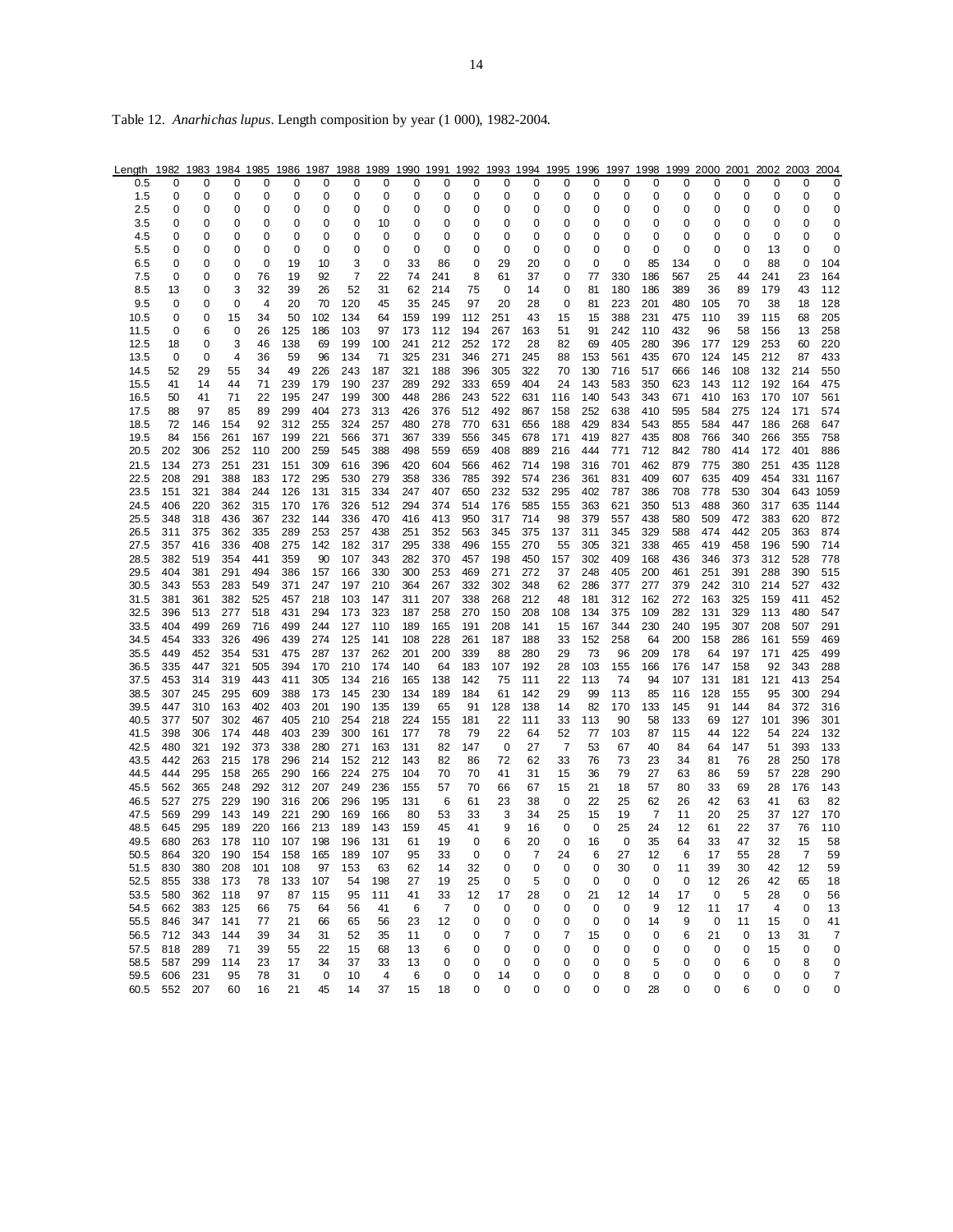Table 13. *Anarhichas minor*, abundance (1 000) and biomass (tons) for West Greenland by stratum and total, 1982-2004. Confidence intervals (CI) are given in per cent of the stratified mean at 95% level of significance.

Abundance

| Year |      | Str1.1 |     | Str1.2 Str2.1 |     |     |    | Str2.2 Str3.1 Str3.2 Str4.1 Str4.2 |    | Total | CI |
|------|------|--------|-----|---------------|-----|-----|----|------------------------------------|----|-------|----|
|      | 1982 | 381    | 154 | 353           | 153 | 130 | 14 | 326                                |    | 1511  | 29 |
|      | 1983 | 184    | 38  | 148           | 3   | 89  | 39 | 367                                |    | 868   | 32 |
|      | 1984 | 184    | 60  | 176           | 14  | 89  | 23 | 241                                |    | 787   | 30 |
|      | 1985 | 204    | 115 | 106           | 4   | 29  | 61 | 110                                |    | 629   | 33 |
|      | 1986 | 483    | 203 | 108           | 38  | 68  | 16 | 118                                |    | 1034  | 22 |
|      | 1987 | 306    | 211 | 63            |     | 130 |    | 239                                |    | 949   | 28 |
|      | 1988 | 231    | 150 | 45            | 15  | 145 | 33 | 316                                |    | 935   | 25 |
|      | 1989 | 245    | 130 | 49            | 25  | 281 |    | 110                                |    | 840   | 34 |
|      | 1990 | 109    | 201 | 38            | 19  | 99  |    | 152                                | 6  | 624   | 27 |
|      | 1991 | 333    | 141 | 26            | 33  | 54  | 4  | 74                                 | 50 | 715   | 27 |
|      | 1992 | 41     | 47  | 14            | 107 | 37  | 23 | 13                                 | 29 | 311   | 63 |
|      | 1993 | 82     | 222 | 49            | 51  | 37  | 17 | 69                                 |    | 527   | 35 |
|      | 1994 | 61     | 109 | 61            | 62  | 21  | 9  | 28                                 | 7  | 358   | 79 |
|      | 1995 |        |     |               |     | 14  | 4  | 18                                 | 0  | 36    | 73 |
|      | 1996 | 0      | 56  | 54            | 38  | 17  | 11 | $\Omega$                           | 7  | 183   | 45 |
|      | 1997 | 102    | 58  | 16            | 38  | 60  | 16 | 49                                 | 73 | 412   | 46 |
|      | 1998 | 116    | 28  | 26            | 11  | 27  | 23 | 39                                 | 44 | 314   | 55 |
|      | 1999 | 34     | 83  | 56            | 38  | 50  | 19 | 21                                 |    | 301   | 56 |
|      | 2000 | 218    | 164 | 26            | 88  | 37  | 11 | 44                                 | 44 | 632   | 28 |
|      | 2001 |        |     | 47            | 27  | 87  | 5  | 44                                 | 12 | 222   | 49 |
|      | 2002 |        |     | 101           |     | 72  | 23 | $\mathbf 0$                        |    | 196   | 32 |
|      | 2003 |        |     | 63            | 32  | 31  | 8  | 15                                 | 7  | 156   | 52 |
|      | 2004 | 143    | 60  | 63            | 80  | 64  | 23 | 108                                | 80 | 621   | 32 |

| Year |      | Str1.1         |     | Str1.2 Str2.1 |                |      |     | Str2.2 Str3.1 Str3.2 Str4.1 Str4.2 Total CI |     |           |     |
|------|------|----------------|-----|---------------|----------------|------|-----|---------------------------------------------|-----|-----------|-----|
|      | 1982 | 2198           | 470 | 1896          | 827            | 531  | 42  | 1988                                        |     | 7952      | 43  |
|      | 1983 | 1674           | 256 | 656           | 5              | 562  | 183 | 2357                                        |     | 5693      | 37  |
|      | 1984 | 851            | 196 | 1036          | 15             | 448  | 55  | 1358                                        |     | 3959      | 34  |
|      | 1985 | 14             | 119 | 569           | $\mathbf 0$    | 134  | 307 | 681                                         |     | 1824      | 44  |
|      | 1986 | 1157           | 307 | 566           | 63             | 370  | 36  | 1004                                        |     | 3503      | 27  |
|      | 1987 | 653            | 126 | 334           |                | 1029 |     | 2034                                        |     | 4176      | 29  |
|      | 1988 | 136            | 85  | 195           | 87             | 1141 | 101 | 3010                                        |     | 4755      | 38  |
|      | 1989 | 374            | 32  | 167           | 40             | 1382 |     | 847                                         |     | 2842      | 36  |
|      | 1990 | 82             | 83  | 200           | 7              | 667  |     | 1217                                        |     | 3 2 2 5 9 | 31  |
|      | 1991 | 27             | 30  | 2             | 9              | 252  | 5   | 724                                         | 179 | 1228      | 41  |
|      | 1992 | $\overline{7}$ | 6   | 0             | $\overline{7}$ | 29   | 4   | 36                                          | 35  | 124       | 104 |
|      | 1993 | 68             | 40  | 16            | 33             | 35   | 16  | 211                                         |     | 419       | 42  |
|      | 1994 | 27             | 24  | 75            | 25             | 10   | 1   | 141                                         | 3   | 306       | 76  |
|      | 1995 |                |     |               |                | 66   | 40  | 218                                         | 0   | 324       | 64  |
|      | 1996 | 0              | 137 | 33            | 42             | 39   | 7   | 0                                           | 10  | 268       | 68  |
|      | 1997 | 75             | 9   | 26            | 38             | 37   | 2   | 23                                          | 57  | 267       | 69  |
|      | 1998 | 20             | 2   | 103           | 26             | 118  | 3   | 252                                         | 49  | 573       | 61  |
|      | 1999 | 34             | 43  | 141           | 30             | 109  | 13  | 113                                         |     | 483       | 61  |
|      | 2000 | 218            | 96  | 108           | 167            | 225  | 86  | 198                                         |     | 177 1275  | 38  |
|      | 2001 |                |     | 157           | 65             | 516  | 38  | 229                                         | 56  | 1061      | 42  |
|      | 2002 |                |     | 197           |                | 535  | 99  | 0                                           |     | 831       | 55  |
|      | 2003 |                |     | 247           | 73             | 91   | 53  | 56                                          | 113 | 633       | 45  |
|      | 2004 | 116            | 40  | 289           | 186            | 455  | 188 | 557                                         |     | 539 2370  | 33  |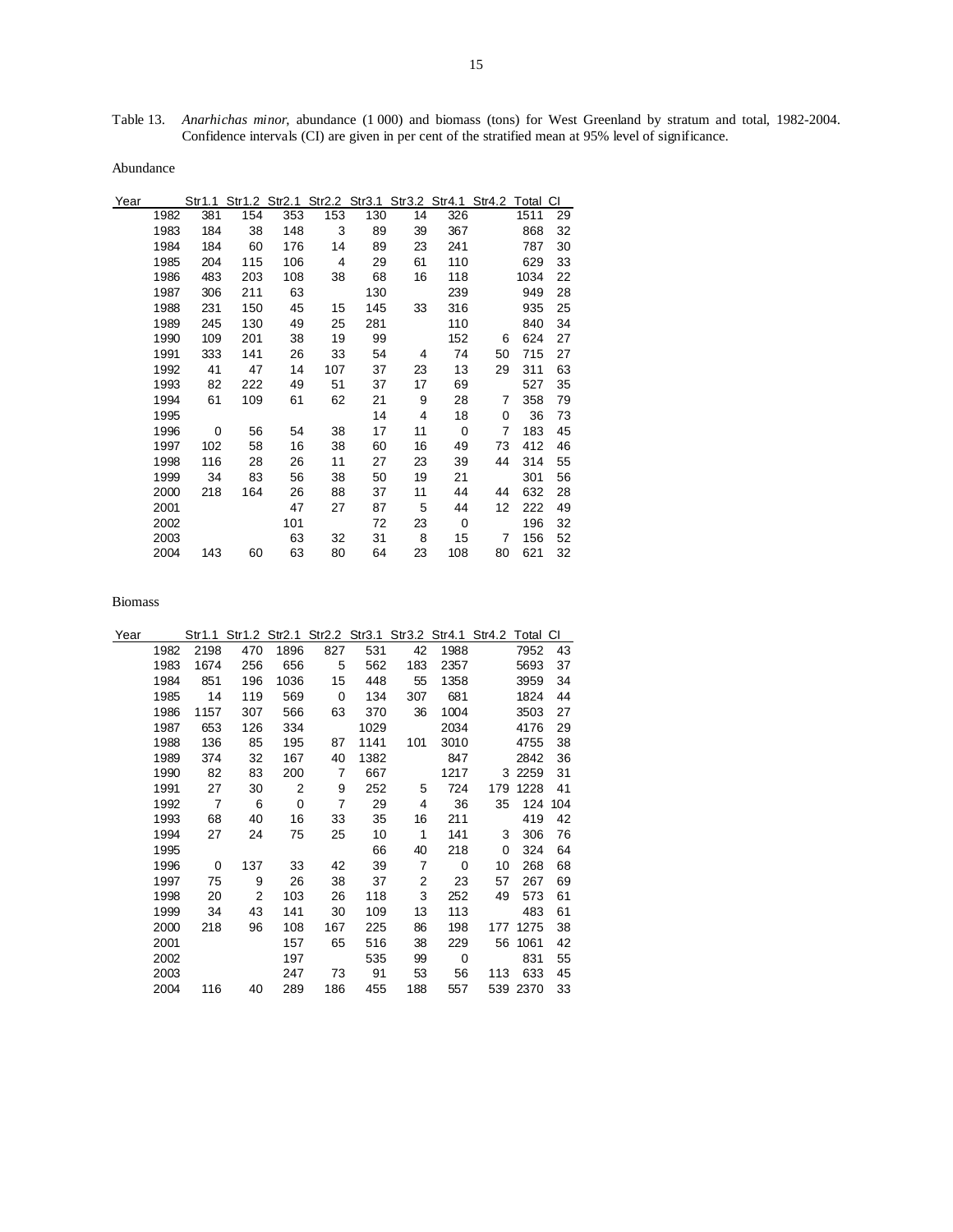| Length 1982 1983 1984 1985 1986 1987 1988 1989 1990 1991 1992 1993 1994 1995 1996 1997 1998 1999 2000 2001 2002 2003 2004 |          |          |          |        |         |          |                |                |          |         |         |        |         |        |          |         |         |         |             |         |         |         |         |
|---------------------------------------------------------------------------------------------------------------------------|----------|----------|----------|--------|---------|----------|----------------|----------------|----------|---------|---------|--------|---------|--------|----------|---------|---------|---------|-------------|---------|---------|---------|---------|
| 10.5                                                                                                                      | 0        | 0        | 0        | 0      | 0       | 13       | 22             | 0              | 5        | 32      | 0       | 0      | 0       | 0      | 11       | 0       | 0       | 0       | 12          | 0       | 0       | 0       | 0       |
| 11.5                                                                                                                      | 0        | 0        | 0        | 26     | 9       | 0        | 3              | 4              | 0        | 0       | 0       | 15     | 0       | 0      | 0        | 0       | 0       | 6       | 0           | 0       | 0       | 0       | 0       |
| 12.5                                                                                                                      | 0        | 0        | 0        | 33     | 0       | 0        | 0              | 0              | 10       | 28      | 0       | 0      | 0       | 0      | 0        | 0       | 0       | 0       | 20          | 0       | 0       | 0       | 0       |
| 13.5                                                                                                                      | 0        | 0        | 0        | 29     | 0       | 10       | 22             | 0              | 24       | 61      | 0       | 57     | 5       | 0      | 0        | 0       | 0       | 0       | 52          | 0       | 0       | 0       | 0       |
| 14.5                                                                                                                      | 0        | 0        | 10       | 66     | 19      | 0        | $\overline{7}$ | 12             | 0        | 82      | 14      | 23     | 20      | 0      | 0        | 0       | 43      | 0       | 69          | 0       | 0       | 0       | 0       |
| 15.5                                                                                                                      | 0        | 0        | 0        | 21     | 54      | 10       | 15             | 0              | 10       | 67      | 8       | 17     | 37      | 0      | 0        | 0       | 0       | 12      | 20          | 0       | 0       | 0       | 0       |
| 16.5                                                                                                                      | 0        | 0        | 0        | 0      | 19      | 10       | 7              | 33             | 0        | 6       | 20      | 32     | 12      | 0      | 0        | 19      | 0       | 0       | 12          | 0       | 0       | 0       | 0       |
| 17.5                                                                                                                      | 0        | 0        | 0        | 40     | 4       | 16       | 14             | 3              | 0        | 19      | 27      | 36     | 12      | 0      | 11       | 26      | 0       | 0       | 27          | 0       | 5       | 0       | 0       |
| 18.5                                                                                                                      | 0        | 0        | 10       | 26     | 0       | 6        | 14             | 9              | 18       | 33      | 20      | 28     | 0       | 0      | 0        | 0       | 0       | 6       | 0           | 0       | 0       | 0       | 0       |
| 19.5                                                                                                                      | 0        | 0        | 0        | 0      | 0       | 0        | 7              | 0              | 10       | 4       | 0       | 12     | 12      | 0      | 0        | 12      | 5       | 6       | 0           | 0       | 0       | 0       | 0       |
| 20.5                                                                                                                      | 0        | 0        | 0        | 26     | 17      | 6        | 7              | 0              | 10       | 0       | 5       | 15     | 7       | 0      | 0        | 24      | 11      | 0       | 0           | 0       | 0       | 0       | 0       |
| 21.5                                                                                                                      | 0        | 0        | 0        | 0      | 0       | 13       | 15             | 13             | 24       | 14      | 0       | 12     | 11      | 0      | 0        | 0       | 7       | 5       | 0           | 0       | 13      | 0       | 29      |
| 22.5                                                                                                                      | 19       | 0        | 0        | 40     | 19      | 13       | 14             | 23             | 40       | 20      | 12      | 35     | 5       | 0      | 0        | 0       | 0       | 0       | 0           | 0       | 0       | 0       | 4       |
| 23.5                                                                                                                      | 0        | 0        | 5        | 4      | 27      | 6        | 10             | 4              | 0        | 6       | 0       | 25     | 26      | 0      | 0        | 7       | 5       | 0       | 6           | 0       | 0       | 6       | 0       |
| 24.5                                                                                                                      | 0        | 0        | 4        | 0      | 40      | 6        | 3              | 33             | 4        | 6       | 49      | 12     | 26      | 0      | 14       | 5       | 12      | 0       | 0           | 9       | 0       | 0       | 0       |
| 25.5                                                                                                                      | 0        | 0        | 0        | 0      | 44      | 6        | 22             | 0              | 0        | 20      | 0       | 0      | 5       | 0      | 0        | 5       | 7       | 0       | 35          | 0       | 0       | 0       | 39      |
| 26.5                                                                                                                      | 6        | 0        | 0        | 0      | 73      | 0        | 7              | 13             | 0        | 0       | 27      | 6      | 0       | 0      | 0        | 7       | 0       | 0       | 11          | 5       | 13      | 0       | 7       |
| 27.5                                                                                                                      | 0        | 0        | 0        | 7      | 28      | 10       | 0              | 0              | 5        | 4       | 8       | 12     | 0       | 0      | 0        | 5       | 0       | 0       | 6           | 0       | 0       | 8       | 10      |
| 28.5                                                                                                                      | 0        | 0        | 0        | 4      | 37      | 16       | 3              | 3              | 0        | 26      | 13      | 0      | 0       | 0      | 0        | 0       | 14      | 12      | 35          | 0       | 0       | 0       | 4       |
| 29.5                                                                                                                      | 0        | 0        | 0        | 7      | 0       | 19       | 0              | 0              | 0        | 13      | 0       | 3      | 0       | 0      | 0        | 0       | 0       | 12      | 0           | 0       | 0       | 0       | 8       |
| 30.5                                                                                                                      | 0        | 0        | 0        | 0      | 27      | 0        | 7              | 10             | 14       | 0       | 24      | 6      | 0       | 0      | 0        | 0       | 5       | 0       | 0           | 6       | 0       | 0       | 4       |
| 31.5                                                                                                                      | 0        | 0        | 5        | 0      | 20      | 13       | 25             | 13             | 10       | 0       | 0       | 23     | 16      | 0      | 0        | 12      | 0       | 12      | 0           | 0       | 0       | 0       | 4       |
| 32.5                                                                                                                      | 0        | 0        | 0        | 0      | 33      | 26       | 10             | 0              | 0        | 6       | 0       | 6      | 7       | 0      | 0        | 0       | 0       | 5       | 6           | 0       | 13      | 0       | 0       |
| 33.5                                                                                                                      | 0        | 0        | 10       | 0      | 0       | 16       | 10             | 0              | 0        | 0       | 0       | 0      | 0       | 0      | 8        | 0       | 0       | 11      | 0           | 0       | 0       | 0       | 6       |
| 34.5                                                                                                                      | 6        | 0        | 10       | 0      | 8       | 6        | 3              | 0              | 0        | 20      | 0       | 0      | 0       | 0      | 0        | 12      | 0       | 0       | 0           | 0       | 0       | 0       | 0       |
| 35.5                                                                                                                      | 19       | 0        | 0        | 0      | 0       | 0        | 17             | 9              | 0        | 6       | 7       | 0      | 15      | 0      | 0        | 54      | 0       | 5       | 0           | 0       | 0       | 0       | 0       |
| 36.5                                                                                                                      | 0        | 0        | 5        | 0      | 0       | 6        | 3              | 9              | 10       | 13      | 19      | 0      | 0       | 0      | 0        | 27      | 0       | 0       | 0           | 0       | 13      | 0       | 0       |
| 37.5                                                                                                                      | 0        | 0        | 5        | 0      | 0       | 0        | 22             | 0              | 6        | 6       | 0       | 0      | 7       | 0      | 0        | 0       | 0       | 5       | 0           | 0       | 0       | 0       | 10      |
| 38.5                                                                                                                      | 0        | 0        | 0        | 0      | 5       | 16       | 17             | 0              | 0        | 6       | 8       | 0      | 5       | 0      | 0        | 21      | 0       | 0       | 0           | 0       | 0       | 0       | 0       |
| 39.5                                                                                                                      | 6<br>0   | 0        | 21       | 0      | 0<br>19 | 13<br>10 | 7              | 0              | 0        | 0<br>14 | 0       | 0<br>0 | 0<br>5  | 0<br>0 | 0        | 0<br>0  | 0       | 5<br>6  | 6<br>7      | 0<br>0  | 0<br>0  | 0       | 0       |
| 40.5                                                                                                                      |          | 0        | 0        | 7      |         |          | 9              | 24             | 0        |         | 0       |        |         |        | 6        |         | 0       |         |             |         |         | 0       | 18      |
| 41.5<br>42.5                                                                                                              | 0<br>25  | 1<br>0   | 0<br>0   | 0<br>0 | 4<br>0  | 6<br>0   | 0<br>3         | 0<br>0         | 0<br>10  | 0<br>0  | 0<br>0  | 0<br>0 | 0<br>12 | 0<br>0 | 19<br>11 | 12<br>0 | 0<br>15 | 12<br>0 | 0<br>0      | 0<br>5  | 0<br>13 | 0<br>0  | 33<br>4 |
| 43.5                                                                                                                      | 13       | 0        | 14       | 0      | 17      | 10       | 10             | 0              | 0        | 0       | 0       | 0      | 19      | 0      | 0        | 22      | 29      | 0       | 6           | 0       | 0       | 0       | 0       |
| 44.5                                                                                                                      | 6        | 0        | 10       | 4      | 13      | 0        | 0              | $\overline{4}$ | 10       | 0       | 0       | 0      | 7       | 0      | 0        | 0       | 0       | 0       | 0           | 6       | 0       | 6       | 0       |
| 45.5                                                                                                                      | 25       | 0        | 0        | 7      | 0       | 0        | 0              | 29             | 0        | 0       | 0       | 0      | 24      | 0      | 14       | 64      | 0       | 0       | 0           | 0       | 0       | 6       | 4       |
| 46.5                                                                                                                      | 0        | 0        | 11       | 7      | 0       | 20       | 0              | 0              | 5        | 0       | 8       | 0      | 0       | 0      | 0        | 29      | 0       | 12      | 0           | 0       | 0       | 0       | 0       |
| 47.5                                                                                                                      | 17       | 1        | 20       | 4      | 0       | 0        | 0              | 0              | 15       | 0       | 0       | 0      | 0       | 0      | 0        | 0       | 0       | 6       | 0           | 0       | 0       | 0       | 0       |
| 48.5                                                                                                                      | 0        | 0        | 0        | 0      | 0       | 0        | 7              | 41             | 10       | 0       | 0       | 3      | 0       | 0      | 25       | 0       | 0       | 12      | 0           | 0       | 0       | 0       | 0       |
| 49.5                                                                                                                      | 19       | 0        | 5        | 0      | 16      | 20       | 0              | 29             | 0        | 4       | 0       | 9      | 5       | 7      | 0        | 0       | 0       | 45      | 0           | 0       | 0       | 13      | 51      |
| 50.5                                                                                                                      | 0        | 0        | 5        | 0      | 12      | 0        | 3              | 0              | 4        | 0       | 25      | 0      | 10      | 0      | 0        | 0       | 0       | 0       | 12          | 0       | 13      | 0       | 14      |
| 51.5                                                                                                                      | 10       | 10       | 0        | 7      | 12      | 0        | 3              | 10             | 0        | 6       | 0       | 0      | 0       | 0      | 11       | 0       | 0       | 5       | 0           | 0       | 0       | 0       | 10      |
| 52.5                                                                                                                      | 21       | 0        | 4        | 31     | 4       | 0        | 7              | 20             | 14       | 0       | 0       | 0      | 0       | 0      | 7        | 0       | 0       | 0       | 0           | 0       | 0       | 0       | 19      |
| 53.5                                                                                                                      | 18       | 0        | 0        | 4      | 0       | 4        | 4              | 0              | 0        | 0       | 0       | 10     | 0       | 0      | 0        | 0       | 0       | 5       | 0           | 0       | 0       | 10      | 0       |
| 54.5                                                                                                                      | 16       | 7        | 4        | 0      | 0       | 0        | 3              | 9              | 0        | 7       | 0       | 12     | 0       | 0      | 8        | 28      | 0       | 0       | 0           | 0       | 0       | 0       | 0       |
| 55.5                                                                                                                      | 28       | 1        | 13       | 0      | 16      | 4        | 14             | 18             | 5        | 0       | 0       | 0      | 15      | 0      | 0        | 0       | 0       | 0       | 21          | 0       | 0       | 0       | 0       |
| 56.5                                                                                                                      | 10       | 1        | 0        | 4      | 12      | 0        | 0              | 0              | 0        | 0       | 0       | 0      | 0       | 0      | 0        | 0       | 9       | 12      | 6           | 0       | 0       | 0       | 44      |
| 57.5                                                                                                                      | 11       | 0        | 19       | 10     | 8       | 0        | 11             | 9              | 4        | 0       | 0       | 0      | 0       | 0      | 0        | 0       | 0       | 5       | 6           | 0       | 0       | 10      | 8       |
| 58.5                                                                                                                      | 44       | 3        | 12       | 4      | 0       | 0        | 0              | 0              | 0        | 0       | 0       | 0      | 0       | 0      | 0        | 8       | 0       | 5       | 0           | 5       | 0       | 0       | 4       |
| 59.5                                                                                                                      | 19       | 25       | 0        | 0      | 0       | 0        | 10             | 0              | 0        | 0       | 0       | 30     | 0       | 0      | 0        | 15      | 10      | 6       | 0           | 12      | 0       | 0       | 6       |
| 60.5                                                                                                                      | 19       | 6        | 8        | 0      | 13      | 4        | 10             | 36             | 0        | 0       | 0       | 0      | 0       | 0      | 8        | 0       | 7       | 0       | 0           | 12      | 0       | 0       | 0       |
| 61.5                                                                                                                      | 22       | 25       | 20       | 6      | 16      | 24       | 0              | 3              | 0        | 0       | 0       | 0      | 0       | 0      | 0        | 0       | 15      | 0       | 0           | 0       | 0       | 0       | 8       |
| 62.5                                                                                                                      | 30       | 17       | 16       | 4      | 4       | 20       | 4              | 3              | 5        | 7       | 0       | 6      | 0       | 0      | 0        | 0       | 7       | 5       | 6           | 0       | 0       | 13      | 8       |
| 63.5                                                                                                                      | 13       | 1        | 15       | 4      | 4       | 20       | 14             | 4              | 0        | 0       | 0       | 0      | 0       | 0      | 0        | 0       | 0       | 0       | 6           | 0       | 0       | 0       | 8       |
| 64.5                                                                                                                      | 29       | 21       | 4        | 0      | 4       | 0        | 14             | 9              | 27       | 0       | 0       | 0      | 0       | 0      | 0        | 0       | 0       | 0       | 0           | 0       | 0       | 0       | 4       |
| 65.5                                                                                                                      | 59       | 26       | 13       | 8<br>4 | 0       | 4        | 0              | 20             | 9<br>9   | 0       | 0       | 0      | 0       | 0      | 14       | 0       | 9       | 0       | 0<br>0      | 6       | 0       | 0       | 0       |
| 66.5                                                                                                                      | 35       | 12       | 23<br>12 |        | 4       | 6        | 0<br>0         | 4<br>3         | 0        | 0<br>12 | 0       | 0      | 0       | 0      | 0        | 0       | 0       | 12      |             | 6<br>0  | 0       | 13<br>0 | 0       |
| 67.5                                                                                                                      | 14       | 5        |          | 0      | 0       | 6        | 4              |                |          |         | 0       | 0      | 0       | 0      | 0        | 0       | 0       | 0<br>6  | 5           |         | 0       |         | 0       |
| 68.5<br>69.5                                                                                                              | 40       | 25<br>21 | 14       | 0<br>4 | 8<br>5  | 5<br>0   | 11             | 0<br>0         | 15<br>10 | 6<br>0  | 0<br>13 | 0<br>0 | 0<br>0  | 0<br>0 | 0<br>0   | 0<br>0  | 0<br>10 | 0       | 0<br>12     | 11<br>6 | 0<br>14 | 0<br>0  | 0<br>0  |
| 70.5                                                                                                                      | 18<br>21 | 8        | 13<br>22 | 10     | 4       | 24       | 3              | 13             | 5        | 0       | 7       | 14     | 0       | 0      | 0        | 0       | 0       | 0       | 12          | 12      | 0       | 0       | 0       |
| 71.5                                                                                                                      | 37       | 21       | 7        | 8      | 15      | 9        | 6              | 0              | 5        | 7       | 0       | 0      | 0       | 0      | 0        | 0       | 0       | 0       | 0           | 6       | 0       | 15      | 11      |
| 72.5                                                                                                                      | 25       | 31       | 32       | 4      | 14      | 20       | 4              | 7              | 9        | 7       | 0       | 0      | 0       | 0      | 0        | 0       | 0       | 6       | 29          | 0       | 0       | 0       | 0       |
| 73.5                                                                                                                      | 39       | 20       | 25       | 6      | 17      | 21       | 0              | $\mathbf 0$    | 0        | 0       | 0       | 0      | 0       | 0      | 0        | 0       | 0       | 6       | $\mathbf 0$ | 6       | 0       | 0       | 0       |
| 74.5                                                                                                                      | 28       | 20       | 8        | 4      | 21      | 0        | 11             | 77             | 4        | 6       | 0       | 0      | 0       | 0      | 0        | 0       | 0       | 0       | 12          | 9       | 9       | 0       | 4       |
| 75.5                                                                                                                      | 17       | 18       | 9        | 8      | 9       | 5        | 8              | 31             | 10       | 0       | 0       | 0      | 0       | 0      | 0        | 0       | 0       | 0       | 7           | 6       | 0       | 10      | 4       |
| 76.5                                                                                                                      | 19       | 7        | 4        | 8      | 4       | 10       | 3              | 27             | 5        | 0       | 0       | 0      | 0       | 0      | 6        | 0       | 0       | 0       | 11          | 0       | 0       | 0       | 0       |
| 77.5                                                                                                                      | 17       | 27       | 36       | 7      | 5       | 0        | 4              | 8              | 0        | 0       | 0       | 0      | 0       | 0      | 0        | 0       | 0       | 11      | 42          | 9       | 13      | 0       | 15      |
| 78.5                                                                                                                      | 24       | 25       | 27       | 4      | 0       | 28       | 0              | 22             | 10       | 0       | 0       | 7      | 0       | 0      | 0        | 0       | 0       | 6       | 0           | 6       | 0       | 13      | 21      |
| 79.5                                                                                                                      | 13       | 40       | 5        | 4      | 14      | 9        | 4              | 0              | 9        | 7       | 0       | 0      | 0       | 0      | 14       | 0       | 0       | 0       | 0           | 0       | 0       | 0       | 11      |
| 80.5                                                                                                                      | 40       | 15       | 14       | 31     | 10      | 9        | 4              | 0              | 10       | 0       | 0       | 0      | 0       | 7      | 0        | 0       | 6       | 6       | 0           | 6       | 0       | 0       | 7       |
| 81.5                                                                                                                      | 26       | 15       | 14       | 4      | 13      | 13       | 4              | 8              | 0        | 7       | 0       | 0      | 0       | 0      | 0        | 0       | 0       | 0       | 0           | 6       | 0       | 0       | 11      |
| 82.5                                                                                                                      | 24       | 10       | 9        | 8      | 5       | 9        | 4              | 4              | 10       | 0       | 0       | 0      | 0       | 0      | 0        | 0       | 0       | 0       | 5           | 0       | 0       | 0       | 0       |
| 83.5                                                                                                                      | 31       | 14       | 15       | 4      | 9       | 0        | 8              | 9              | 0        | 0       | 0       | 0      | 0       | 0      | 0        | 0       | 0       | 6       | 26          | 0       | 0       | 0       | 19      |

Table 14. *Anarhichas minor*. Length composition by year (1 000), 1982-2004.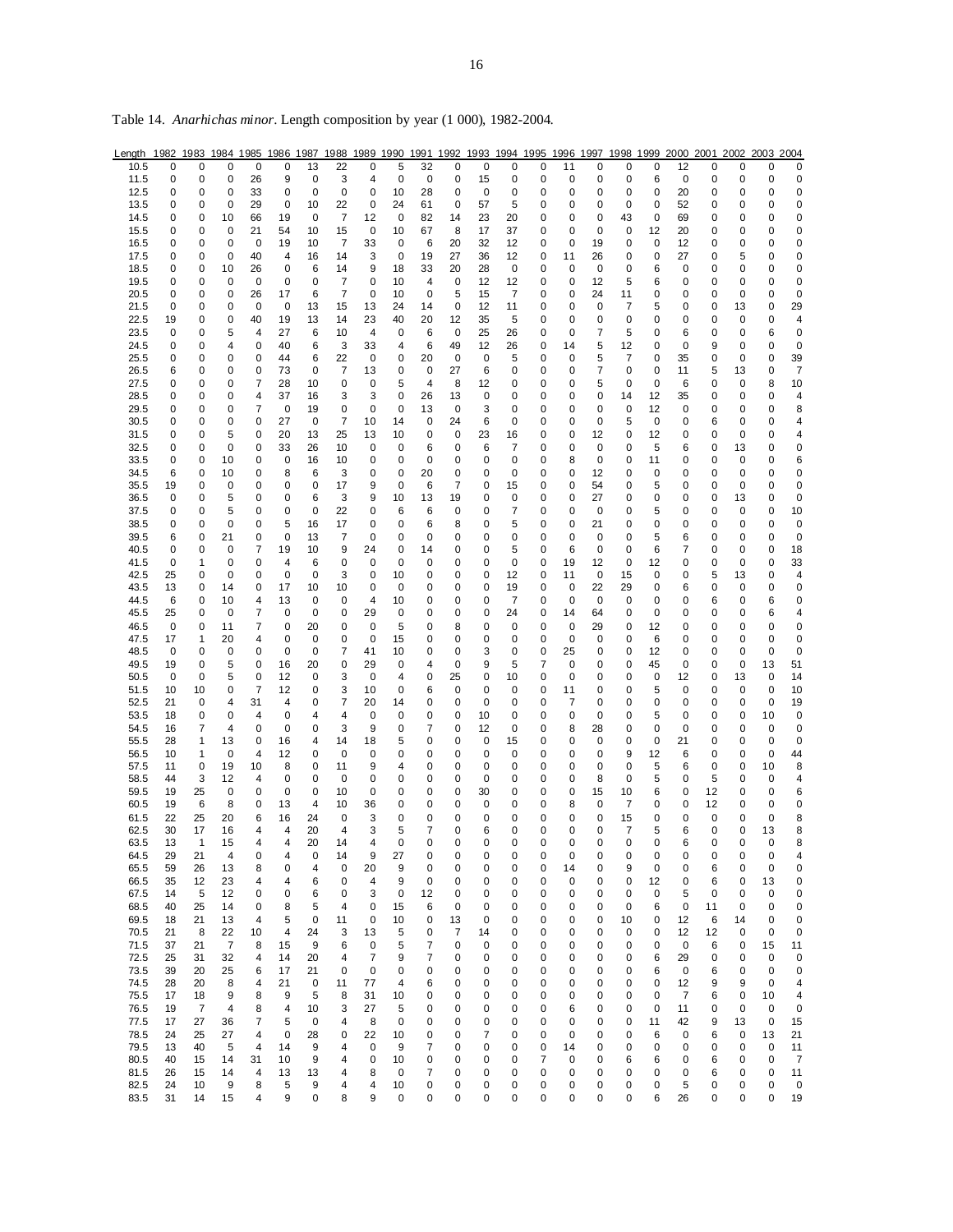Table 15. *Raja radiata*, abundance (1 000) and biomass (tons) for West Greenland by stratum and total, 1982-2004. Confidence intervals (CI) are given in per cent of the stratified mean at 95% level of significance.

Abundance

| Year |      | Str1.1 |      |      | Str1.2 Str2.1 Str2.2 Str3.1 Str3.2 Str4.1 |     |     |     | Str4.2 Total |             | СI |
|------|------|--------|------|------|-------------------------------------------|-----|-----|-----|--------------|-------------|----|
|      | 1982 | 5383   | 1625 | 1412 | 473                                       | 556 | 83  | 162 |              | 9694 38     |    |
|      | 1983 | 4798   | 589  | 815  | 360                                       | 349 | 27  | 59  |              | 6997 87     |    |
|      | 1984 | 2742   | 1672 | 653  | 505                                       | 149 | 482 | 116 |              | 6319 42     |    |
|      | 1985 | 2239   | 2393 | 1847 | 689                                       | 397 | 56  | 257 |              | 7878 44     |    |
|      | 1986 | 2178   | 2806 | 766  | 326                                       | 295 | 131 | 203 |              | 6705 46     |    |
|      | 1987 | 1790   | 538  | 653  |                                           | 291 |     | 64  |              | 3336 30     |    |
|      | 1988 | 3879   | 1046 | 996  | 770                                       | 335 | 39  | 85  |              | 7150 39     |    |
|      | 1989 | 11963  | 2141 | 3859 | 694                                       | 607 |     | 149 |              | 19413 38    |    |
|      | 1990 | 7145   | 1981 | 2489 | 548                                       | 271 |     | 550 | 345          | 13329 51    |    |
|      | 1991 | 1967   | 480  | 1220 | 262                                       | 610 | 130 | 95  | 65           | 4829 26     |    |
|      | 1992 | 4457   | 598  | 2844 | 1531                                      | 496 | 523 | 205 |              | 58 10712 50 |    |
|      | 1993 | 2266   | 352  | 684  | 279                                       | 188 | 263 | 95  |              | 4127 39     |    |
|      | 1994 | 2531   | 378  | 872  | 272                                       | 233 | 79  | 398 | 15           | 4778 43     |    |
|      | 1995 |        |      |      |                                           | 182 | 301 | 116 | 15           | 614 59      |    |
|      | 1996 | 1273   | 126  | 428  | 76                                        | 114 | 111 | 56  | 29           | 2213 29     |    |
|      | 1997 | 4886   | 493  | 879  | 46                                        | 120 | 122 | 180 | 0            | 6726 41     |    |
|      | 1998 | 1694   | 534  | 439  | 202                                       | 258 | 46  | 49  | 15           | 3237 31     |    |
|      | 1999 | 2164   | 235  | 684  | 195                                       | 297 | 194 | 213 |              | 3982 36     |    |
|      | 2000 | 721    | 188  | 503  | 870                                       | 248 | 134 | 234 | 15           | 2913 37     |    |
|      | 2001 |        |      | 435  | 88                                        | 116 | 134 | 629 | 30           | 1432 41     |    |
|      | 2002 |        |      | 642  |                                           | 116 | 194 | 121 |              | 1073 35     |    |
|      | 2003 |        |      | 428  | 292                                       | 62  | 286 | 208 | 0            | 1276 40     |    |
|      | 2004 | 878    | 81   | 623  | 228                                       | 120 | 888 | 193 | 21           | 3032 46     |    |

| Year |      |      |     |      | Str1.1 Str1.2 Str2.1 Str2.2 Str3.1 Str3.2 Str4.1 Str4.2 Total |     |     |     |     |         | СI |
|------|------|------|-----|------|---------------------------------------------------------------|-----|-----|-----|-----|---------|----|
|      | 1982 | 2994 | 811 | 1328 | 340                                                           | 409 | 59  | 154 |     | 6095 36 |    |
|      | 1983 | 966  | 192 | 703  | 132                                                           | 331 | 27  | 56  |     | 2407 34 |    |
|      | 1984 | 728  | 333 | 404  | 96                                                            | 136 | 126 | 95  |     | 1918 31 |    |
|      | 1985 | 497  | 427 | 804  | 181                                                           | 159 | 46  | 56  |     | 2170 22 |    |
|      | 1986 | 517  | 527 | 421  | 83                                                            | 122 | 65  | 39  |     | 1774 28 |    |
|      | 1987 | 415  | 149 | 306  |                                                               | 184 |     | 13  |     | 1067 29 |    |
|      | 1988 | 653  | 122 | 503  | 238                                                           | 174 | 19  | 33  |     | 1742 28 |    |
|      | 1989 | 2076 | 429 | 980  | 107                                                           | 314 |     | 90  |     | 3996 31 |    |
|      | 1990 | 980  | 263 | 526  | 56                                                            | 91  |     | 113 | 201 | 2230 45 |    |
|      | 1991 | 279  | 81  | 181  | 36                                                            | 246 | 42  | 10  | 33  | 908 28  |    |
|      | 1992 | 327  | 94  | 139  | 134                                                           | 221 | 89  | 23  | 27  | 1054 49 |    |
|      | 1993 | 340  | 88  | 82   | 31                                                            | 29  | 24  | 3   |     | 597 28  |    |
|      | 1994 | 231  | 71  | 143  | 30                                                            | 91  | 14  | 54  | 11  | 645 61  |    |
|      | 1995 |      |     |      |                                                               | 70  | 37  | 41  | 0   | 148 75  |    |
|      | 1996 | 95   | 23  | 38   | 23                                                            | 21  | 16  | 8   | 13  | 237 44  |    |
|      | 1997 | 354  | 96  | 181  | 6                                                             | 16  | 29  | 33  | 0   | 715 35  |    |
|      | 1998 | 143  | 90  | 89   | 47                                                            | 56  | 13  | 8   | 15  | 461 33  |    |
|      | 1999 | 150  | 68  | 143  | 65                                                            | 68  | 26  | 54  |     | 574 56  |    |
|      | 2000 | 116  | 47  | 141  | 298                                                           | 103 | 12  | 28  | 13  | 758 42  |    |
|      | 2001 |      |     | 75   | 30                                                            | 58  | 24  | 131 | 18  | 336 49  |    |
|      | 2002 |      |     | 136  |                                                               | 21  | 32  | 15  |     | 204 35  |    |
|      | 2003 |      |     | 73   | 55                                                            | 25  | 51  | 90  | 0   | 294 45  |    |
|      | 2004 | 82   | 17  | 143  | 47                                                            | 39  | 152 | 33  | 10  | 523 42  |    |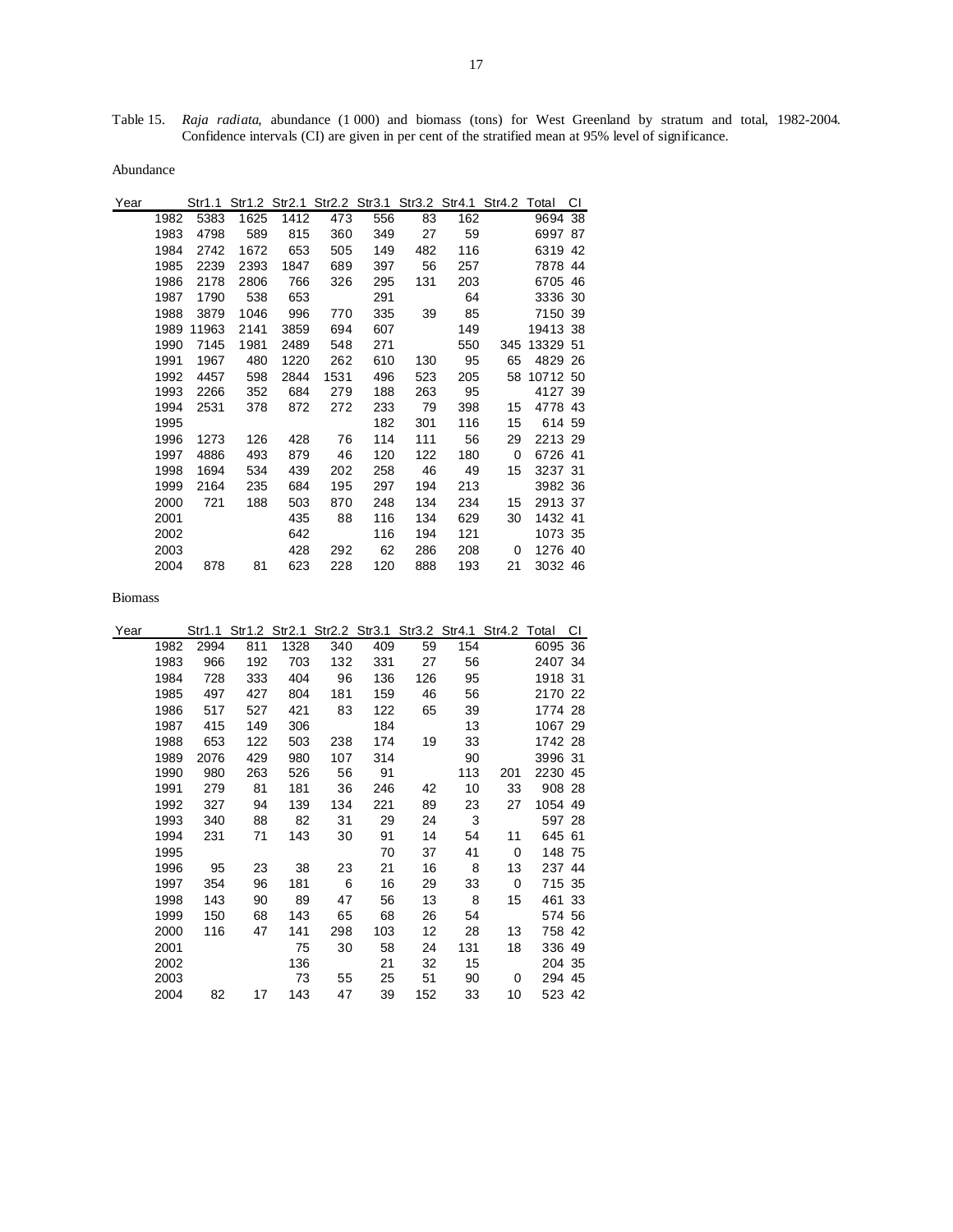| Length | 1982        |     |                |     |     |     |             |          |     |     |                |     |          |    |     |     |     |                  |     |    | 1983 1984 1985 1986 1987 1988 1989 1990 1991 1992 1993 1994 1995 1996 1997 1998 1999 2000 2001 2002 2003 |     | 2004        |
|--------|-------------|-----|----------------|-----|-----|-----|-------------|----------|-----|-----|----------------|-----|----------|----|-----|-----|-----|------------------|-----|----|----------------------------------------------------------------------------------------------------------|-----|-------------|
| 0.5    | 0           | 0   | 0              | 0   | 0   | 0   | 0           | 0        | 0   | 0   | 0              | 0   | 0        | 0  | 0   | 0   | 0   | 0                | 0   | 0  | 0                                                                                                        | 0   | 0           |
| 1.5    | 0           | 0   | 0              | 0   | 0   | 0   | 0           | 0        | 0   | 6   | 0              | 0   | 0        | 0  | 0   | 0   | 0   | 0                | 0   | 0  | 0                                                                                                        | 0   | 0           |
| 2.5    | 0           | 0   | 0              | 0   | 0   | 0   | 0           | 0        | 0   | 6   | 0              | 0   | 0        | 0  | 0   | 0   | 0   | 0                | 0   | 0  | 0                                                                                                        | 0   | 0           |
| 3.5    | 0           | 0   | 0              | 0   | 0   | 0   | 0           | 0        | 0   | 0   | 0              | 0   | 0        | 0  | 0   | 0   | 0   | 0                | 0   | 0  | 0                                                                                                        | 0   | 0           |
| 4.5    | 0           | 3   | 0              | 0   | 0   | 0   | 0           | 0        | 0   | 0   | 0              | 0   | 0        | 0  | 0   | 0   | 0   | 0                | 0   | 0  | 0                                                                                                        | 0   | 0           |
| 5.5    | 0           | 0   | 0              | 0   | 0   | 0   | 0           | 0        | 0   | 0   | 0              | 0   | 0        | 0  | 0   | 0   | 0   | 0                | 0   | 0  | 0                                                                                                        | 0   | $\mathbf 0$ |
|        |             |     |                |     |     |     |             |          |     |     |                |     |          |    |     |     |     |                  |     |    |                                                                                                          |     |             |
| 6.5    | 0           | 0   | 0              | 0   | 0   | 0   | 0           | 0        | 0   | 0   | 0              | 0   | 0        | 0  | 0   | 0   | 0   | 0<br>$\mathbf 0$ | 0   | 0  | 0                                                                                                        | 0   | 11          |
| 7.5    | 0           | 0   | 11             | 0   | 0   | 0   | 0           | 0        | 0   | 0   | 0              | 0   | 0        | 0  | 0   | 0   | 0   |                  | 0   | 0  | 0                                                                                                        | 0   | $\mathbf 0$ |
| 8.5    | $\mathbf 0$ | 0   | 0              | 25  | 0   | 0   | $\mathbf 0$ | 0        | 0   | 0   | 0              | 29  | 16       | 0  | 51  | 0   | 0   | 38               | 12  | 0  | 0                                                                                                        | 0   | 0           |
| 9.5    | $\mathbf 0$ | 10  | 11             | 12  | 5   | 0   | 11          | 5        | 87  | 18  | 0              | 41  | 31       | 0  | 62  | 162 | 82  | 364              | 89  | 9  | 13                                                                                                       | 0   | 61          |
| 10.5   | 64          | 127 | 100            | 177 | 487 | 94  | 158         | 271      | 630 | 143 | 350            | 121 | 300      | 12 | 136 | 660 | 435 | 681              | 62  | 84 | 93                                                                                                       | 63  | 155         |
| 11.5   | 89          | 394 | 422            | 416 | 70  | 188 | 279         | 602      | 741 | 216 | 881            | 376 | 418      | 4  | 187 | 684 | 225 | 369              | 124 | 82 | 80                                                                                                       | 49  | 179         |
| 12.5   | 128         | 526 | 317            | 492 | 117 | 204 | 450         | 704      | 860 |     | 357 1568       | 338 | 267      | 8  | 221 | 681 | 196 | 249              | 131 | 82 | 5                                                                                                        | 76  | 242         |
| 13.5   | 135         | 740 | 237            | 329 | 154 | 153 | 363         | 650      | 586 |     | 263 1180       | 272 | 179      | 34 | 192 | 343 | 121 | 277              | 93  | 81 | 36                                                                                                       | 50  | 116         |
| 14.5   | 164         | 373 | 271            | 502 | 269 | 195 | 404         | 855      | 583 |     | 252 1180       | 351 | 224      | 39 | 93  | 392 | 165 | 152              | 56  | 98 | 72                                                                                                       | 107 | 85          |
| 15.5   | 222         | 352 | 301            | 385 | 260 | 156 | 386         | 873      | 781 | 249 | 781            | 195 | 221      | 66 | 146 | 189 | 92  | 88               | 137 | 90 | 68                                                                                                       | 80  | 100         |
| 16.5   | 134         | 411 | 179            | 385 | 94  | 103 | 431         | 996      | 718 | 333 | 462            | 149 | 175      | 46 | 39  | 277 | 116 | 43               | 127 | 52 | 84                                                                                                       | 38  | 126         |
| 17.5   | 238         | 347 | 203            | 447 | 182 | 59  |             | 273 1221 | 779 | 257 | 479            | 146 | 123      | 26 | 104 | 201 | 162 | 125              | 96  | 72 | 9                                                                                                        | 91  | 249         |
| 18.5   | 247         | 244 | 302            | 323 | 166 | 104 |             | 232 1010 | 887 | 231 | 363            | 141 | 220      | 39 | 115 | 441 | 125 | 133              | 109 | 50 | 14                                                                                                       | 88  | 198         |
| 19.5   | 166         | 175 | 249            | 263 | 165 | 123 |             | 276 1025 | 989 | 211 | 406            | 81  | 139      | 23 | 22  | 213 | 93  | 40               | 63  | 41 | 22                                                                                                       | 26  | 69          |
| 20.5   | 213         | 127 | 255            | 269 | 159 | 117 |             | 419 1108 | 419 | 137 | 245            | 96  | 303      | 20 | 86  | 165 | 63  | 44               | 58  | 35 | 64                                                                                                       | 39  | 70          |
| 21.5   | 322         | 182 | 239            | 273 | 256 | 106 | 352         | 817      | 493 | 159 | 284            | 161 | 205      | 4  | 100 | 405 | 97  | 18               | 86  | 58 | 50                                                                                                       | 51  | 91          |
| 22.5   | 221         | 90  | 182            | 261 | 155 | 103 | 263         | 896      | 488 | 189 | 432            | 119 | 171      | 35 | 31  | 53  | 49  | 89               | 77  | 24 | 55                                                                                                       | 37  | 167         |
| 23.5   | 189         | 99  | 123            | 244 | 113 | 50  | 209         | 949      | 523 | 180 | 198            | 172 | 245      | 31 | 11  | 273 | 95  | 63               | 112 | 35 | 15                                                                                                       | 37  | 101         |
| 24.5   | 209         | 129 | 167            | 212 | 376 |     |             |          | 422 | 87  | 164            |     | 219      |    |     | 152 | 79  |                  | 47  |    |                                                                                                          |     | 94          |
|        |             |     |                |     |     | 46  | 246         | 787      |     |     |                | 77  |          | 16 | 149 |     |     | 40               |     | 11 | 33                                                                                                       | 35  |             |
| 25.5   | 246         | 114 | 203            | 184 | 85  | 98  | 256         | 761      | 472 | 168 | 340            | 149 | 188      | 8  | 105 | 240 | 73  | 41               | 80  | 17 | 13                                                                                                       | 30  | 73          |
| 26.5   | 373         | 174 | 216            | 165 | 72  | 83  | 188         | 550      | 441 | 102 | 155            | 152 | 66       | 12 | 42  | 199 | 103 | 71               | 77  | 15 | 38                                                                                                       | 4   | 127         |
| 27.5   | 226         | 72  | 240            | 174 | 375 | 37  | 157         | 575      | 235 | 110 | 73             | 89  | 161      | 8  | 24  | 128 | 151 | 85               | 16  | 44 | 15                                                                                                       | 8   | 33          |
| 28.5   | 181         | 145 | 138            | 204 | 43  | 76  | 135         | 453      | 229 | 81  | 109            | 78  | 156      | 29 | 30  | 289 | 54  | 58               | 144 | 17 | 25                                                                                                       | 0   | 69          |
| 29.5   | 224         | 89  | 97             | 124 | 34  | 100 | 77          | 490      | 176 | 123 | 102            | 68  | 49       | 4  | 69  | 83  | 74  | 126              | 47  | 9  | 13                                                                                                       | 46  | 68          |
| 30.5   | 303         | 83  | 144            | 186 | 89  | 96  | 128         | 531      | 275 | 122 | 115            | 141 | 132      | 0  | 32  | 83  | 91  | 46               | 30  | 20 | 25                                                                                                       | 6   | 29          |
| 31.5   | 146         | 94  | 175            | 85  | 299 | 67  | 149         | 332      | 138 | 89  | 136            | 41  | 53       | 0  | 11  | 55  | 54  | 142              | 90  | 12 | 13                                                                                                       | 16  | 44          |
| 32.5   | 230         | 172 | 120            | 32  | 52  | 73  | 103         | 313      | 186 | 120 | 43             | 13  | 55       | 10 | 20  | 58  | 9   | 77               | 71  | 20 | 28                                                                                                       | 20  | 62          |
| 33.5   | 193         | 78  | 87             | 71  | 83  | 99  | 40          | 199      | 135 | 80  | 146            | 29  | 53       | 19 | 6   | 42  | 58  | 90               | 121 | 20 | 0                                                                                                        | 14  | 40          |
| 34.5   | 192         | 43  | 106            | 86  | 17  | 27  | 62          | 215      | 85  | 42  | 116            | 144 | 35       | 8  | 43  | 6   | 59  | 45               | 72  | 36 | 13                                                                                                       | 4   | 12          |
| 35.5   | 126         | 93  | 75             | 102 | 10  | 17  | 97          | 179      | 116 | 48  | 86             | 100 | 43       | 8  | 51  | 31  | 40  | 34               | 68  | 21 | 18                                                                                                       | 8   | 79          |
| 36.5   | 181         | 63  | 78             | 65  | 285 | 36  | 56          | 253      | 127 | 86  | 24             | 130 | 33       | 4  | 0   | 30  | 59  | 74               | 40  | 29 | 0                                                                                                        | 0   | 20          |
| 37.5   | 166         | 60  | 51             | 121 | 321 | 39  | 85          | 241      | 86  | 46  | 32             | 41  | 31       | 12 | 11  | 18  | 33  | 30               | 92  | 24 | 13                                                                                                       | 0   | $\mathbf 0$ |
| 38.5   | 107         | 89  | 56             | 128 | 27  | 45  | 25          | 117      | 66  | 47  | 17             | 0   | 39       | 14 | 6   | 69  | 42  | 130              | 93  | 19 | 37                                                                                                       | 29  | 22          |
| 39.5   | 138         | 53  | 49             | 66  | 47  | 52  | 29          | 138      | 135 | 30  | 92             | 22  | 43       | 15 | 0   | 0   | 34  | 33               | 79  | 43 | 13                                                                                                       | 17  | 24          |
| 40.5   | 152         | 81  | 74             | 78  | 364 | 86  | 47          | 262      | 56  | 15  | $\overline{7}$ | 10  | 40       | 0  | 0   | 12  | 49  | 33               | 60  | 30 | 14                                                                                                       | 20  | 12          |
| 41.5   | 136         | 44  | 73             | 56  | 24  | 36  | 32          | 143      | 58  | 58  | 40             | 7   | 10       | 10 | 6   | 58  | 0   | 29               | 91  | 60 | 13                                                                                                       | 25  | 12          |
| 42.5   | 144         | 33  | 38             | 50  | 68  | 33  | 48          | 174      | 37  | 6   | 12             | 3   | 38       | 27 | 0   | 0   | 7   | 35               | 57  | 11 | 18                                                                                                       | 49  | 48          |
| 43.5   | 127         | 105 | 47             | 61  | 83  | 9   | 57          | 135      | 52  | 33  | 13             | 0   | 53       | 8  | 0   | 24  | 0   | 0                | 38  | 19 | 49                                                                                                       | 30  | 21          |
| 44.5   | 125         | 54  | 47             | 76  | 889 | 56  | 61          | 93       | 54  | 4   | 0              | 12  | 7        | 0  | 15  | 0   | 5   | 11               | 34  | 44 | 0                                                                                                        | 13  | 64          |
|        |             |     |                |     |     |     |             |          |     |     |                |     |          |    |     |     |     |                  |     |    |                                                                                                          |     |             |
| 45.5   | 199         | 42  | 57             | 53  | 72  | 56  | 89          | 86       | 19  | 29  | 13             | 0   | 0        | 0  | 0   | 0   | 14  | 0                | 33  | 12 | 0                                                                                                        | 20  | 16          |
| 46.5   | 178         | 57  | 40             | 77  | 31  | 37  | 61          | 71       | 65  | 19  | 0              | 0   | 0        | 8  | 0   | 18  | 20  | 0                | 0   | 0  | 13                                                                                                       | 17  | 8           |
| 47.5   | 270         | 87  | 63             | 75  | 29  | 31  | 103         | 29       | 9   | 0   | 12             | 0   | 7        | 0  | 0   | 0   | 5   | 0                | 0   | 9  | 0                                                                                                        | 18  | 9           |
| 48.5   | 277         | 50  | 47             | 38  | 29  | 31  | 76          | 39       | 19  | 11  | 0              | 29  | 0        | 0  | 0   | 0   | 0   | 0                | 0   | 0  | 0                                                                                                        | 0   | 4           |
| 49.5   | 253         | 55  | 47             | 56  | 32  | 73  | 56          | 61       | 10  | 12  | 24             | 0   | 36       | 4  | 8   | 0   | 0   | 0                | 0   | 0  | 0                                                                                                        | 16  | 4           |
| 50.5   | 369         | 154 | 66             | 78  | 50  | 33  | 44          | 77       | 15  | 19  | 24             | 0   | $\Omega$ | 0  | 0   | 0   | 5   | $\Omega$         | 0   | 0  | 0                                                                                                        | 0   | 13          |
| 51.5   | 276         | 71  | 58             | 42  | 53  | 0   | 32          | 27       | 15  | 4   | 8              | 0   | 0        | 0  | 0   | 0   | 0   | 0                | 0   | 0  | 0                                                                                                        | 0   | 4           |
| 52.5   | 292         | 86  | 93             | 110 | 58  | 24  | 17          | 30       | 19  | 0   | 5              | 0   | 0        | 4  | 0   | 0   | 0   | 0                | 0   | 0  | 0                                                                                                        | 0   | 0           |
| 53.5   | 254         | 54  | 33             | 63  | 11  | 0   | 7           | 29       | 0   | 11  | 0              | 0   | 0        | 8  | 0   | 0   | 0   | 0                | 0   | 0  | 0                                                                                                        | 0   | 0           |
| 54.5   | 168         | 88  | 49             | 21  | 5   | 20  | 30          | 6        | 0   | 0   | 0              | 0   | 0        | 0  | 0   | 0   | 0   | 0                | 0   | 0  | 0                                                                                                        | 0   | 0           |
| 55.5   | 286         | 37  | 28             | 44  | 10  | 14  | 3           | 20       | 13  | 12  | 0              | 0   | 0        | 0  | 0   | 0   | 0   | 0                | 0   | 0  | 0                                                                                                        | 0   | 0           |
| 56.5   | 114         | 56  | 31             | 49  | 6   | 24  | 16          | 6        | 0   | 4   | 0              | 0   | 0        | 0  | 0   | 0   | 0   | 0                | 0   | 0  | 0                                                                                                        | 0   | 0           |
| 57.5   | 130         | 23  | 16             | 18  | 18  | 14  | 4           | 6        | 0   | 0   | 0              | 0   | 0        | 0  | 0   | 0   | 0   | 0                | 0   | 0  | 0                                                                                                        | 0   | 0           |
| 58.5   | 54          | 41  | 3              | 11  | 6   | 4   | 8           | 0        | 0   | 0   | 0              | 0   | 0        | 0  | 0   | 0   | 0   | 0                | 0   | 0  | 0                                                                                                        | 0   | 0           |
| 59.5   | 27          | 19  | 10             | 17  | 0   | 4   | 6           | 11       | 4   | 0   | 0              | 0   | 0        | 0  | 0   | 0   | 0   | 0                | 0   | 0  | 0                                                                                                        | 0   | 0           |
| 60.5   | 45          | 0   | $\overline{7}$ | 3   | 0   | 4   | 11          | 0        | 0   | 0   | 0              | 0   | 0        | 0  | 0   | 0   | 0   | 0                | 0   | 0  | 0                                                                                                        | 0   | 0           |

Table 16. *Raja radiata*. Length composition by year (1 000), 1982-2004.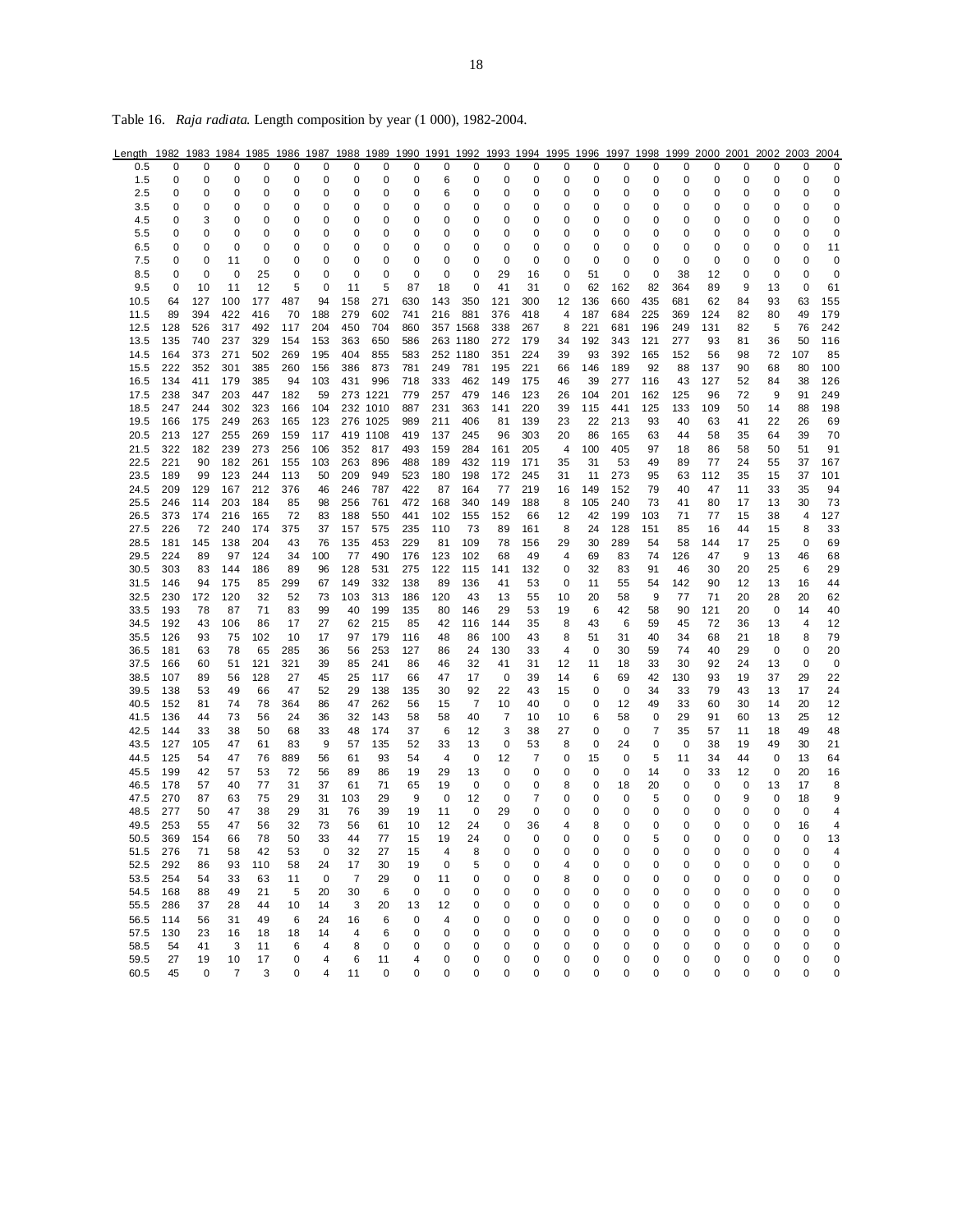| YEAR | 1.1   | 1.2   | 2.1   | $2.2\phantom{0}$ | 3.1   | 3.2   | 4.1   | 4.2   | Mean |       |
|------|-------|-------|-------|------------------|-------|-------|-------|-------|------|-------|
| 1982 | 2.540 | 3.627 | 1.953 | 3.100            | 3.256 | 3.633 | 2.623 |       |      | 2.751 |
| 1983 | 2.028 | 3.713 | 1.420 | 3.819            | 2.139 | 4.808 | 2.160 |       |      | 2.385 |
| 1984 | 1.365 | 2.790 | 1.617 | 3.886            | 2.462 |       | 2.519 |       |      | 2.025 |
| 1985 | 4.190 | 5.154 | 3.116 | 4.612            | 2.614 | 4.336 | 4.444 |       |      | 4.041 |
| 1986 | 3.669 | 4.393 | 4.014 | 5.073            | 4.203 | 5.066 | 4.102 |       |      | 4.061 |
| 1987 | 3.086 | 4.890 | 3.393 |                  | 3.504 |       | 3.530 |       |      | 3.476 |
| 1988 | 2.548 | 4.328 | 3.034 | 4.956            | 4.228 | 5.234 | 4.332 |       |      | 3.517 |
| 1989 | 2.323 | 3.953 | 2.718 | 4.525            |       |       | 2.579 |       |      | 2.794 |
| 1990 | 2.497 | 3.922 | 3.000 | 4.809            | 3.421 |       | 2.516 |       |      | 2.983 |
| 1991 | 3.533 | 4.726 | 3.477 | 4.204            | 3.016 |       | 2.997 |       |      | 3.558 |
| 1992 | 3.900 | 4.418 | 2.911 | 4.457            | 2.985 | 4.691 | 1.938 |       |      | 3.495 |
| 1993 | 3.007 | 4.003 | 2.360 | 3.360            | 4.711 | 4.959 | 2.773 |       |      | 3.288 |
| 1994 | 2.914 | 4.436 | 3.747 | 4.641            | 3.847 | 5.109 | 3.773 |       |      | 3.620 |
| 1995 |       |       |       |                  | 4.229 | 4.614 | 3.469 | 4.242 |      | 3.963 |
| 1996 | 4.614 | 5.506 | 4.414 | 5.688            | 5.610 | 5.700 | 5.057 | 5.732 |      | 5.011 |
| 1997 | 3.304 | 4.938 | 4.022 | 5.180            | 4.570 | 5.478 | 4.606 | 5.540 |      | 4.193 |
| 1998 | 4.059 | 5.336 | 4.686 | 5.840            | 6.400 | 6.382 | 5.359 | 5.978 |      | 4.998 |
| 1999 | 4.941 | 5.051 | 4.429 | 5.729            | 4.834 | 5.773 | 4.104 |       |      | 4.829 |
| 2000 | 3.085 | 4.583 | 4.377 | 5.033            | 4.645 |       |       |       |      | 3.861 |
| 2001 |       |       | 5.007 | 5.350            | 5.133 | 5.992 | 4.429 |       |      | 4.988 |
| 2002 |       |       | 4.503 |                  | 5.832 | 5.961 | 4.906 |       |      | 5.121 |
| 2003 |       |       | 6.948 | 6.515            | 6.529 | 6.633 | 5.406 | 6.539 |      | 6.338 |
| 2004 | 4.979 | 5.491 | 5.089 | 5.772            | 5.592 | 6.178 | 5.909 | 5.974 |      | 5.387 |
|      |       |       |       |                  |       |       |       |       |      |       |

Table 17. Stratum means of near bottom temperature (°C) and stratified mean, 1982-2004.



Fig. 1. Stratification of the survey area as specified in Table 2, positions of hauls carried out off West Greenland in 2004.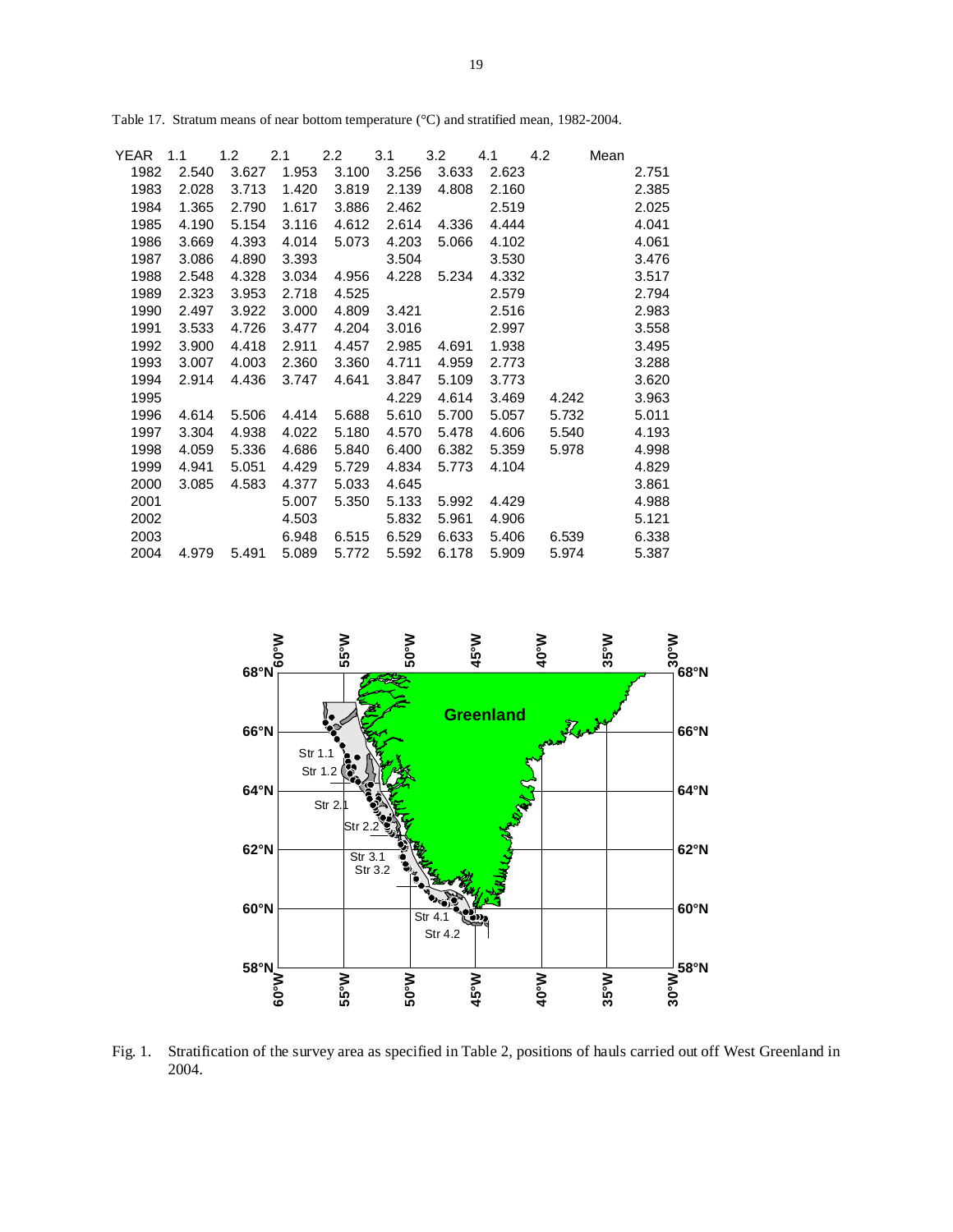

Fig. 2. Abundance and biomass indices for *S. marinus* >=17 cm off West Greenland, 1982-2004. Respective values are listed in Table 3.



Fig. 3. Length disaggregated abundance indices for *S. marinus* >=17 cm off West Greenland, 2002-2004. Respective values are listed in Table 4.



Fig. 4. Abundance and biomass indices for *S. mentella* >=17 cm off West Greenland, 1982-2004. Respective values are listed in Table 5.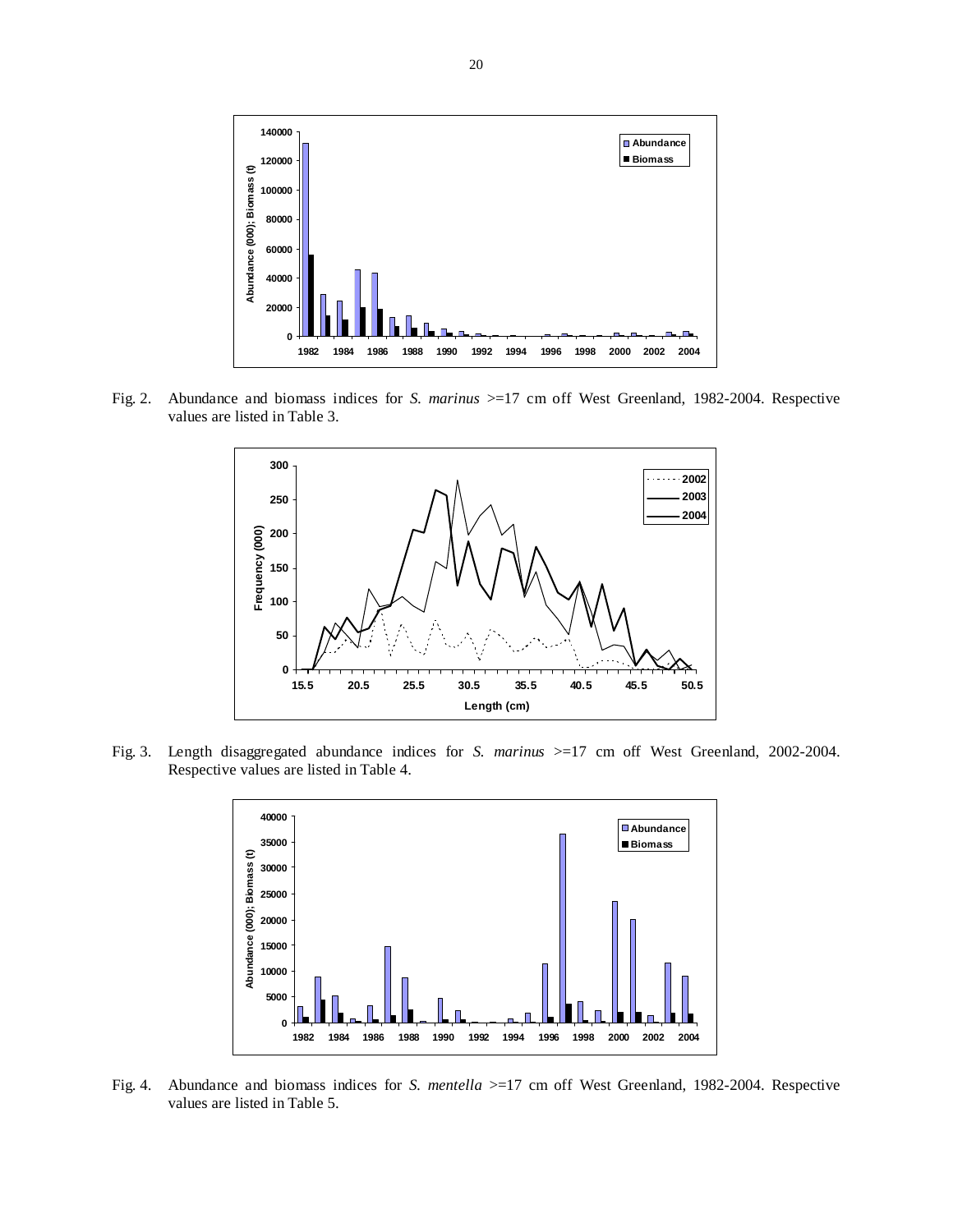

Fig. 5. Length disaggregated abundance indices for *S. mentella* >=17 cm off West Greenland, 2002-2004. Respective values are listed in Table 6.



Fig. 6. Abundance and biomass indices for *Sebastes spp.* <17 cm off West Greenland, 1982-2004. Respective values are listed in Table 7.



Fig. 7. Length disaggregated abundance indices for *Sebastes spp.* <17 cm off West Greenland, 2002-2004. Respective values are listed in Table 8.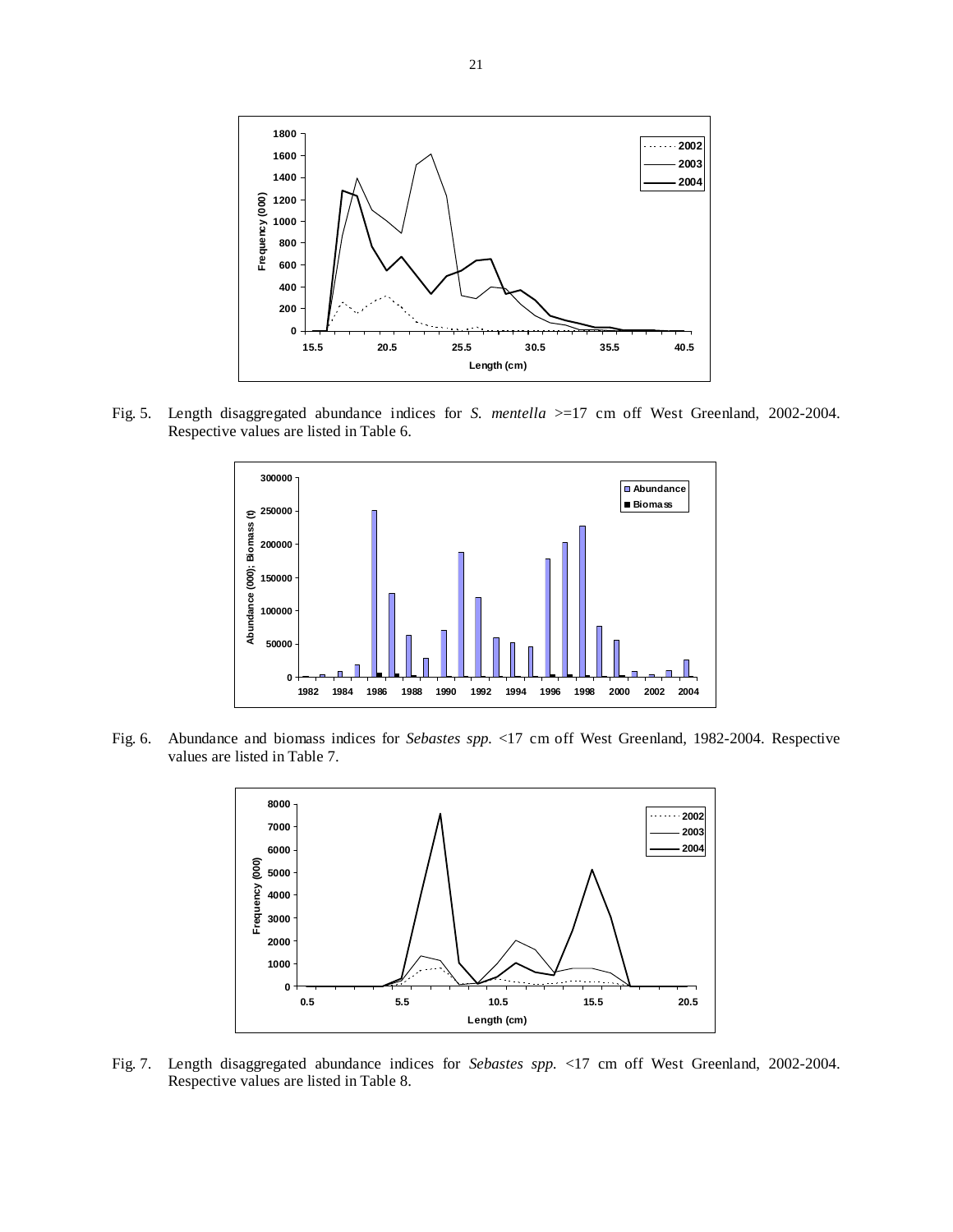

Fig. 8. Abundance and biomass indices for *Hippoglossoides platessoides* off West Greenland, 1982-2004. Respective values are listed in Table 9.



Fig. 9. Length disaggregated abundance indices for *Hippoglossoides platessoides* off West Greenland, 2002-2004. Respective values are listed in Table 10.



Fig. 10. Abundance and biomass indices for *Anarhichas lupus* off West Greenland, 1982-2004. Respective values are listed in Table 11.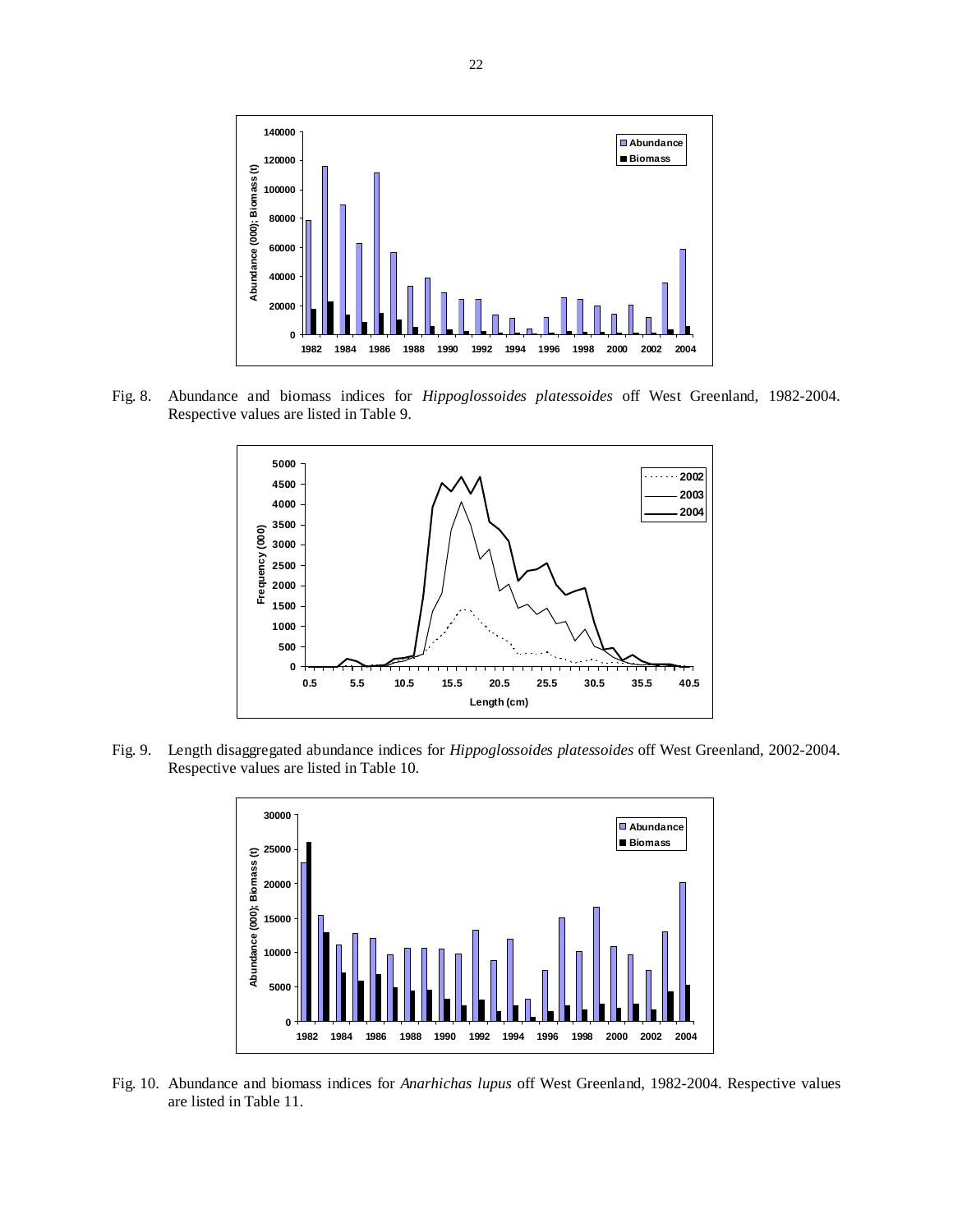

Fig. 11. Length disaggregated abundance indices for *Anarhichas lupus* off West Greenland, 2002-2004. Respective values are listed in Table 12.



Fig. 12. Abundance and biomass indices for *Anarhichas minor* off West Greenland, 1982-2004. Respective values are listed in Table 13.



Fig. 13. Length disaggregated abundance indices for *Anarhichas minor* off West Greenland, 2002-2004. Respective values are listed in Table 14.